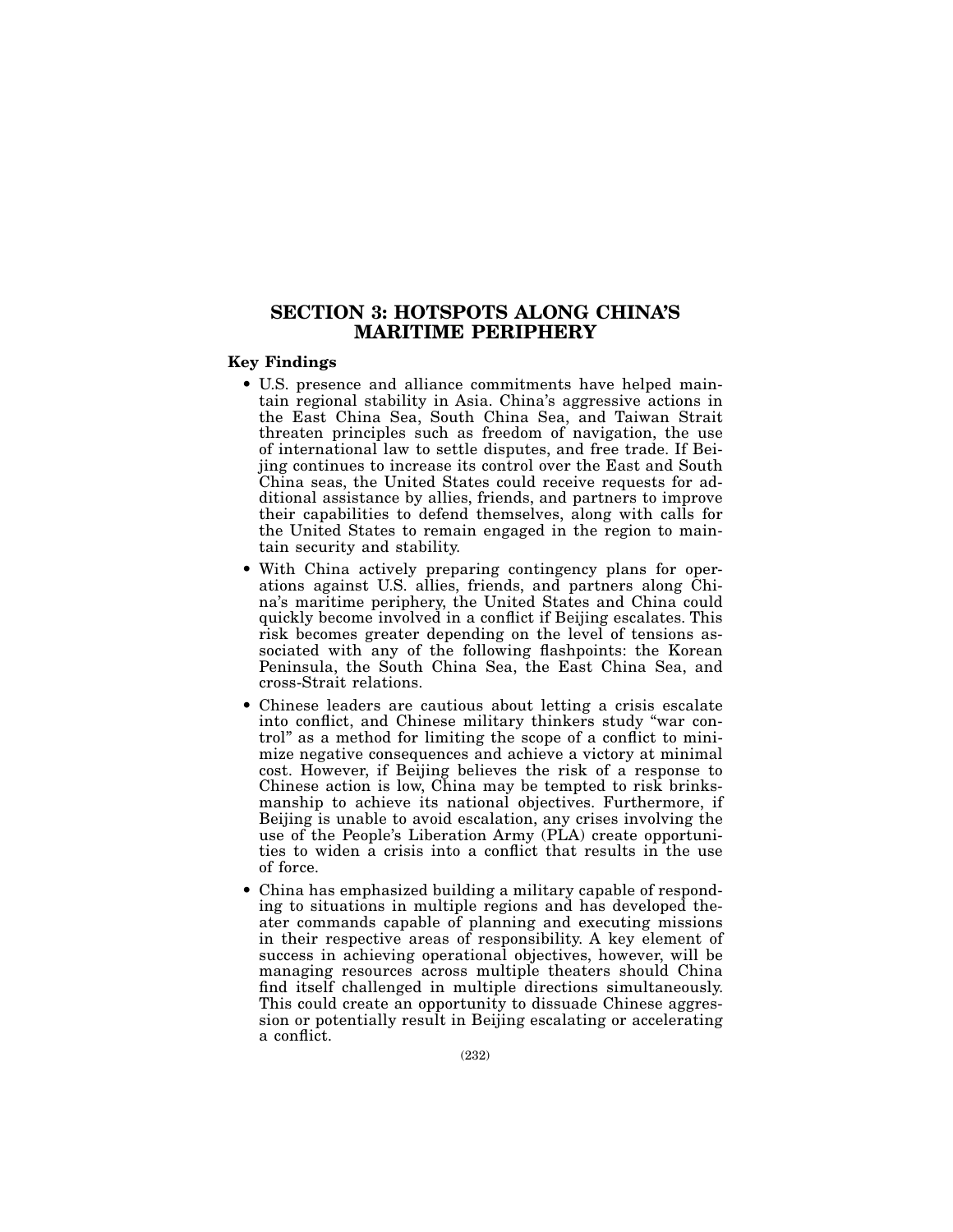- The PLA presently lacks the amphibious lift to directly assault Taiwan, and would instead have to successfully seize ports and airfields for the flow of follow-on forces to conduct on-island operations. Likewise, sustaining a prolonged air and maritime blockade against Taiwan is likely to strain PLA logistical capabilities, potentially disrupt trade routes through East Asia, and inhibit freedom of navigation in the region. These are high-risk operations for China, and may be conducted only after other coercive options are exhausted.
- Military facilities currently under construction in the Spratly Islands are intended to improve the PLA's operational reach by strengthening logistical support, extending operational reach, and bolstering the military's capability to monitor potential adversaries. Once these outposts are completed, they will improve the PLA's ability to take action against Vietnamese or Filipino forces on adjacent features if so ordered. China's militarization of these features is therefore inherently destabilizing for its neighbors who have overlapping sovereignty claims.
- There are several U.S. alliances and other commitments that could be activated by a maritime hotspot conflict with Japan, the Philippines, or Taiwan. Depending on the scenario, the United States could be expected to become involved in a conflict, although China will seek to discourage this by many means, possibly to include ensuring conflict remains in the "grey zone" where U.S. defense commitments are uncertain and the onus of escalation is shifted to China's adversary.
- The forward presence of U.S. forces in East Asia, coupled with the treaty alliances and partnerships of the United States in the region, constitute the most important factor in deterring Chinese adventurism. Nevertheless, they also increase the likelihood, should deterrence fail, that the United States becomes involved in armed conflict. The Commission has documented in previous reports how the balance of military power in the region has shifted in China's direction. Should that shift continue without a change in U.S. policy, there is a danger that Chinese leaders will consider the United States an obstacle to their ambitions that must be removed. In that event, Beijing may decide to escalate a crisis when the circumstances seem favorable to the achievement of China's larger ambitions.

## Recommendations

The Commission recommends:

• Congress require the executive branch to develop a whole-of-government strategy for countering Chinese coercion activities in the Indo-Pacific coordinated through the National Security Council that utilizes diplomatic, informational, military, economic, financial, intelligence, and legal instruments of national power.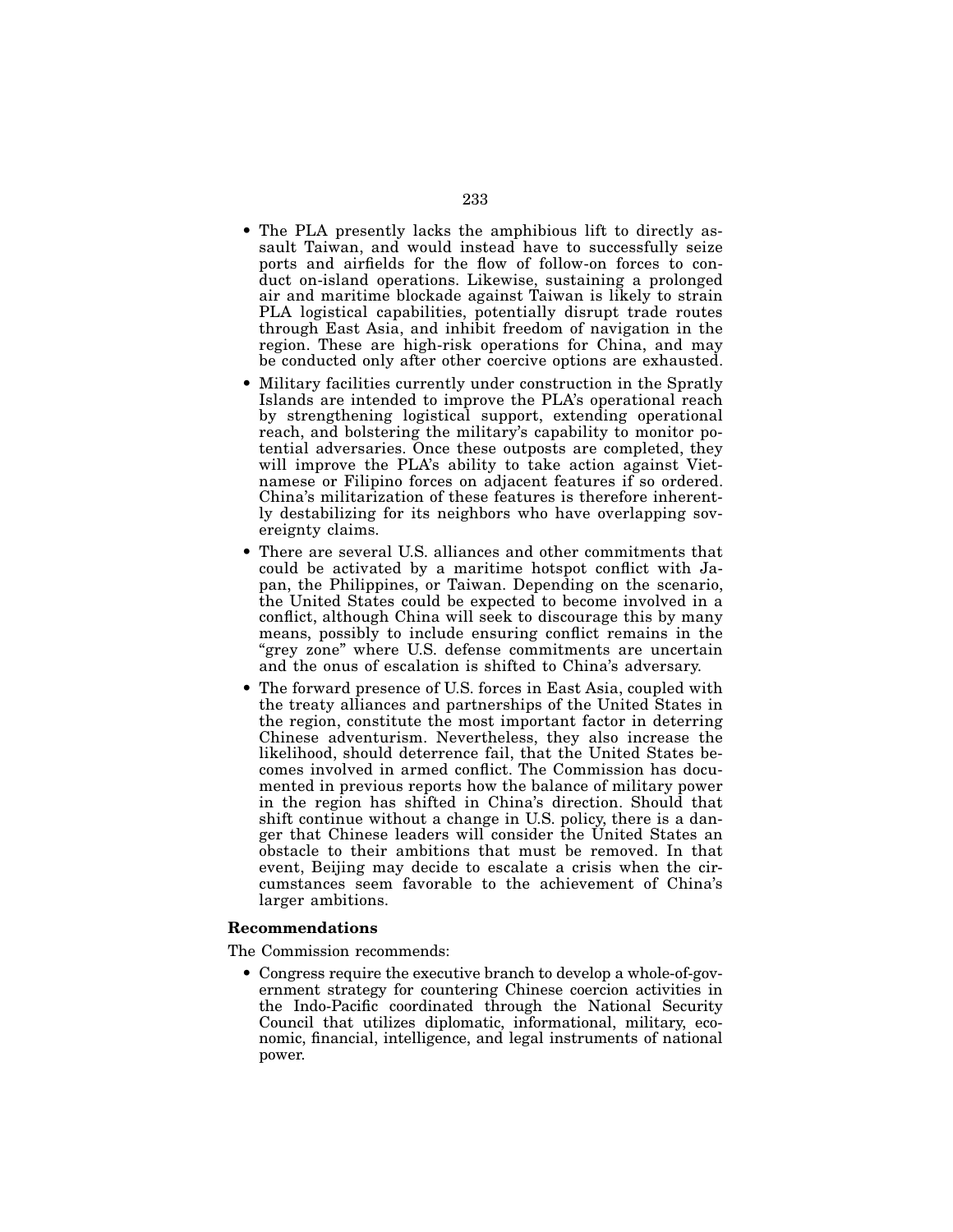## Introduction

The East and South China seas are bordered by China and sev- eral U.S. allies,\* friends, and partners including the Philippines, Japan, Taiwan, and Vietnam. These waters contain many islands, rocks, and reefs, the ownership of which is disputed by these and other claimants. In the East China Sea, China views the Japan-ad- ministered Senkaku Islands as Chinese territory, and in the South China Sea, China insists the Spratly Islands—which contain fea- tures also claimed by Brunei, the Philippines, Malaysia, Taiwan, and Vietnam—and other island groups are Chinese territory as well. Although most of the land features in dispute are relatively small, some have the potential to generate large swaths of maritime sovereignty; some also have significant military and economic value. In the case of Taiwan, a U.S. security partner, China lays claim to the entire island in addition to smaller islands administered by the Taiwan government.

China considers these disputed areas "hotspots" for which the People's Liberation Army (PLA) is actively preparing contingen- cy † plans. As tensions over these hotspots escalate, the risk of an armed conflict between China and U.S. allies, friends, and partners in the Asia Pacific rises. Depending on the nature of a "hotspot" contingency, a military response by the United States could be warranted.

This section explores China's threat perceptions related to its sovereignty claims in the East and South China seas and vis-à-vis Taiwan; how China plans to respond to perceived challenges to its claims; and the implications for the United States and U.S. allies, friends, and partners in the region should there be a conflict. It specifically discusses how the Chinese military thinks about con- flict, crisis control, and military operations. This section is based on the Commission's April 2017 hearing on the topic, the Commission's May trip to Asia, unclassified statements by U.S. officials, and open source research and analysis.

<sup>\*</sup>The United States maintains five collective defense arrangements in the Asia Pacific, including the treaty agreement between the United States, Australia, and New Zealand; the mutual defense treaty with the Philippines; constitutes the basis of U.S. security commitments to Thailand. In 2003, the United States<br>designated Thailand a Major Non-NATO Ally. U.S. Department of State, "U.S. Collective De-<br>fense Arrangements"; U.S. Department of S

<sup>&</sup>lt;sup>†</sup>The U.S. Department of Defense defines a contingency as "a situation that likely would in-<br>volve military forces in response to natural and man-made disasters, terrorists, subversives,<br>military operations by foreign pow *Operation Planning*, August 11, 2011.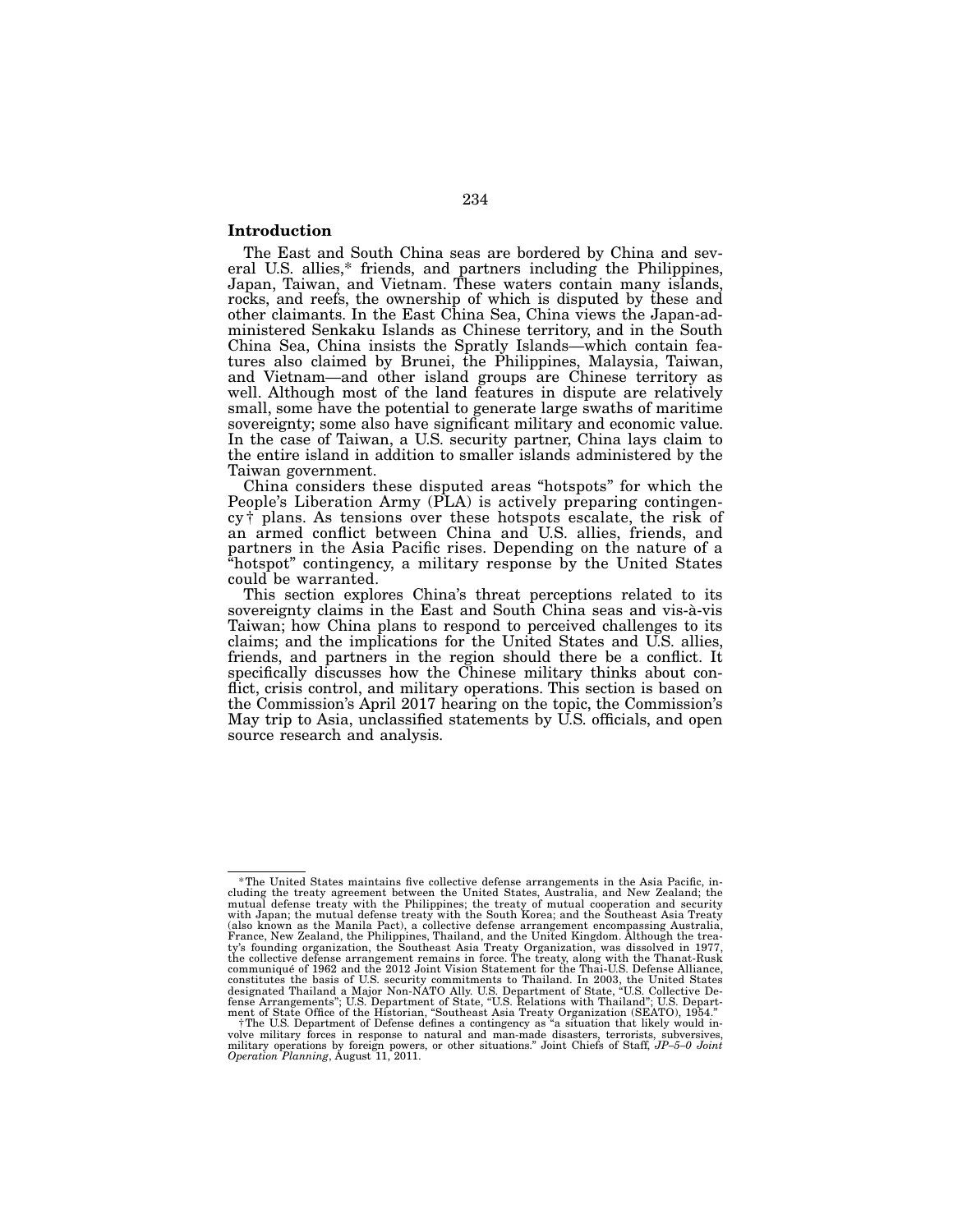



*Source:* Adapted from D-maps.com. *http://www.d-maps.com/carte.php?num\_car=13354&lang=en*.

### Security Environment

## *China's Security Assessment of Its Maritime Periphery*

China's senior leadership believes the first two decades of the 21st century are a "period of strategic opportunity" that provides China a chance to expand national power and achieve the "China Dream."\* 1 China's leaders see unification with Taiwan and control of disputed territory along China's maritime periphery as an important part of achieving this "China Dream."<sup>†2</sup> Furthermore, challenges in these areas are viewed by Beijing as threats to China's "core interests" emanating from multiple "strategic directions,"‡ driving China's po-

<sup>\*</sup>In 2012, Chinese President and General Secretary of the Chinese Communist Party Xi Jinping began discussing the "China Dream," a concept regarding the rejuvenation of the Chinese<br>people, the realization of China as a prosperous and strong state, a strong military, compre-<br>hensive national development, and a Military Commission, President Xi said "a strong military is needed for the great renewal of<br>the Chinese nation." Xinhua, "Speech by Xi Jinping, President of the People's Republic of China,<br>at the Moscow State Institute of

f The PLA's first mission is to protect Chinese Communist Party rule as an army of the party.<br>Timothy R. Heath, "An Overview of China's National Strategy," in Joe McReynolds ed., C*hina's*<br>Evolving Military Strategy, James

mation Office, *China's Military Strategy*, May 2015.<br>  $\ddagger$ According to *The Science of Military Strategy*, an authoritative book published by the PLA's<br>  $\ddagger$ According to *The Science*, strategic directions are determin crises in multiple domains and geographic regions simultaneously, indicating there are multiple strategic directions that would be assigned to the PLA's theater commands. However, while thestrategic directions that would be assigned to the PLA's theater commands. However, while the-<br>ater commands are likely assigned primary and secondary strategic directions, Taiwan remains<br>the primary strategic direction at Commission, *Hearing on Hotspots along China's Maritime Periphery*, written testimony of Mark R. Cozad, April 13, 2017; Luo Derong, "The Action Guideline for Armed Forces Building and Military Struggle Preparations - Several Points in the Understanding of the Military Strategic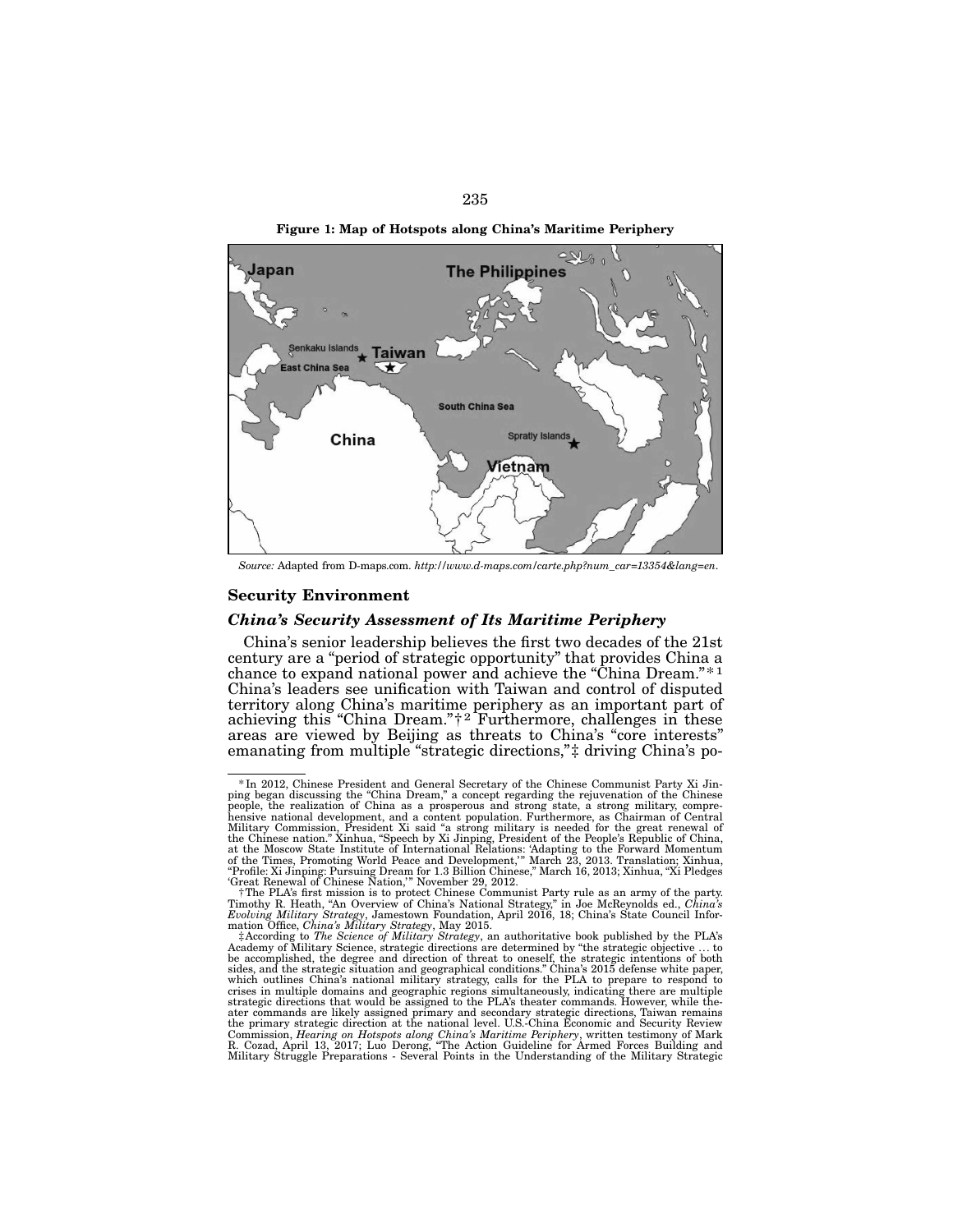litical and military leadership to plan for contingency operations for these hotspots.3 These challenges are outlined in China's 2015 defense white paper, *China's Military Strategy*, which discusses threats to "national unification, territorial integrity," and disputed maritime claims in the South and East China seas.4 Chinese leaders do not always accept the constraints of international law in defend- ing their national objectives. For example, China frequently defines its "core interests" to include exercising sovereignty in parts of its maritime periphery which, under international law, other countries have legitimate competing or superior claims. For that reason, what China calls defense of its "core interests" is often a challenge to in- ternational norms or the rights of other countries. In addition to the use of deterrence to prevent challenges to Chinese interests, China employs coercion to prevent other countries from resisting Chinese encroachment, using its growing military and non-military power to intimidate countries so that they do not assert, or do not defend, their rights.

### *Territorial Integrity and Unification*

According to the 2015 defense white paper, "The Taiwan issue bears on China's reunification and long-term development, and reunification is an inevitable trend in the course of national rejuvenation."<sup>5</sup> China's long-term unification strategy, as the U.S. Department of Defense (DOD) observes, "incorporate[s] elements of both persuasion and coercion to hinder the development of political attitudes in Taiwan favoring independence."6 Beijing has relied on coercion through military modernization efforts, maintaining forces within striking distance of Taipei, and holding Taiwan-focused military exercises to shape Taipei's behavior.7 For example, the PLA Rocket Force maintains approximately 1,200 short-range ballistic missiles along the Taiwan Strait to strike key military and leadership sites; the PLA Air Force stations advanced fighters and surface-to-air missile systems within range of Taiwan airfields to achieve air superiority over the island; the PLA Navy continues to build and deploy multi-mission surface combatants to conduct sea superiority operations within the first island chain; and the PLA Army exercises for a Taiwan invasion.8 Furthermore, China has been investing in upgrading the sensors for a range of air-, ship-, and shore-launched missiles, which are improving the precision strike capability of China's air, missile, and naval forces within the first island chain.9 (See Chapter 2, Section 2, "China's Military Modernization in 2017," for more information on developments in Chinese military modernization, and Chapter 3, Section 3, "China and Taiwan," for the latest developments in China's persuasion and coercion efforts toward Taiwan.)

With Taiwan's 2016 election of President Tsai Ing-wen of the Democratic Progressive Party (which advocates greater autonomy from

Guideline in the New Situation," China Military Science, January 1, 2017, 88–96. Translation; China's Ministry of National Defense, Official English Transcript of PRC National Defense Min-<br>istry's News Conference, February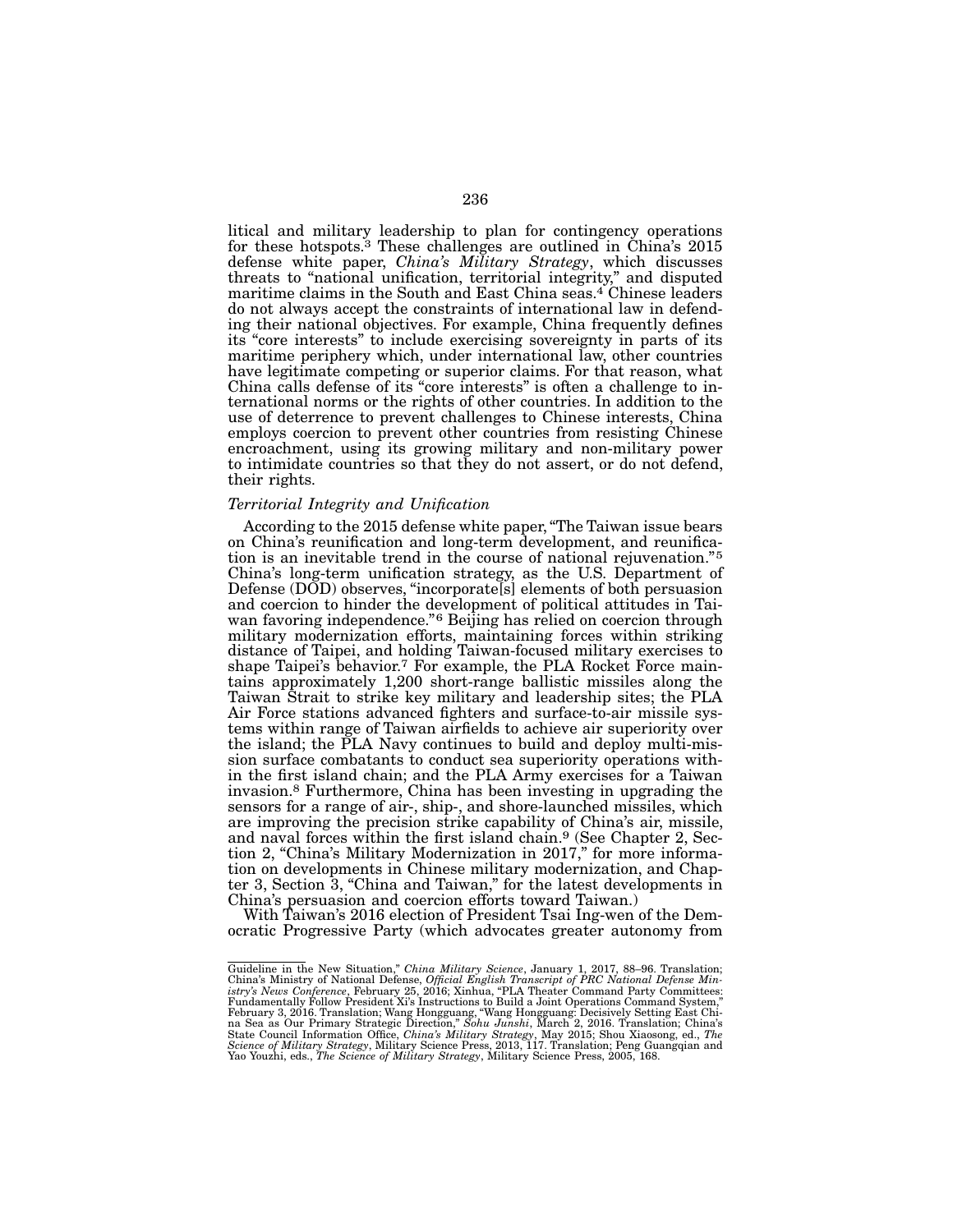mainland China),\* Beijing is concerned Taiwan will pursue independence.† 10 In a departure from her predecessor, President Tsai has refused to endorse what is known as the "1992 Consensus" a tacit understanding reached at a meeting between representatives of Taiwan and China in 1992 that there is only "one China" but that each side may maintain its own interpretation of the meaning of "one China."<sup>11</sup> Beijing has used President Tsai's refusal as justification to pursue a pressure campaign against Taipei, to include severing official cross-Strait communication channels, issuing informal sanctions against Taiwan by restricting the flow of mainland tourists to the island, and "poaching" Taiwan's diplomatic partners.12 As a result of Beijing's approach to the Tsai Administration, cross-Strait tensions have been unusually high. According to Robert G. Sutter, professor of practice of international affairs at George Washington University, "It's more likely that [Beijing and Taipei] won't reach an understanding and that this will make the situation less certain and perhaps less stable, and [the United States] should be ready for that."<sup>13</sup>

# *Disputed Claims in the South China Sea*

Protecting territory claimed by China in the South China Sea has become an increasingly important mission for the PLA.14 Chinese military scholars at China's National Defense University and the Academy of Military Science argue that while China does not seek a conflict with the United States, "the South China Sea and the East China Sea are ... issues that must be settled in the course of China's rise."15 Although China has used force to resolve disputes in the

<sup>\*</sup>Cross-Strait relations have shifted between periods of instability and stability depending in part on China's perceptions of the political party in power in Taipei. In 1995–1996, China con- ducted a series of missile tests off the coast of Taiwan to intimidate Taiwan voters in the run-up to the island's first presidential election. This event became known as the "1995–1996 Taiwan<br>Strait Crisis." In 2000, the Democratic Progressive Party (DPP) victory of Chen Shui-bian over<br>the Kuomintang (KMT/Nationalist) the Taiwan Strait, with Beijing fearing the DPP would pursue independence. This period resulted in increased PLA exercises focused on a Taiwan contingency, and Beijing's passage of the Anti-Se- cession Law after President Chen won a second term. China-Taiwan political relations improved after the KMT's victory over the DPP in Taiwan's 2008 presidential election and under Taiwan<br>President Ma Ying-jeou's Administration. However, with the 2016 DPP victory and inauguration<br>of President Tsai, Beijing is again Beijing's perception that Taiwan politicians will encourage nationalism that will result in op-<br>position to China's unification remains a key driver of China's military modernization efforts,<br>which are intended in part to

f According to a declassified National Intelligence Estimate produced by the U.S. National Foreign Intelligence Board in 1999, China has four "red lines" concerning Taiwan that could result in the use of force in the use o referendum modifying its Constitution to establish independence; (2) foreign support for Taiwan's independence forces; (3) Taiwan's development of nuclear weapons and a means to deliver them to the Mainland; and (4) widespread instability or unrest in Taiwan. The first "red line" was codified in Beijing's 2005 "Anti-Secession Law," which intended to prevent Taiwan's separation from and ultimately promote unification with the Mainland. The law also authorizes the use of force if "independence forces" succeed in separating Taiwan from the Mainland, a major event occurs that would lead to separation from the Mainland, or the loss of all possibility for peaceful unification<br>occurs. These "red lines" likely have not changed in recent years. Anti-Secession Law (China),<br>2006; U.S. National Foreign *Prospects for Cross-Strait Relations*, September 13, 1999.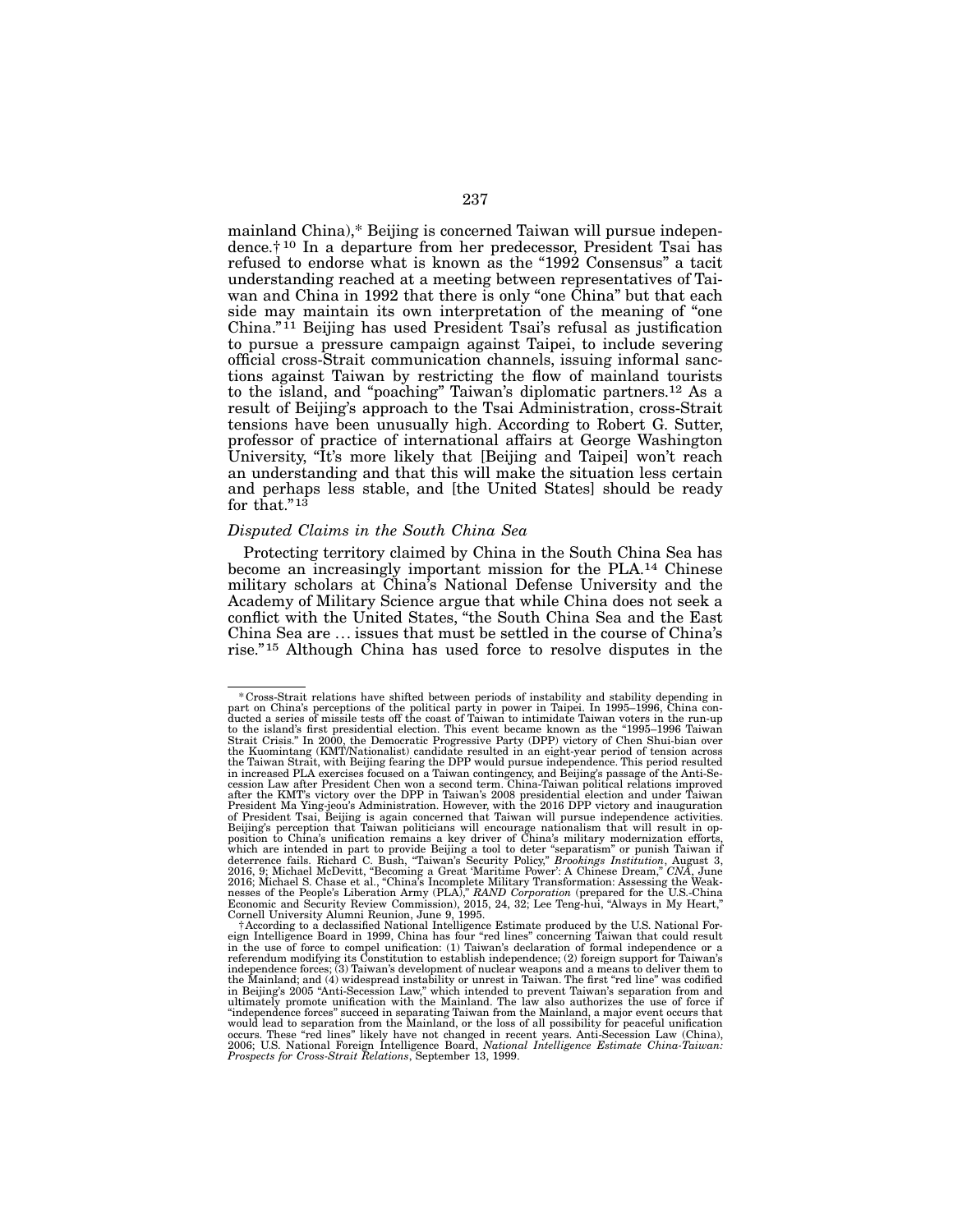South China Sea in the past,\* it has managed its South China Sea claims in recent years with a mix of naval presence, harassment, and hostilities from maritime law enforcement agencies and maritime militia,† and a massive reclamation and fortification campaign of the features it occupies within its claimed "nine-dash line."16 Furthermore, in 2012, China Coast Guard ships wrested control of the disputed Scarborough Reef from the Philippines.17 In 2016, a UN tribunal specifically ruled that China's nine-dash line, recent land reclamation activities, and other activities in Philippine waters were unlawful. $\ddagger$ <sup>18</sup> The ruling, which has no inherent enforcement mechanism, has not deterred further Chinese assertiveness in the South China Sea. This assertiveness has increased tensions with other claimants in the South China Sea, particularly the Philippines and Vietnam, giving rise to instability in the region.

### *Disputed Claims in the East China Sea*

China and Japan both claim the Senkaku Islands § in the East China Sea.19 China views Japan's administrative control¶ of the islands as an occupation of Chinese territory.20 While tensions have fluctuated between China and Japan over the islands, they increased significantly in 2012 following the Government of Japan's purchase of the islands from a private Japanese owner, effectively nationalizing the islands.21 Since the purchase, China has sought to erode Japan's claims by challenging Tokyo's administrative authority and attempting to establish China's authority over the islands via China Coast Guard and PLA Navy patrols.\*\* $^{22}$  Likewise, the PLA

*Washington Post*, July 15, 2012. **All y 2017** trip to Japan, a Japanese defense official indicated that  $*$  During the Commission's May 2017 trip to Japan, a Japanese defense official indicated that China conducts "checkbox incursions" into waters near the Senkaku Islands three times per

<sup>\*</sup>These incidents include the seizure of South Vietnamese-held islands in the Paracels in 1974, Fiery Cross Reef from Vietnam in 1988, and Mischief Reef from the Philippines in 1994. Ian E. Rinehart, "The Chinese Military: Overview and Issues for Congress," *Congressional Research Service*, March 24, 2016, 26.

<sup>†</sup>China's maritime militia, a quasi-military force of fishermen that are tasked by and report to the PLA, has a key role in China's South China Sea strategy. They are trained to participate in a variety of missions, including search and rescue, reconnaïssance, deception operations, law<br>enforcement, and "rights protection," which often entails activities like harassing foreign vessels<br>in China's claimed waters Security Developments Involving the People's Republic of China 2017, May 15, 2017, 56; U.S.-Chi-<br>na Economic and Security Review Commission, 2016 Annual Report to Congress, November 2016,<br>197; Andrew Erickson and Conor M.

but Name," *War Is Boring*, July 9, 2016.<br>‡For a summary of the arbitration ruling, see Caitlin Campbell and Nargiza Salidjanova,<br>"South China Sea Arbitration Ruling: What Happened and What's Next?" *U.S.-China Economic and Security Review Commission*, July 12, 2016. §The Senkaku Islands are known as the Diaoyutai in Taiwan and Diaoyu in China.

<sup>¶</sup>In September 2012, the Government of Japan purchased three of the five islands from their private owner. Japanese officials said this was intended to prevent their planned development<br>by a third party, which they feared would heighten tensions with China. Nevertheless, Japan's<br>nationalization of the islands ang ownership, all five islands and three sets of rocks that constitute the Senkakus were under Ja-<br>pan's administrative control before the purchase. According to Japan's Ministry of Foreign Affairs,<br>the "Senkaku Islands were 2 of the San Francisco Peace Treaty of 1951 that legally defined the territory of Japan after<br>World War II. Under Article 3 of the treaty, the islands were placed under the administration<br>of the United States as part of th the areas whose administrative rights were reverted to Japan in accordance with the Agreement between Japan and the United States of America Concerning the Ryukyu Islands and the Daito<br>Islands that entered into force in 1972." Mark E. Manyin, "The Senkakus (Diaoyu/Diaoyutai)<br>Dispute: U.S. Treaty Obligations," Congr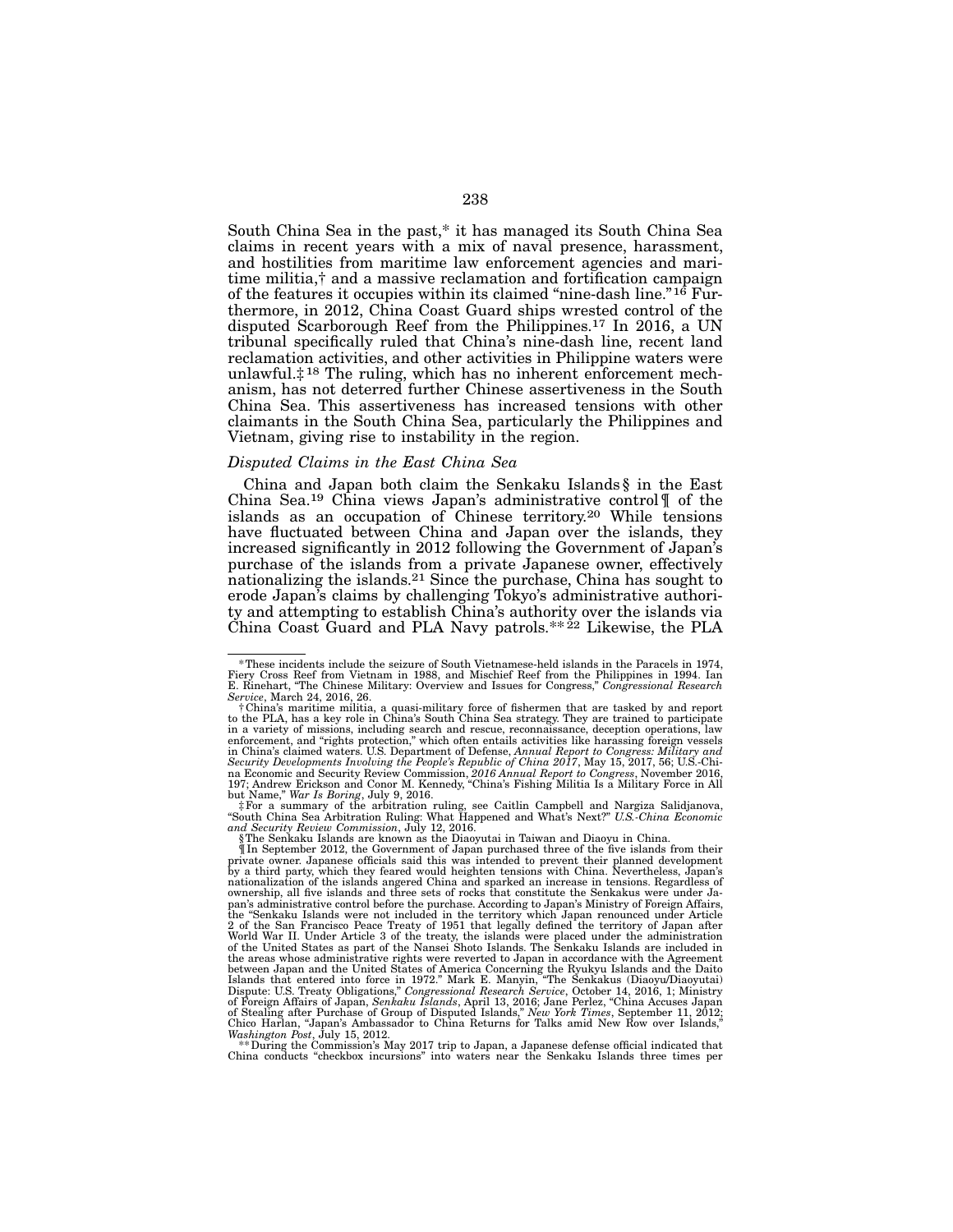Air Force and Chinese maritime law enforcement agencies occasionally conduct air patrols near the islands, prompting the Japan Air Self-Defense Force to scramble in response to Chinese aircraft in the area.\* 23 The air patrols near the islands, regular PLA Navy presence patrols beyond the island's territorial seas,† and China Coast Guard incursions into these Japan-administered territorial waters create opportunities for miscalculation and conflict.

## Chinese Strategists' Thinking about Hotspots

### *Chinese Strategic Thought and Conflict*

Chinese military and security analysts understand that China's expanding international interests, desire to manage stability, and need to safeguard China's maritime sovereignty claims will create tensions between China and the United States, as well as with some of China's neighbors.24 For example, Meng Xiangqing, deputy director of China's National Defense University Strategic Studies Institute, asserts risk and tension can create opportunities for China:

*On [Scarborough Reef], we have made a breakthrough, and now control the island. In the [Senkaku Islands] dispute, we now hold the initiative, breaking Japan's hundred years of so-called 'actual control.' Looking at it in this sense, a bad thing can be changed into a good thing, and a challenge ... [becomes] an opportunity.*25

China's foremost strategic writings seem to accept that China's pursuit of its territorial ambitions will invite risks of increased tensions and even conflict. The 2015 defense white paper says, "Hotspot issues, such as ... territorial disputes, are complex and volatile," and the 2013 edition of *The Science of Military Strategy* ‡ acknowledges the potential for conflicts to arise from China's expanding interests.26 Furthermore, in discussing the role the PLA should play in continuing to secure China's "period of strategic opportunity," in

month, for two hours at a time. Official, Japan Ministry of Defense, meeting with Commission,

Tokyo, Japan, May 25, 2017.<br>\*According to Japan's Ministry of Defense, in 2016, Japan's Air Self-Defense Force "scrambled<br>851 times against Chinese aircraft, an increase of 280 times compared to the previous fiscal year." Likewise in 2016, the Japan Coast Guard responded to 121 China Coast Guard incursions into<br>the 12-nautical-mile territorial seas around the Senkakus. Japan Ministry of Defense, *Japan*<br>Defense Focus, May 2017; Japan Coast

Waters Surrounding the Senkaku Islands, February 28, 2017. Translation.<br>†In its 12-nautical-mile territorial sea, a state has full sovereignty, subject to the right of<br>innocent passage. In its contiguous zone, a state can UN Convention on the Law of the Sea, foreign civilian and military ships may transit through a country's territorial sea according to the principle of innocent passage, which prohibits activities that are "prejudicial to the peace, good order, or security of the coastal State," such as military exercises, intellige

Studies Department of the PLA's Academy of Military Science. *The Science of Military Strategy* is<br>part of a body of PLA military publications, to include *The Science of Campaigns*, which provides<br>insight into how the PLA of warfare. The Academy of Military Science first published *The Science of Military Strategy* in 1987; two additional editions were published in 2001 and 2013. The 2001 edition of *The Science* in *After Diffultary Strate* tion, April 2016, 46–75.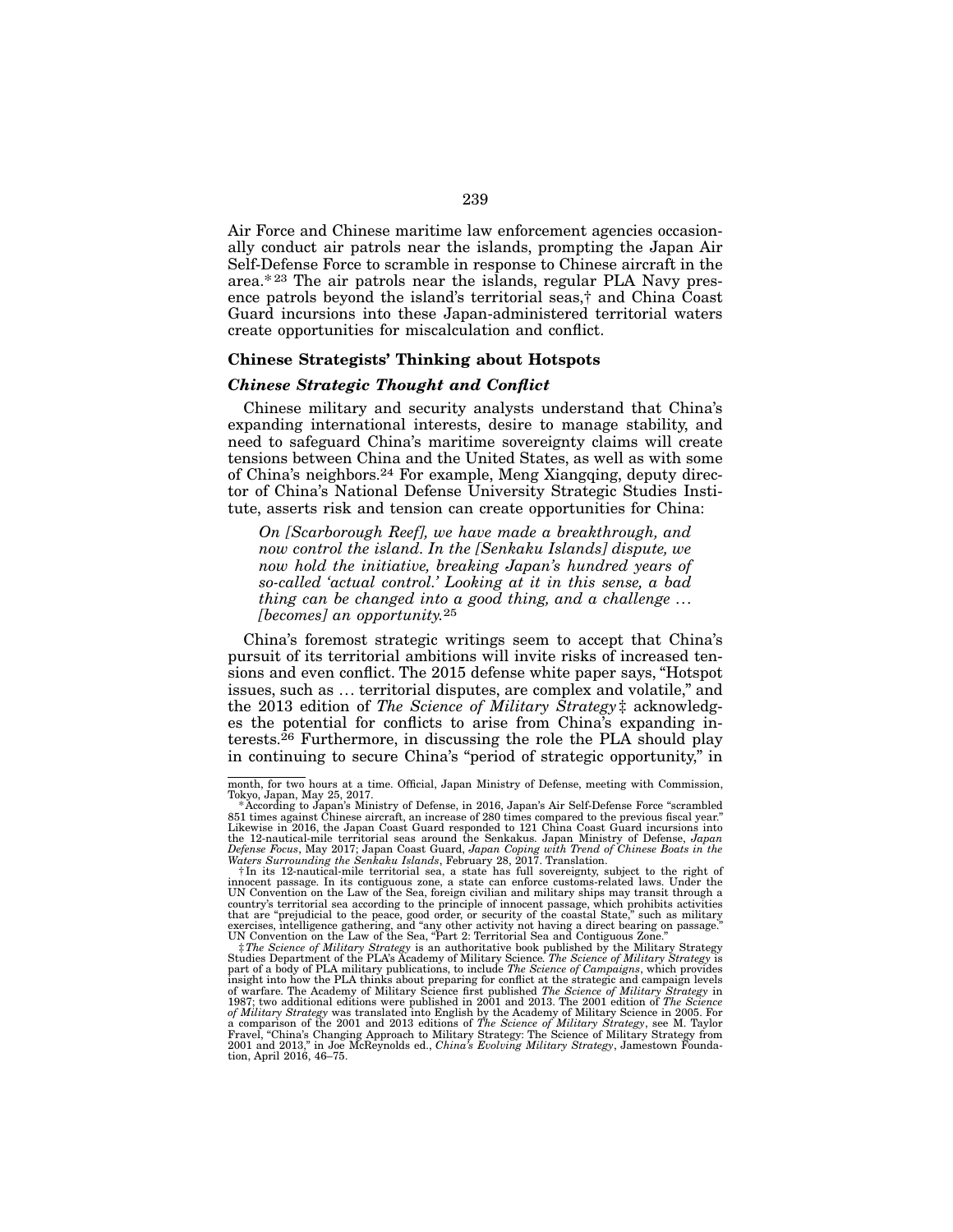## 2011 Zhang Qinsheng, former Deputy Chief of the General Staff in the Central Military Commission, argued:

*Securing a period of opportunity in the coming decade or even longer will be a new challenge. Instability and uncertainty in the world's development is more obvious, and contradictions and conflicts are harder to avoid. Protecting and using ... this period of strategic opportunity is the basic focal point of strategic direction now and for some time to come. The armed forces shoulder a glorious mission and a sacred responsibility in protecting this period of strategic opportunity.*27

## *PLA Thinking about Force Employment*

Timothy R. Heath, a senior international defense research analyst at the RAND Corporation, points out that Chinese military writings provide insights into how the PLA thinks about conflict, saying, "According to military writings, the articulation of ... political objectives stands as the starting point for military options.... Carefully crafted objectives that take into consideration the nation's ... strategic imperatives provide a clear sense of the acceptable limits of escalation and the proper parameters for military action."<sup>28</sup> Military thinkers in China write about achieving political objectives, limiting escalation, and managing military action through shaping operations, crisis management, and war control efforts:29

- *Shaping operations:* According to Chinese strategists, shaping operations are intended to create an environment that prevents conflicts from arising.30 Should tensions develop in an area that runs counter to China's core interests, the PLA must be positioned to deter a challenger from escalating such tensions.<sup>31</sup> Shaping operations before a conflict not only allows Beijing the opportunity to deter a perceived challenge by an adversary; they also place China in a position to respond to an escalating challenge with force if required.
- *Crisis management and nonmilitary operations:* To protect China's interests in a pre-conflict environment, Chinese military thinkers have called for coordinated efforts between military and nonmilitary authorities. Mr. Heath asserts that "To minimize risk while maximizing potential gains, these thinkers have focused ... on potential peacetime and crisis applications, developing a menu of escalation options, and increasing the role of nonmilitary assets in defending [China's] interests."32 For example, at the low end of the spectrum, the PLA Navy and China Coast Guard are pursuing what was called for in the 2013 defense white paper as enhanced cooperation between the PLA and maritime law enforcement agencies to defend maritime interests.33 These types of operations are occurring between the PLA Navy and China Coast Guard in response to Beijing's perceptions that Chinese sovereignty is being challenged by its neighbors in the East and South China seas. An example of coordination between military and nonmilitary assets at the high end of the spectrum is the standoff that occurred between China and Vietnam in 2014 when China moved an oil rig to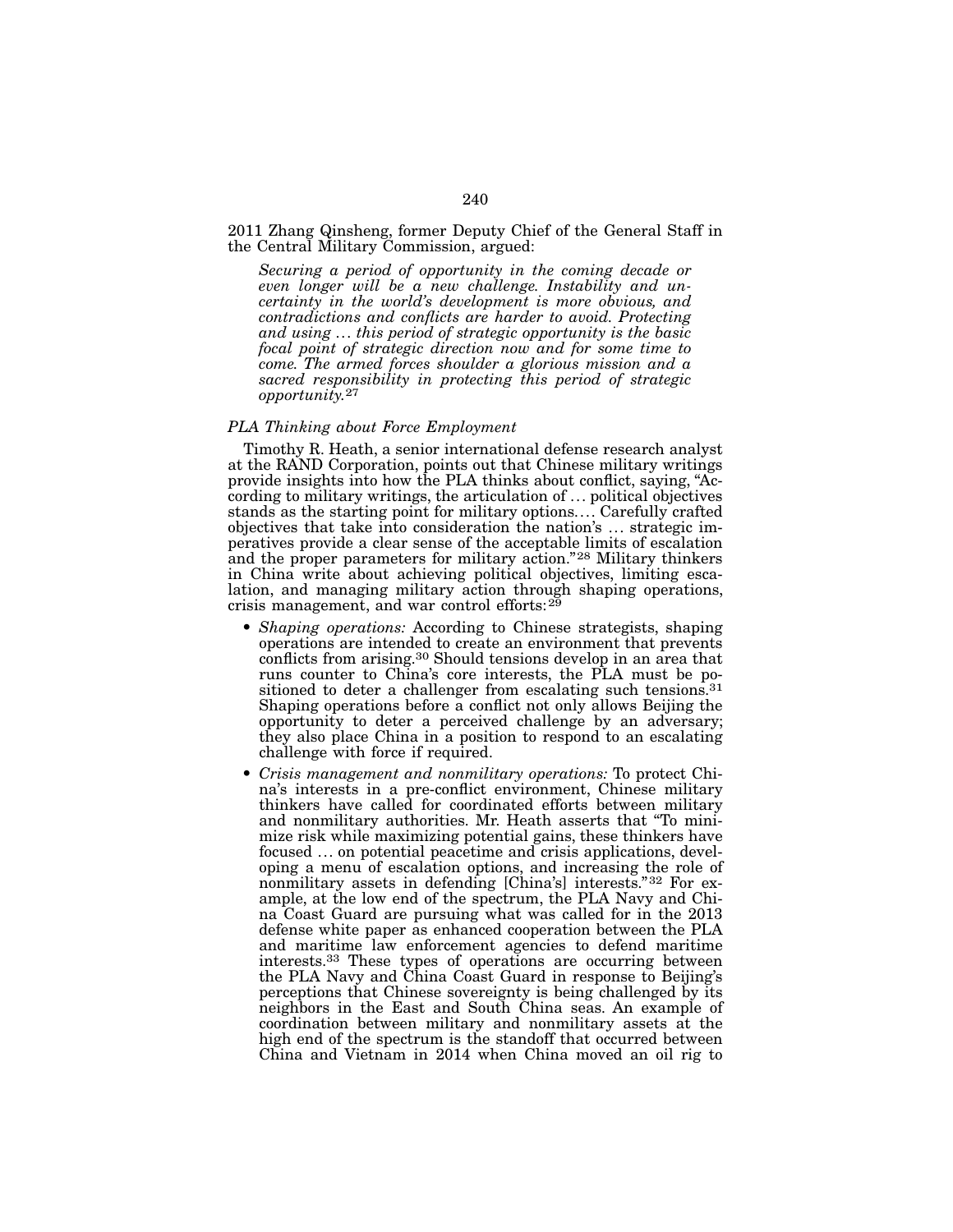waters also claimed by Vietnam.34 China dispatched the PLA Navy and Air Force to support the China Coast Guard while the China Coast Guard was protecting the Haiyang Shiyou 981, an ultradeepwater oil rig operated by China National Petroleum Corporation, and to respond to what Beijing claimed was Viet-<br>nam's violation of China's sovereignty claims in the Paracel Is-<br>lands.\*35

• *War control:* Chinese military thinkers discuss "war control," or the controlled use of force, to achieve national objectives.<sup>36</sup> War control encompasses pre-conflict crisis control, operational control during a conflict, and post-conflict stability control.<sup>37</sup> The objective of war control is to limit the scope of a conflict, minimize negative consequences, and achieve a victory at minimal cost.38

## *Managing Contingencies*

Based on how Chinese military thinkers write about the pre-con-<br>flict use of force, China may seek to manage a Taiwan, South China<br>Sea, or East China Sea crisis by seeking gains at the lowest possible cost, while balancing those gains against the risks that escalation could lead to conflict.<sup>39</sup> As a situation evolves from a crisis to a conflict, China may decide to use force to achieve its political objectives while still seeking to de-escalate, or prevent the further escalation of, the conflict. The 2001 edition of *The Science of Military Strategy* acknowledges that China's "crisis control" efforts may be ineffective and once a crisis transitions to conflict Beijing will need to act quickly to avoid continued escalation of a conflict. $\dagger^{40}$ The Haiyang Shiyou 981 oil rig incident is an example of China escalating hostilities in order to advance a territorial objective and then de-escalating the crisis on Beijing's terms before a full-fledged military conflict breaks out.41

<sup>\*</sup> DOD reports that in May 2014, "China established three security cordons around the rig<br>using a large number of China Coast Guard, fishing, and commercial ships, beginning a standoff<br>with Vietnamese ships, which repeatedl PLA Navy ships supported operations in an overwatch capacity and PLA fighters, helicopters, and reconnaissance aircraft patrolled overhead. Chinese paramilitary ships frequently resorted to ramming and use of water cannons to deter Vietnamese ships and enforce the security cordons<br>around the rig. In mid-May, anti-Chinese protests over the rig's deployment erupted in Vietnam<br>and resulted in at least two Chi 3,000 Chinese nationals were evacuated from Vietnam. China also suspended some plans for<br>bilateral diplomatic exchanges with Vietnam." China withdrew the rig in July, one month earlier<br>than planned. U.S. Department of Defe

*Developments Involving the People's Republic of China 2015*, April, 2015, 7. †The 2001 edition of *The Science of Military Strategy* identifies three "fundamental principles of armed conflict control." The three principles are taking preventive measures, seizing the initiative, and containing the conflict. These principles apply to managing a crisis or the transition a crisis to a conflict. T basis of requirements of political and diplomatic struggles, and strive to win without fighting or to subdue the enemy with a small war. When the opponent intends to escalate the conflict and has not yet put it into effect, it is necessary to contain the enemy in advance. When the oppo-<br>nent starts to carry out escalation, a tit-for-tat struggle is essential for equivalent ... or superior<br>escalation to frustrat *The Science of Military Strategy*, Military Science Press, 2005, 208.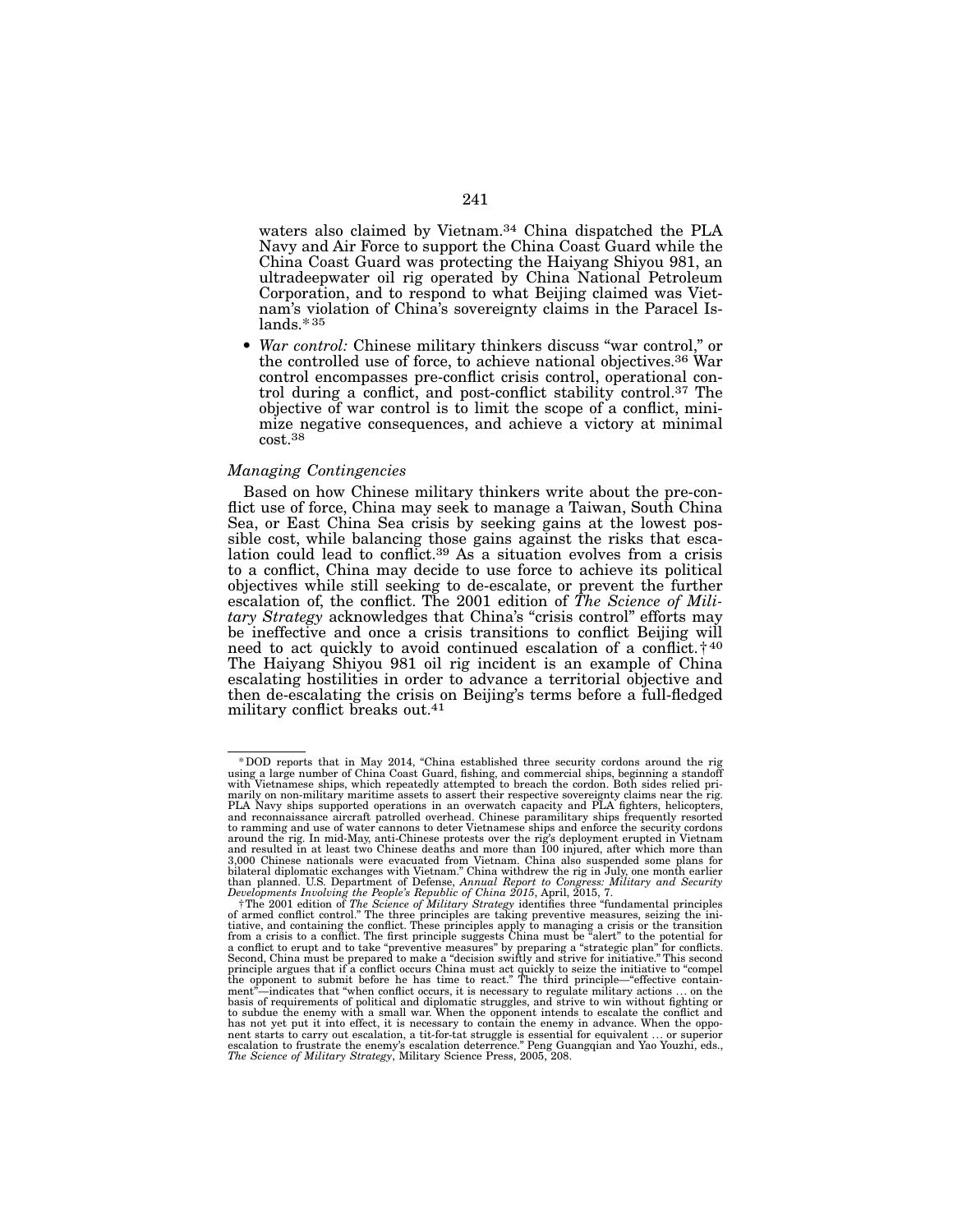## Crisis Management Framework

In written testimony to the Commission, Mr. Heath provided a peacetime, crisis, and conflict framework for thinking about how China might manage a Taiwan, South China Sea, or East China Sea crisis:

#### Taiwan

- "*Peacetime:* Chinese military modernization has complemented economic and political incentives to encourage cross-Strait integration, although to date the combined effect has done little to reverse the decline in Taiwan's support for unification. The PLA supports Beijing's drive for unification in part through intimidation. In January 2017, the *Liaoning* aircraft carrier carried out exercises in the Taiwan Strait. The PLA has also held highly publicized exercises designed to improve its ability to carry out amphibious combat operations against Taiwan. China can be expected to continue to use military coercion as part of a broader effort to drive the two sides towards unification."
- "*Crisis:* A crisis could easily emerge if Beijing grows frustrated by declining prospects for peaceful unification. In a crisis, China could demand Taipei adopt at least symbolic gestures towards unification. Media reports that claim Beijing may revise the Anti-Secession Law or enact a National Unification Law could provide legal pretext for such an ultimatum. In a hypothetical scenario, Beijing could cite Taipei's intransigence in the face of demands as a violation meriting some sort of punishment. Beijing could then provoke a clash involving Taiwan military airplanes, ships, or other assets. Alternatively, the PLA could launch missiles near the island or carry out cyberattacks. Any of these actions could spur a serious military crisis, and the risk of escalation would grow if casualties mounted. The instigation of military crisis to coerce concessions carries risks, however. Such actions could embolden Taiwan and harden sentiment against unification. Worse, they could lead the U.S. to deploy military forces into the theater, potentially escalating the crisis into a high stakes standoff. If mishandled, Beijing could find itself in an unwanted war or be forced to back down in a humiliating manner."
- "*Conflict:* Large-scale war to compel unification remains a remote possibility. The most plausible pathway to war would be one in which Chinese brinksmanship backfired and the leadership found itself in a spiral of escalation. The trigger could be any of the conditions listed in the National Anti-Secession Law, or future legislation if passed. Three major options present themselves: a conventional missile attack, a joint blockade, or an invasion. A conventional missile attack campaign would consist principally of sal-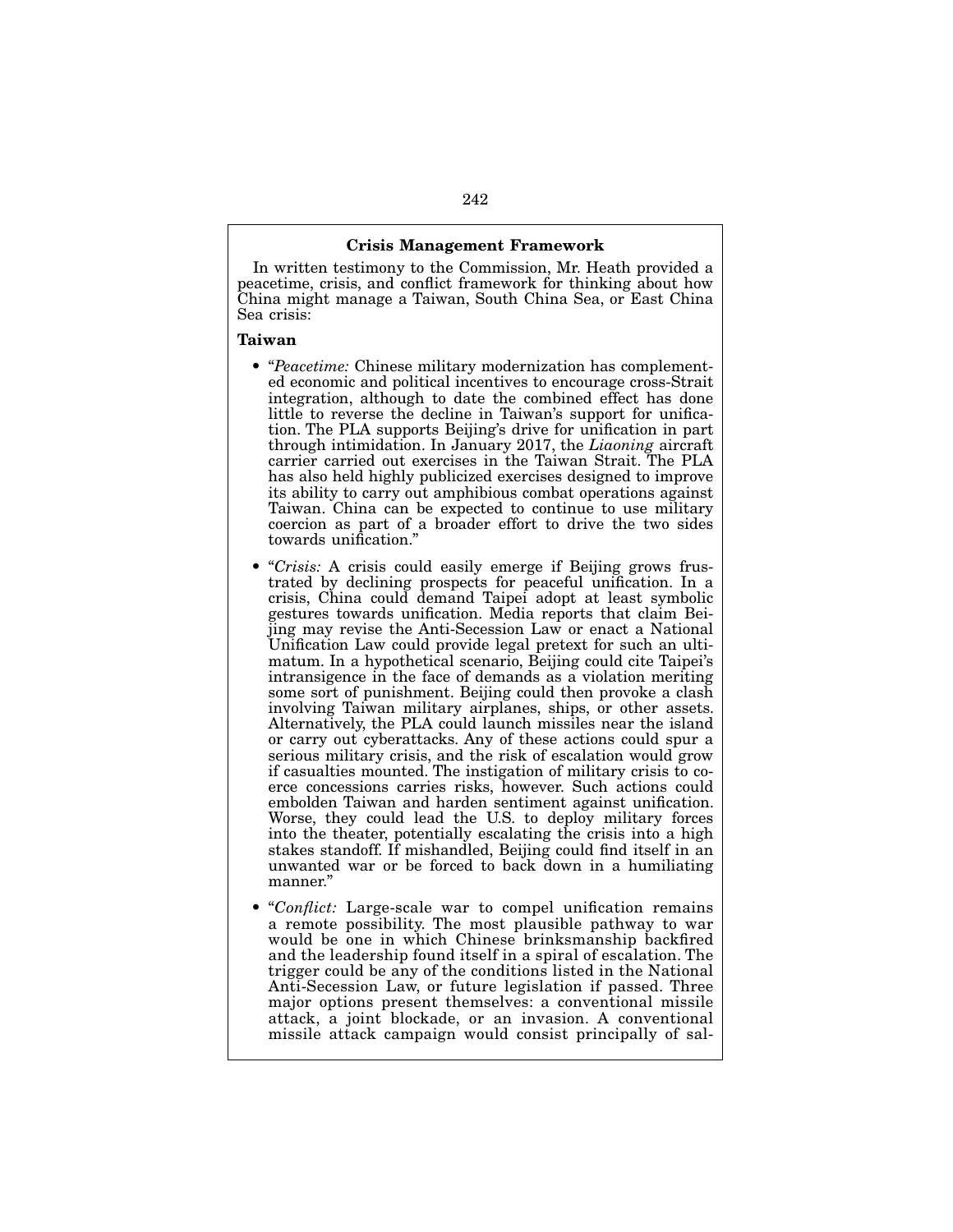## Crisis Management Framework—*Continued*

vos of ballistic and air-launched missiles against military targets with minimal warning. These could inflict great havoc, but missile attacks alone are unlikely to compel Taiwan's capitulation. On the contrary, mounting military and civilian casualties from missile bombardment would probably strengthen Taiwan's resolve. A 'joint blockade campaign' could aim to sever Taiwan's economic and military connections with the world through a combination of firepower strikes and the deployment of intercepting naval vessels. But a joint blockade similarly lacks a clear mechanism to compel Taiwan's capitulation. The effect would probably once again be a hardening of Taiwan sentiment against China. Worse, the open-ended timeline provides U.S. forces ample opportunity to marshal forces and attack the blockading naval platforms. An invasion of Taiwan provides the only sure way to replace the leadership with a more compliant authority and ensure unification. Despite gains in PLA capability, an opposed amphibious invasion remains a high-risk operation, especially given the PLA's limited amphibious assault capability and lack of experience. Moreover, a large-scale amphibious invasion would require considerable mobilization, offering ample warning to the United States and Taiwan. The demanding requirements and the risk of major war with the United States make this course of action among the riskiest available to China<sup>"</sup>

## South China Sea

- "*Peacetime:* The PLA has worked with civilian authorities to strengthen the country's administration of its maritime regions. The military coordinates closely with the Chinese Coast Guard to patrol and protect occupied features, while national leaders incentivize regional accommodation through diplomatic pressure and economic initiatives like the 'Maritime Silk Road.'
- "*Crisis:* Festering and overlapping disputes make the South China Sea ripe for crisis. In the 2012 standoff over Scarborough Reef with the Philippines and the 2014 standoff over the oil rig Haiyang 981 with Vietnam, China demonstrated a growing tolerance for brinksmanship. In the latter incident, the PLA coordinated with fishing vessels; coast guard ships; and political, media, and diplomatic pressure to strong-arm Vietnamese vessels as China deployed the oil rig in its neighbor's exclusive economic zone. A Philippine or Vietnamese misstep in a similar crisis involving disputed reefs, fishing grounds, or drilling for resources could provide the PLA the pretext needed to act aggressively. In such a crisis, China would probably seek some favorable change in the status quo or demonstration of Chinese superiority before seeking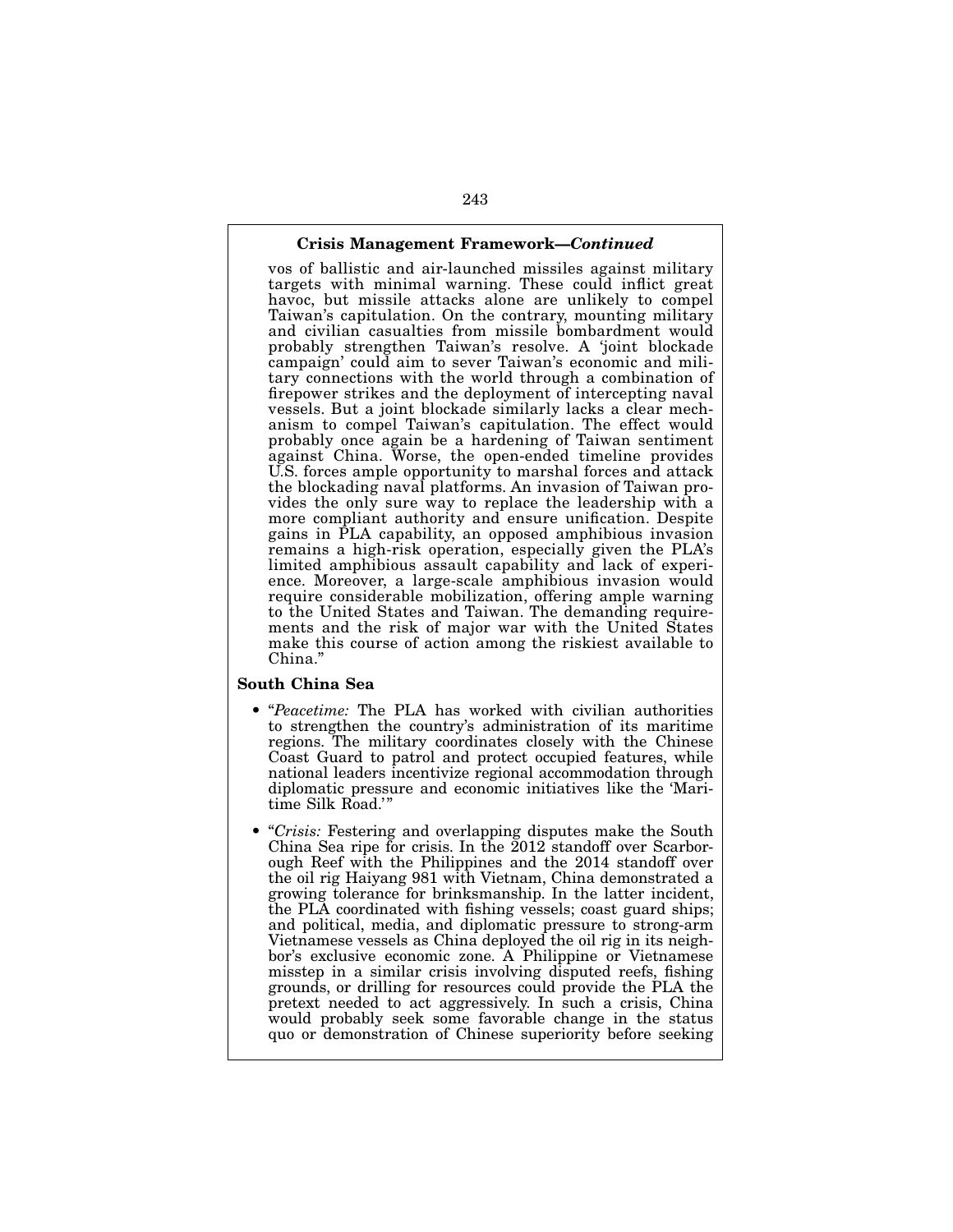## Crisis Management Framework—*Continued*

to deescalate. Although neither side would necessarily have the motivation to escalate the conflict, the risk of miscalculation remains high."

• "*Conflict:* Although crisis is possible, major conflict remains unlikely in the South China Sea. The most plausible path to war would be an escalation from the type of militarized crisis mentioned above. If China decided to exploit a crisis to seize a Vietnamese occupied feature, for example, Vietnam could retaliate by targeting the Chinese forces. Any Chinese troops on an occupied feature in the Spratlys or Paracels would be extremely vulnerable. China could escalate with forces stationed on the features, but these are limited in number and relatively vulnerable. If China suffered setbacks in the South China Sea, it might involve air and naval forces from the mainland or consider actions on the border with Vietnam. Beijing would probably respond with greater caution to any incident involving Philippine forces, however, due to Manila's alliance with Washington."

## East China Sea

- "[*Peacetime:*] As in the South China Sea, China has found the peacetime strategy of incremental administration effective. The PLA Navy can be expected to continue coordinating with the Chinese Coast Guard to administer the disputed waters near the Senkakus and deter their Japanese counterparts. In addition, the PLA announced an Air Defense Identification Zone in the East China Sea in 2013 to justify an increase in military aviation patrols over the islands."
- "*Crisis:* The risk of crisis near the Senkakus ebbs and flows as tensions rise and relax between Beijing and Tokyo. The intensifying rivalry between the two Asian giants raises the risk that any incident near the Senkakus could rapidly escalate. The precipitating incident could involve a collision of fishing or maritime law enforcement vessels. An accident involving military platforms, such as aircraft, cannot be ruled out either. Because of the relative parity of conventional military power, escalation would be tempting for both sides seeking an advantage in any subsequent crisis. The most likely outcome would be stalemate, a deepening of frustration and hostility, and an increasing militarization of the problem. This would raise the likelihood of a reinforcing spiral of intensifying hostility, crisis, and potential conflict. The largest risk for China would be one of misjudgment. Nations seeking to exploit military crises have historically frequently miscalculated, resulting in a war that they did not actually want."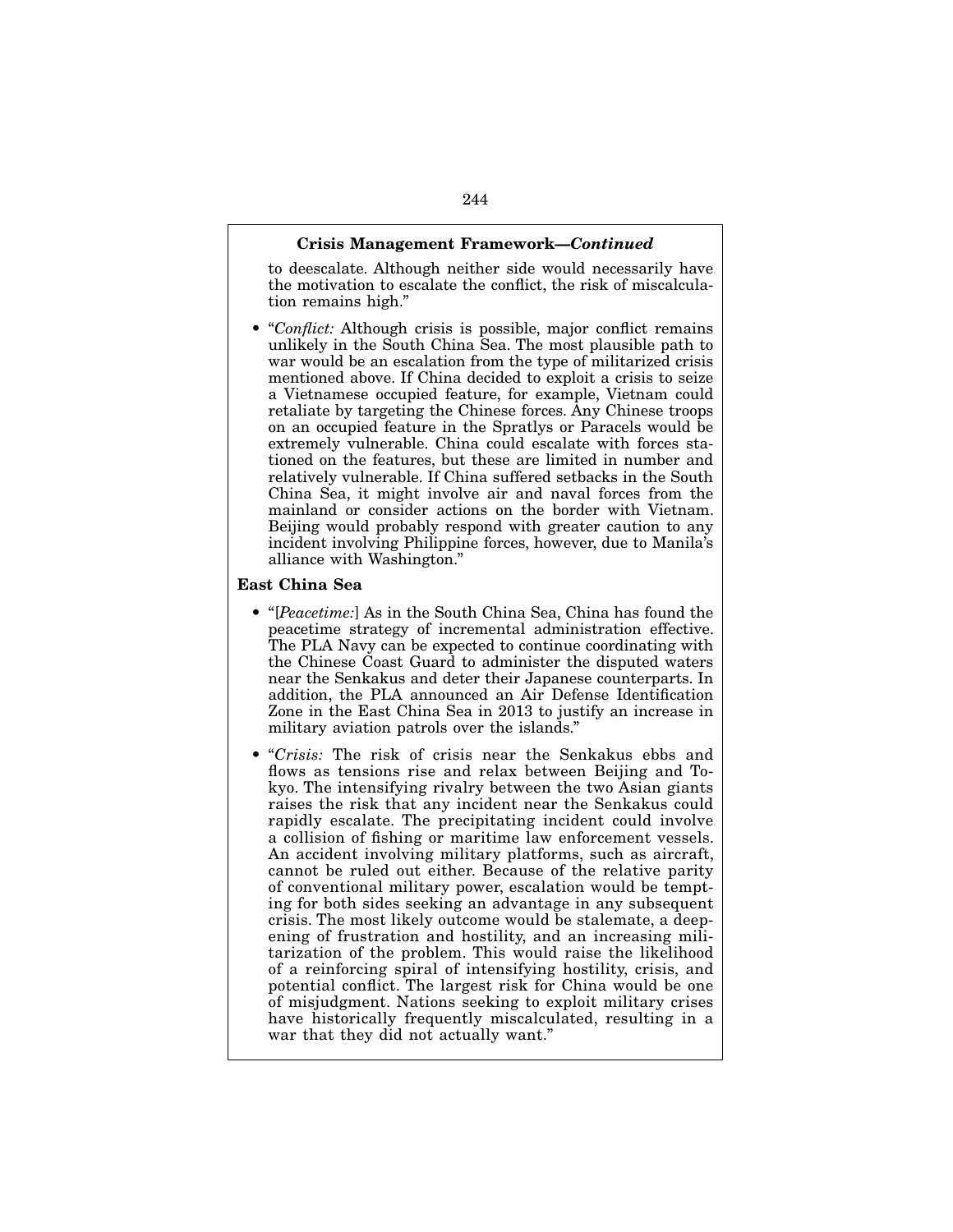### Crisis Management Framework—*Continued*

• "*Conflict:* Because of the political opprobrium of aggression and the risk of U.S. involvement, an unprovoked Chinese assault on Japanese forces or seizure of the Senkakus would offer little benefit and carry extremely high risks. A more plausible scenario would be an escalation or continuation of hostilities from the type of crisis outlined previously. A spiral of intensifying and protracted crises with little resolution and a deepening of suspicion and hostility would provide a powerful incentive for China to attempt a larger-scale military operation to assert its dominance and humble its foe. A military operation with limited objectives that could be achieved in a short amount of time and appeared largely punitive could demonstrate Chinese prowess, rally public support, and provide the satisfaction of humiliating Japan. Examples might be missile strikes against Japanese naval combatants or fighter aircraft near the Senkakus. This course of action would carry high risks, however. An attack on Japanese military platforms would trigger U.S. involvement, and China could not be sure of its ability to control subsequent events."42

## Contingency Planning

#### *China's Planning Process*

The 2001 and 2013 editions of *The Science of Military Strategy* provide an overview of the conflicts China anticipates it may face in the future.43 In addition to a war fought to counter an invasion of the Mainland and a fight to unify with Taiwan, described in the 2013 edition as a "large-scale high-intensity anti-separatist war," the 2013 edition also includes discussion of a "medium-scale, low- to medium-intensity self-defense and counterattack operation," which applies to perceived threats along China's maritime periphery, and a "small-scale, low-intensity anti-terrorist, stability maintenance" operation.<sup>44</sup> The likeliest threats China faces, according to the 2013 edition, come from the maritime periphery, with the most dangerous challenge being a conflict with Taiwan in the form of a "large-scale, relatively high-intensity local war in the sea direction against the backdrop of nuclear deterrence."45 At the national level, the assessments based on these threats provide the Central Military Commission (CMC) a starting point for directing the contingency planning process.46

### *National and Theater Planning Process*

At the national level, the CMC is responsible for providing strategic objectives and guidance to inform the overall PLA planning pro- $\overline{\text{c}}$ ess.<sup>47</sup> The Joint Staff Department within the CMC is responsible for national-level operations planning, command and control, and operations command support.<sup>48</sup> Each of the five theater commands is then responsible for developing joint operational-level plans that align with threats emanating from their respective areas of responsibility.49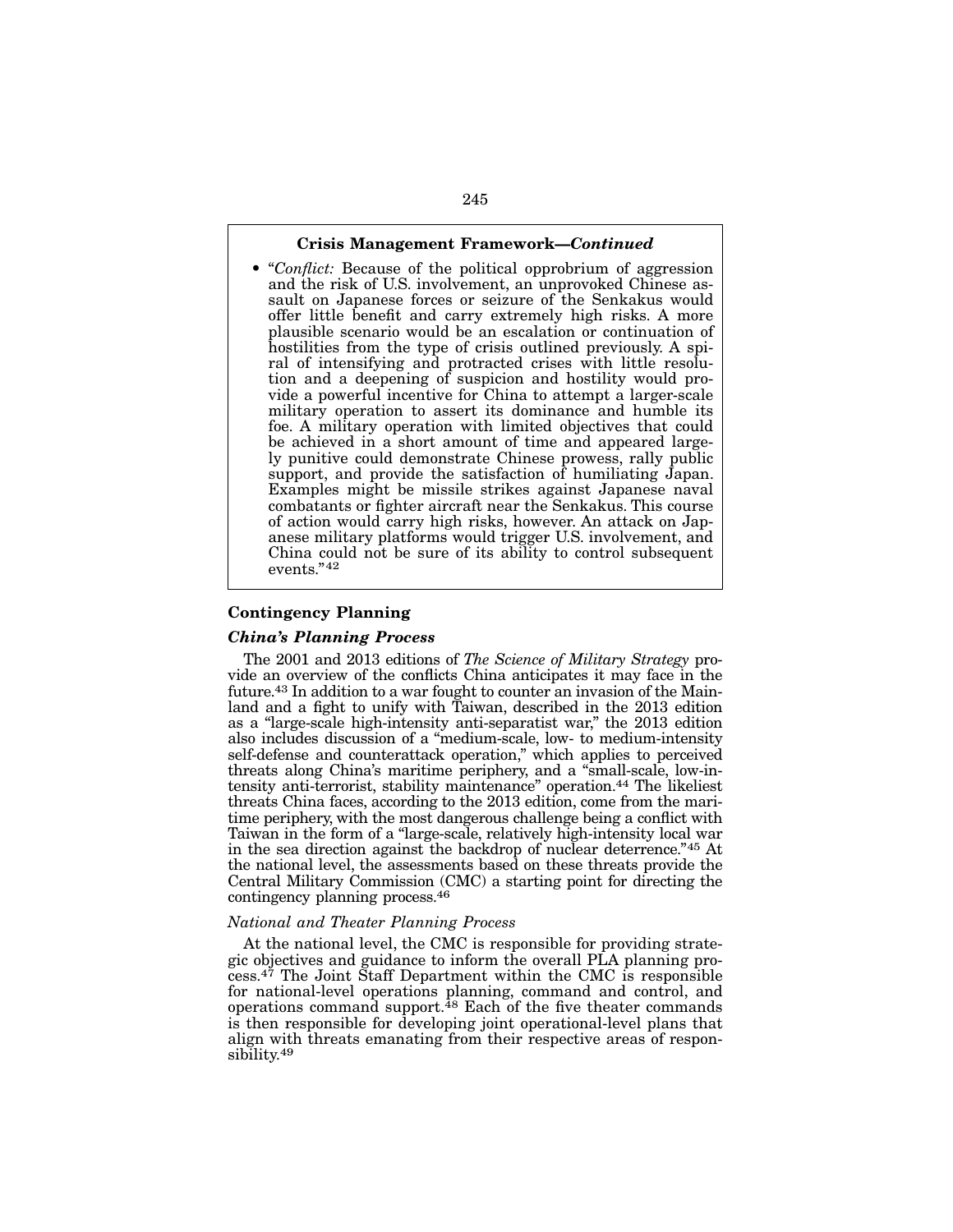#### Theater Command and Threat Directions

The PLA's theater command structure is intended to enable PLA forces to quickly meet the requirements of an anticipated regional war scenario by maintaining an operational structure poised to respond to a crisis.50 The five Joint Theater Commands, established as a result of the ongoing military reforms, include the Eastern, Southern, Western, Northern, and Central Theater Commands. The operational focus of the theaters is as follows:

- The Eastern Theater Command is responsible for preventing Taiwan independence, compelling Taiwan unification, countering any foreign intervention during a Taiwan conflict, and defending maritime sovereignty claims in the East China Sea.51
- The Southern Theater Command's security challenges include defending maritime sovereignty claims and China's sea lines of control in the South China Sea, as well as defense along the border with Vietnam.52
- The Western Theater Command is focused on missions associated with combating domestic extremism and terrorism in Xinjiang Uyghur Autonomous Region and Tibet Autonomous Region, as well as addressing an Indian border dispute contingency.53 This theater likewise will guard against infiltration by Central Asian extremist and terrorist groups.54
- The Northern Theater Command is responsible primarily for stabilizing the Korean Peninsula and conducting border stability operations associated with a North Korea contingency.<sup>55</sup> The theater may also share responsibility with the Eastern Theater for contingencies involving Japan, and likely is responsible for northern border contingencies involving Mongolia and Russia.56
- The Central Theater Command is responsible for conducting capital defense operations during any contingency involving another theater's area of responsibility.57 This theater likely also has responsibilities for responding to domestic emergencies.

Theater plans are prepared by each theater command's chief of staff.58 Theater plans provide a campaign goal, identify operational objectives, include a force laydown, discuss fighting methods, and lay out the phases of a campaign.<sup>59</sup> Mark R. Cozad, a senior international defense policy analyst at the RAND Corporation, summarizes the process by which planning occurs at each level:

*The planning process at the [national] level begins with the definition of strategic objectives and associated key missions.... Assigned strategic missions are prioritized and distinguished by phase and geographic necessity....*\* *Cam-*

<sup>\*</sup>Mr. Cozad states that "Combat systems are closely related to campaigns, but the organizing principle behind them is functional rather than organizational. Combat systems are characterized by advanced weapons systems being coordinated and integrated across domains and services."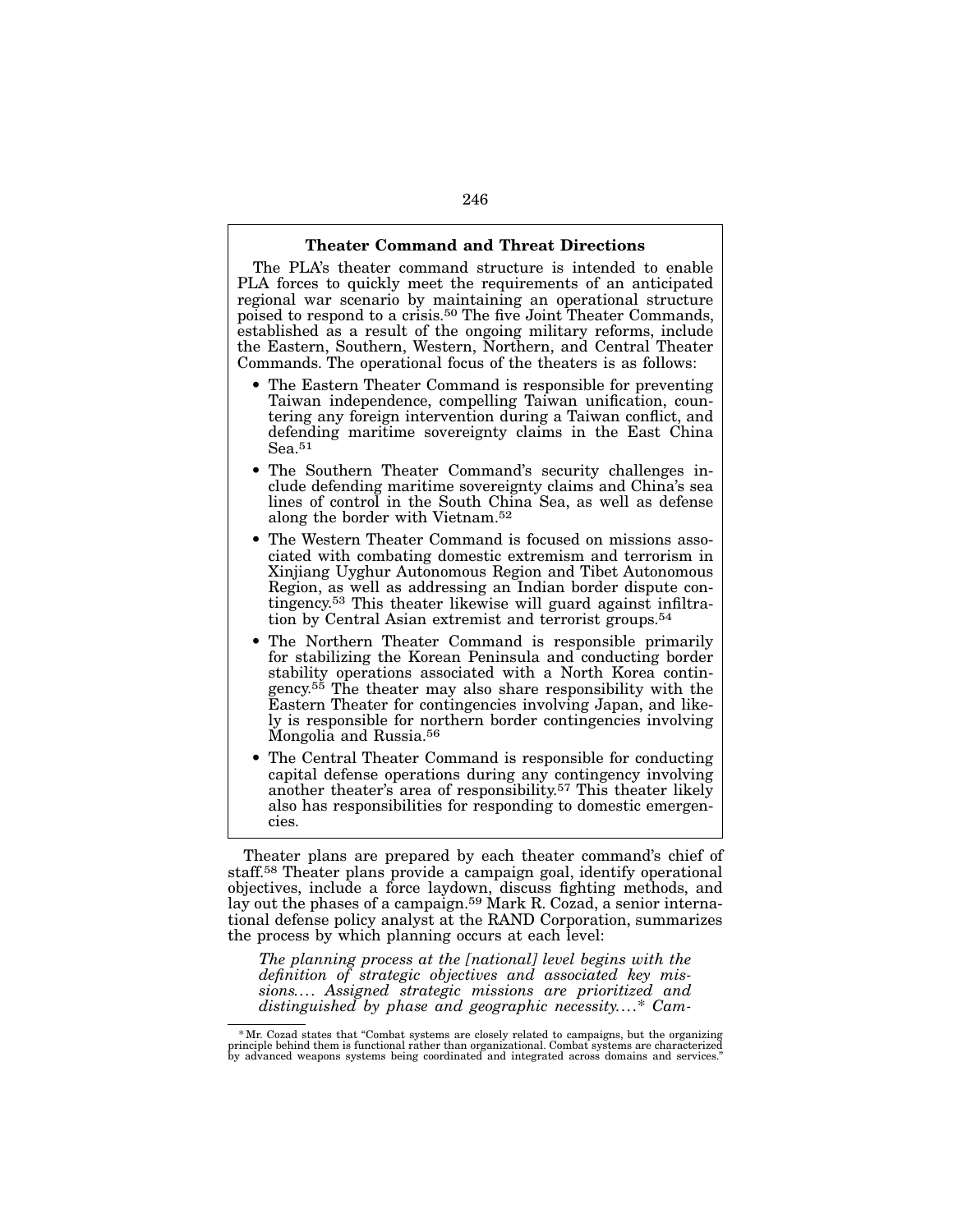*paigns provide a joint organizational construct that includes an operational-level command structure with serviceand function-oriented operations groups. Campaigns are the building blocks of PLA wartime planning at the operational level.*60

## Overview of Relevant PLA Campaigns for Hotspots along China's Maritime Periphery

Campaigns are based on analysis of modern warfare and used to outline a specific type of military operation—such as an air or island blockade—and serve as a template for organizing operational forces along functional lines. The types of campaigns that apply to contingency planning for an incident along China's maritime periphery are discussed in the 2006 *The Science of Cam- paigns*, published by China's National Defense University:

- *Joint firepower strike campaign:* A joint firepower strike cam- paign would emphasize conventional missile strikes against enemy strategic leadership and military targets.61 The PLA Rocket Force would be the lead service\* for this campaign.<br>The PLA Air Force and Navy could contribute to this campaign if it were combined with blockade and anti-air raid operations.62
- *Joint blockade campaign:* A joint blockade campaign would be conducted over a long period and would seek to compel an enemy to submit to Beijing's objectives by punishing the enemy's economy and military capabilities.63 The PLA Navy, Air Force, and Rocket Force would play a role in this campaign.<sup>64</sup>
- *Joint anti-air raid campaign:* A joint anti-air raid campaign would involve both offensive and defensive operations to defeat the offensive air capability of an enemy through strikes against land- and sea-based air operations.<sup>65</sup> A joint anti-air raid campaign would include the PLA Air Force, Navy, and Rocket Forces.66
- *Joint island landing campaign:* A joint island landing campaign would be executed to seize and occupy an island (such as Taiwan or another Taiwan-controlled island). This campaign would require all four services to conduct integrated joint operations during a series of linked campaigns—such as the campaigns identified here—that would result in the destruction of enemy forces, an amphibious operation, and occupation of the island.67

U.S.-China Economic and Security Review Commission, *Hearing on Hotspots along China's Mar-*<br>*itime Periphery*, written testimony of Mark R. Cozad, April 13, 2017.<br>
<sup>\*</sup> During a PLA joint campaign, a service will be design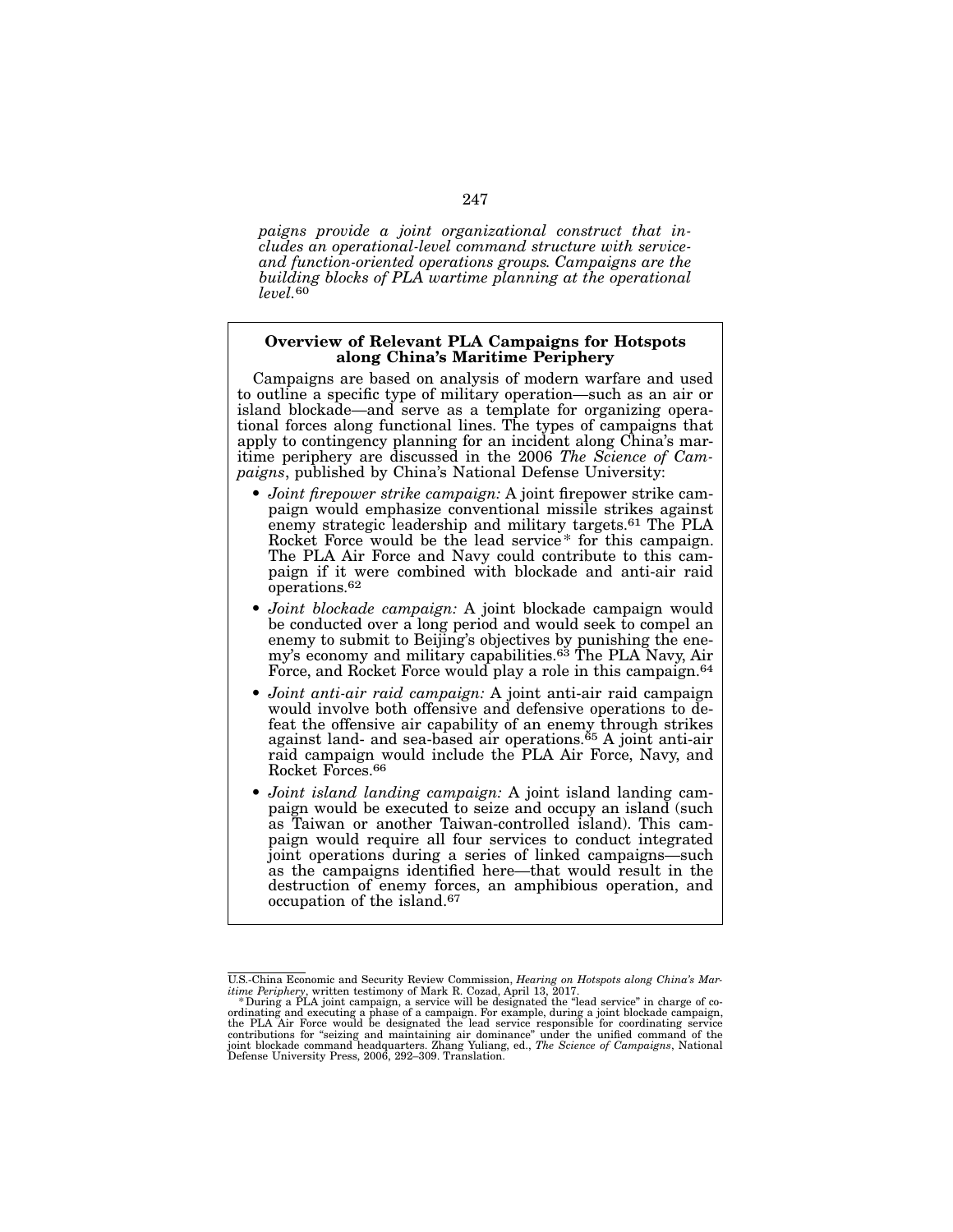## Overview of Relevant PLA Campaigns for Hotspots along China's Maritime Periphery—*Continued*

- *Sea force group campaign:* A sea force group campaign would be conducted by the PLA Navy to destroy or degrade an opposing naval force at sea.<sup>68</sup>
- *Coral reef offensive campaign:* A coral reef offensive cam- paign would be undertaken by the PLA Navy to dislodge an enemy occupying a small island or reef (such as those in the South China Sea).69 The campaign likely would be conducted by a small formation of multi-mission surface combatants, an amphibious landing ship, and naval helicopters.\*

## *Planning Considerations*

China is preparing the PLA for a range of contingency operations for crises that could erupt along China's maritime periphery. Mr. Cozad suggests that ongoing developments in PLA joint training demonstrate China's commitment to preparing for multiple types of contingency operations:

*PLA joint exercises since 2010 have focused on developing a variety of key operational capabilities while centering on Taiwan or contingencies on China's borders. In many respects, these ... concepts reflect long-term thinking about two of China's most significant potential conflict scenarios: Taiwan-centered operations and "chain reactions" along ...* [China's] periphery. The most significant feature of recent *PLA discussion about preparing for military struggle is not which potential conflict scenario is designated as most likely or most dangerous; instead, it is the extent to which [China's] leaders are forcing the PLA to become more flexible and ready to deal with a much wider range of potential crises than in the past.*70

## *Managing Requirements and Constraints*

The PLA is likely to conduct contingency operations that cross multiple theaters, requiring significant coordination of military resources. The CMC is responsible for the national-level management of resources, with the Joint Staff Department directing the command of operational capabilities, the Mobilization Department lead- ing mobilization, and the Logistic Support Department coordinating logistic support.<sup>71</sup> These functions will be conducted at the national level by the CMC's Joint Operations Command Center, which will provide guidance and direction to the Theater Command Joint Operations Centers.<sup>72</sup>

One of the more pressing planning considerations at both the na- tional and theater levels will be coordinating a PLA response to

<sup>\*</sup>The PLA Navy will occasionally conduct training that would be consistent with "coral reef offensive campaigns" during distant sea training deployments against PLA outposts when the<br>deployed ships pass near Chinese-controlled features in the South China Sea. Zeng Tao, "Chinese Newy Conducts<br>Navy Conducts Ship-Ai Improved," December 9, 2016. Translation.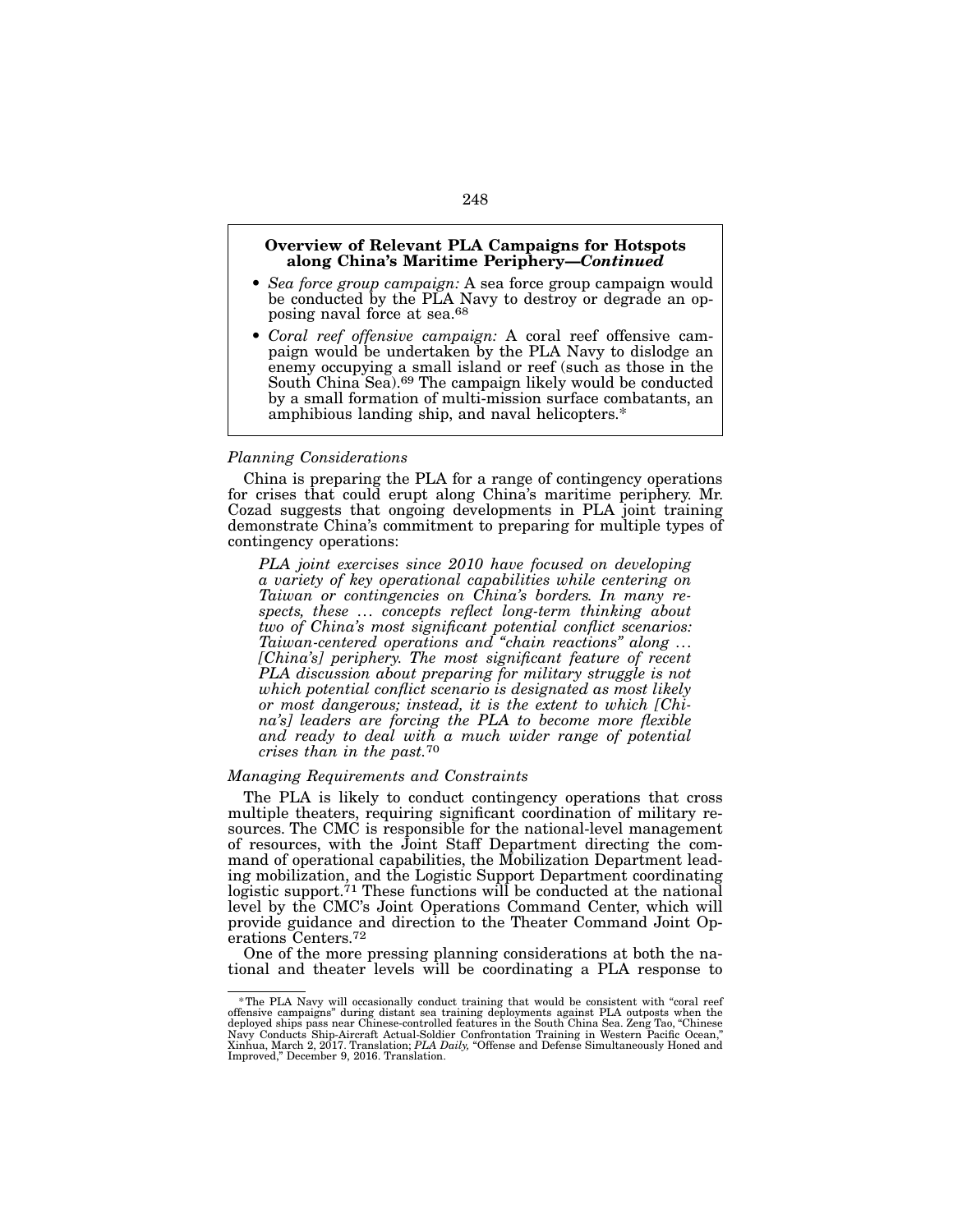counter any intervention\* by a "strong enemy."73 The PLA often uses the term "strong enemy" in military writings to refer to the United States.74 The PLA is particularly concerned about U.S. longrange precision strikes targeting important military sites in Chi- na and the need to defend these sites, which would draw resources away from offensive operations.<sup>75</sup> For any large contingency, each theater command would likely initiate counterattack plans if an enemy attempts to hold strategically important targets at risk, as well as guard against "chain reaction"† challenges to contested claims along China's periphery while the PLA is conducting operations in what Chinese military planners refer to as the "main strategic di-<br>rection."<sup>76</sup><br>These challenges will likely constrain PLA planning options con-

cerning the forces that are available for an actual contingency operation if forces are held in reserve for homeland defense or longrange strikes against the operational forces of a "strong enemy."

## Chinese Contingency Planning versus Real-World Conflict

China's publicly available writings on contingency planning and related training and exercise activities provide only par- tial insights into how China would actually fare in a real-world contingency or conflict scenario. Concerning PLA scenario-based training and contingency planning, Mr. Cozad notes that emphasis on defense mobilization, long-range mobility, intelligence support, and scenario-based training likely have improved the PLA's ability to develop and coordinate contingency plans for a range of scenarios.77 Nevertheless, given China's lack of combat experience since 1979, along with a number of other factors, it is difficult to judge how well the PLA will be able to execute a plan associated with a Taiwan, East China Sea, or South China Sea contingency operation.

Some of the PLA's recent non-combat operations do shed some light on how planning informs operations. For example, the PLA has studied and learned from U.S. military planning efforts associated with the Korean and Vietnam wars, as well as U.S. operations in Grenada, Kosovo, Afghanistan, and Iraq. Marcelyn L. Thompson, an Asia analyst for the U.S. Government, indicates the lessons the PLA is learning from U.S. operations include the importance of logistics, intelligence, and scenario-focused train-

<sup>\*</sup> China uses the term "counterintervention" to discuss the types of actions that are often discussed by DOD as "antiaccess/area denial" operations. "Antiaccess" actions are intended to slow the deployment of an adversary's theater and are intended to impede an adversary's operations within areas where friendly forces<br>cannot prevent access. U.S. Department of Defense, Military and Security Developments Involving<br>the People's Republic of China

*Service Collaboration to Address Anti-Access & Area Denial Challenges*, May 2013, 2. †Chain reaction challenges arise when a conflict occurs in a theater's main focus area (or strategic direction) and then another conflict occurs in another theater's area of responsibility (or a secondary strategic direction). China is particularly concerned about a country along China's land or maritime periphery with a border dispute taking advantage of China being focused on a conflict that involves another m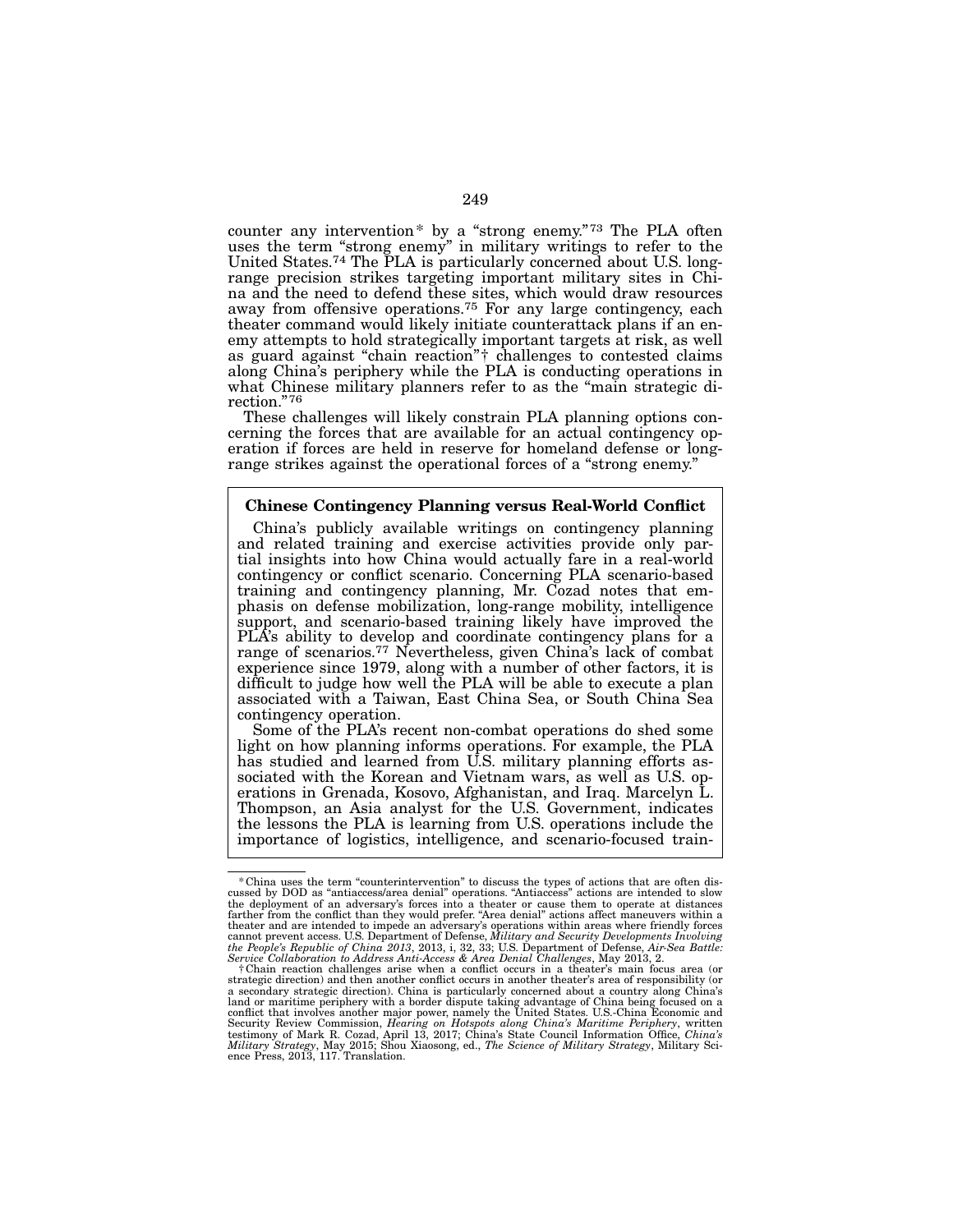## Chinese Contingency Planning versus Real-World Conflict— *Continued*

ing.78 The PLA appears to have applied some of these lessons to the 2011 noncombatant contingency operation the PLA Navy and PLA Air Force conducted in Libya to successfully evacuate more than 35,000 people.79 However, Ms. Thompson argues, "To the extent that China's contingency planning for and use of its military in the Libya [noncombatant evacuation operation] mirrors any ... U.S.-style planning, it most closely approximates crisis action planning, similar to what the United States exercised in coordinating between Department of Defense, U.S. Agency for International Development, and Department of State entities located in the Asia Pacific in response to the 2004 [Indian Ocean] tsunami."80

# Contingency Operations along China's Maritime Periphery

# *Taiwan Contingency Operation*

DOD assesses China currently lacks the capability to conduct a full-scale invasion of Taiwan.<sup>81</sup> Furthermore, it is unlikely the PLA would be able to conduct an invasion of Taiwan without Beijing risking a military response from the West.82 The PLA, however, has been tasked with developing operational plans for just such a scenario, <sup>83</sup> and the PLA can currently conduct campaigns involving punitive missile strikes and operations to seize Taiwan's islands and other Taiwan-controlled land features located along the Taiwan Strait and in the South China Sea, such as Itu Aba, Matsu, and Jinmen.84

### *China's Campaign Objectives*

The overall national-level objective is for Taiwan to capitulate and submit to Chinese Communist Party rule.<sup>85</sup> Christopher D. Yung, director of East Asian studies at the U.S. Marine Corps University, testified to the Commission that a large-scale joint PLA contingency operation against Taiwan

*will first attempt to isolate Taiwan physically from its most likely protector, the United States. Second, the PLA will have engaged in military actions designed to directly deter U.S. interference in the conflict. Third, failing to deter American involvement, PLA campaign objectives will be designed to keep direct American military interference to a minimum through so-called "counterintervention" operations. Fourth, anticipating U.S. involvement through air, subsurface, and surface combatant interference in PLA operations, the PLA will attempt to conduct a rapid assault on Taiwan, establish a beachhead, seize ports and air fields, and land ground forces on Taiwan within a short time period (the PLA planning assumption depends on the Chinese assessment of how long the PLA believes the Taiwan military can hold out). Fifth, in the likelihood that the PLA fails to achieve its military objectives on Taiwan prior to American build*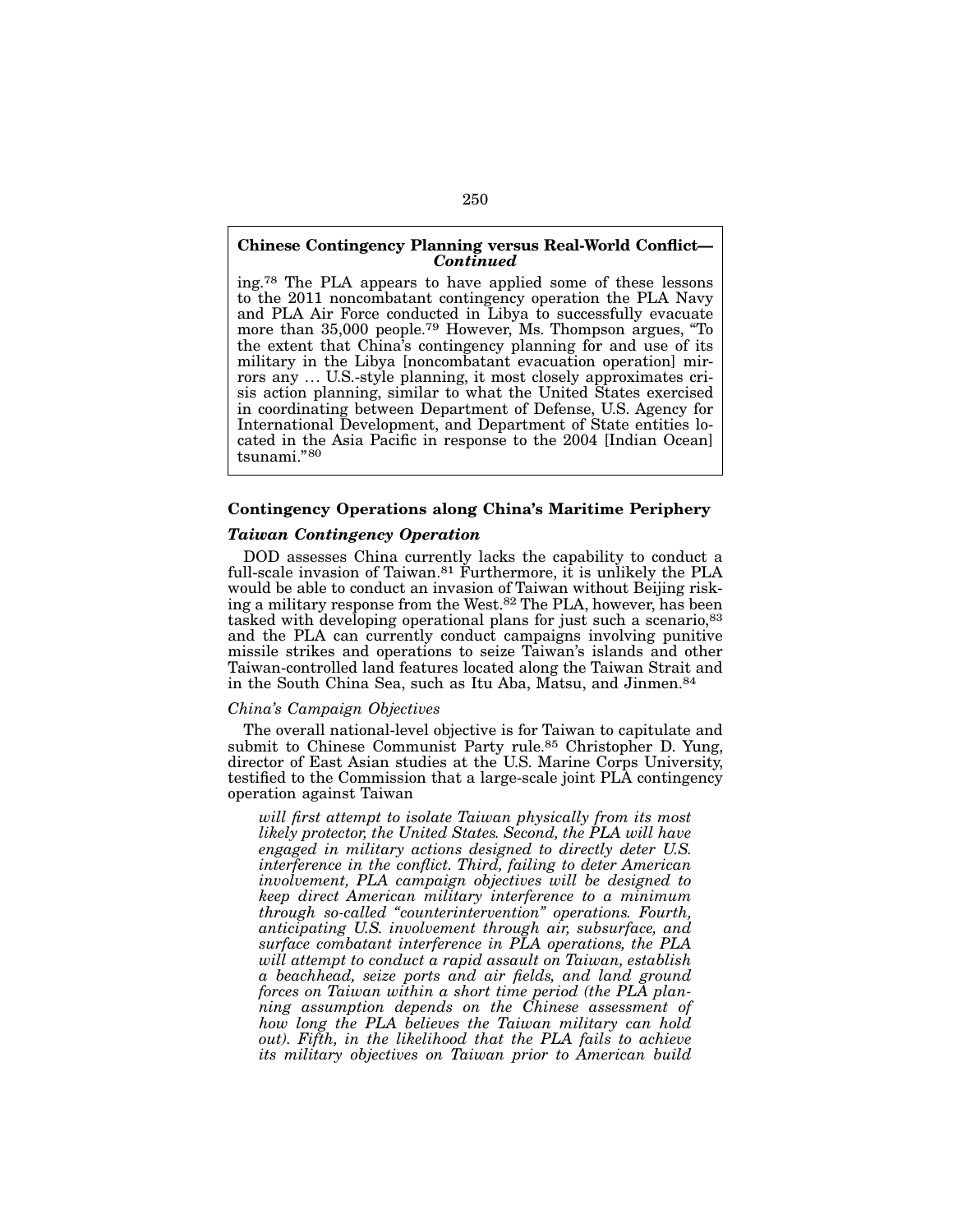*up and direct intervention in the conflict, PLA campaign objectives are then likely to involve counterdeterrence operations, pre-emptive strikes on high value operational targets, operations designed to deny the U.S. military access to information and situational awareness, and operations designed to strike at the American logistical system and the U.S. military's ability to operate for a sustained period forward.*86

# *Counterintervention Planning Considerations*

The PLA has thoroughly considered the counterintervention requirements for pre- and post-initiation of hostilities against Taiwan.87 The PLA will account for potential U.S. forces capable of responding to a Taiwan contingency and attempt to delay, deny, or deter a U.S. response.<sup>88</sup> It will likewise take into consideration the potential for U.S. allies to assist or support U.S. operations.89 Lastly, the PLA will take into consideration the likely avenues of approach, operating areas, and bases of operation for these opposing forces.90 Understanding the force posture for the United States and for U.S. allies such as Japan will allow the PLA to make judgments about the potential capability of these forces to intervene in a conflict and prepare counterintervention option plans using geography and advanced strike weapons to gain localized air and naval superiority during the initial stage of a conflict.<sup>91</sup> This could result in China impeding the flow of forces responding to a crisis by conducting cyber attacks on U.S. mobilization sites and systems, shipping points, embarkation areas, logistics, and the Time Phased Force Deployment Data\* systems and Joint Operations Planning and Execution Systems† on which U.S. forces depend.

### *Full-Scale Taiwan Amphibious and Airborne Assault*

Although the PLA Navy currently lacks the "amphibious lift to land sufficient forces to seize and hold" Taiwan, Dr. Yung argues China would have to seize ports and airfields, asserting, "It is possible that the PLA could launch a simultaneous airborne and amphibious assault ... allowing forces to flow in through these access points."92 For this type of operation, most of the forces would come from the Eastern Theater Command and likely be supported by forces from the Southern Theater Command.<sup> $\ddagger$ 93</sup> PLA airborne forces, such as the Airborne Corps located in the Central Theater, would

fime Phased Force and Deployment Data is a computer-supported database portion of an operational plan. According to DOD, it "contains time-phased data for moving personnel, equipment,<br>and materiel into a theater [and] ... lifts are assigned against to ensure that the full scope of deployment requirements are identified<br>and satisfied." Chairman of the Joint Chiefs of Staff, Joint Publication 3–35 Deployment and<br>Redeployment Operations, May 7

f According to DOD, the Joint Operation Planning and Execution System is a system of "applications that are used to monitor, plan, and execute mobilization, deployment, employment, sustainment, and redeployment activities Chiefs of Staff, *Joint Publication 3–35 Deployment and Redeployment Operations*, May 7, 2007, A–1. ‡Not all forces assigned to the Southern Theater Command will be available to support a joint

island landing campaign to seize Taiwan, however. Dr. Yung notes that "Only the 123rd and 124th Infantry Divisions ... have been designated as Amphibious Mechanized Infantry Divisions ... and have received consistent amphibious assault training. Additionally, the ground forces located in<br>Yunnan and Guangxi Provinces are not geographically situated to quickly participate in a Taiwan<br>contingency. Similarly, not a likely to be assigned to Support a Taiwan contingency.... Given their geographic locations, those air force units assigned to Yunnan are more likely reserved for a Vietnam or India contingency."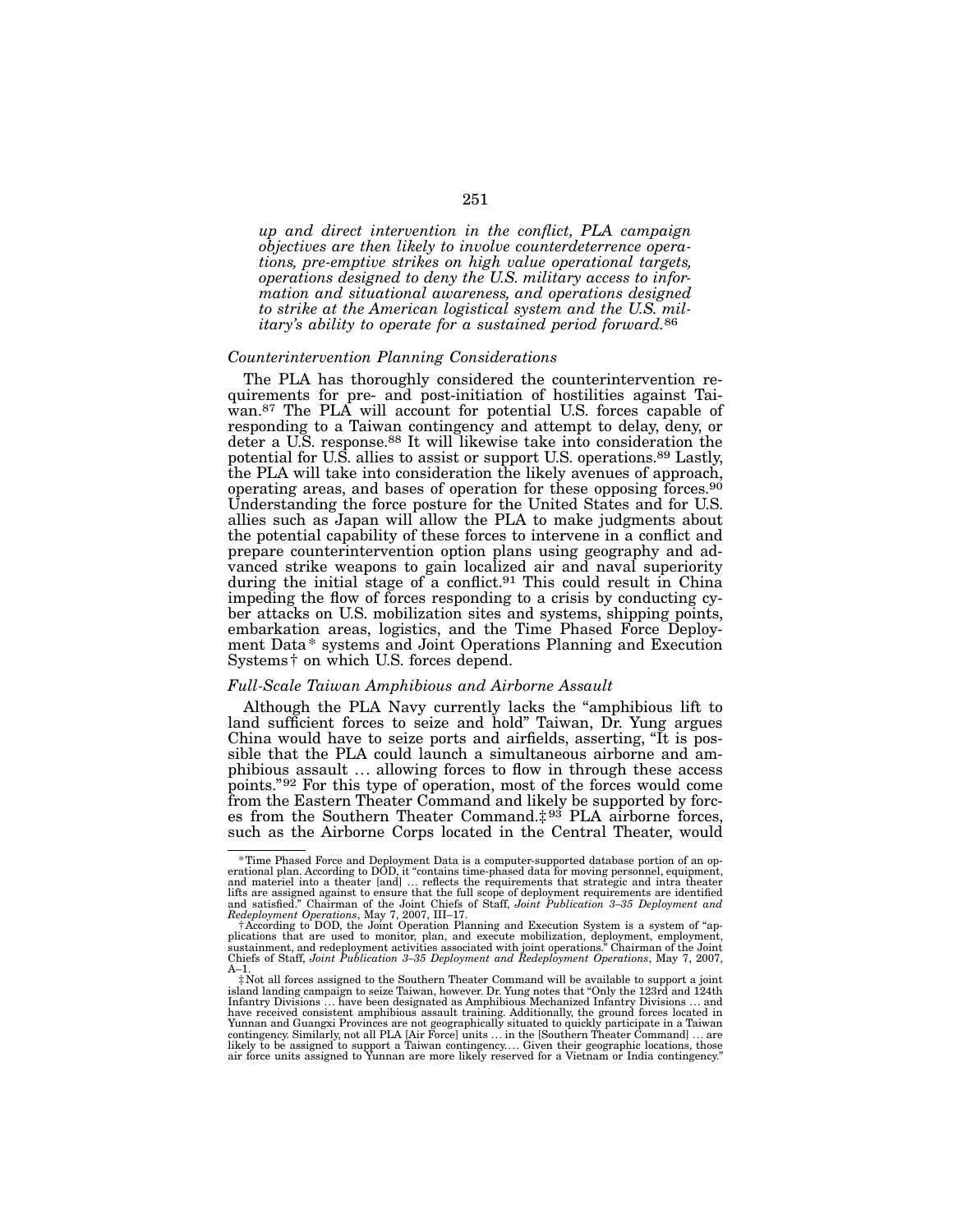also play a role in a Taiwan contingency. Lastly, additional forces from other theaters will likely be drawn on to support follow-on on-island operations once the PLA has secured ports and airfields throughout Taiwan. For an overview of forces that would be available, see Addenda I and II.

#### *PLA Training for a Taiwan Conflict*

The PLA has conducted Taiwan-centered exercises going back to the 1990s and possibly earlier.94 Dr. Yung testified that the PLA conducted at least "96 brigade or larger PLA training exercises between 1990 and 1995 or about 16 exercises per year. The Navy was identified as participating in 36 of these. It is therefore unquestionable that in terms of level of effort the PLA is attempting to improve its capability to conduct large scale military operations."95 Since the mid-2000s, China has conducted a series of joint longrange cross-region exercises, such as Stride (*Kuayue*) and Joint Action (*Lianhe Xingdong*),\* that are applicable for preparing the PLA for operations against Taiwan.96 These types of exercises emphasize the movement of a large number of forces and are probably intended to simulate and practice the flow of follow-on forces into the war zone once a foothold is achieved during a Taiwan conflict.<sup>97</sup> The PLA also practices joint firepower strike operations during the Firepower (*Huoli*) series of exercises,98 and the PLA Air Force and Navy conduct training regularly in the East and South China seas.<sup>99</sup>

#### *South China Sea Contingency Operation*

China's military, law enforcement, and maritime militia activity in the South China Sea—particularly the ongoing construction of civil-military facilities on reclaimed features in the Spratly Islands—is intended to enhance China's control over disputed areas in the region.100 Should Beijing judge that China's sovereignty claims over occupied features within the South China Sea are challenged by states with overlapping claims, the PLA has a range of campaigns that can be executed to maintain control of these features within the nine-dash line. These campaigns include the aforementioned joint firepower strike, joint blockade, sea force group, and coral reef offensive campaigns. China would certainly incorporate maritime law enforcement operations in conjunction with these campaigns, as well as in the run-up to one or more of these campaigns. This will have significant implications for a contingency in the South China Sea or East China Sea. As numerous analysts have noted, China's unconventional practice of using its maritime law enforcement agencies and maritime militia to advance its territorial claims and harass neighboring countries' vessels enables China to effectively assert military might in the "gray zone," just below the threshold of conflict, putting the onus of escalation on the adversary.101 This approach was on display in the case of the oil rig deployed to Vietnam-claimed waters, discussed earlier in this section: Chinese maritime law enforcement forces effectively waged a small maritime

U.S.-China Economic and Security Review Commission, *Hearing on Hotspots along China's Mar-*

itime Periphery, written testimony of Christopher D. Yung, April 13, 2017.<br>\* For additional insight into the PLA training activities associated with long-range cross-region<br>exercises, see U.S.-China Economic and Security R *Congress*, November 2016, 216–218.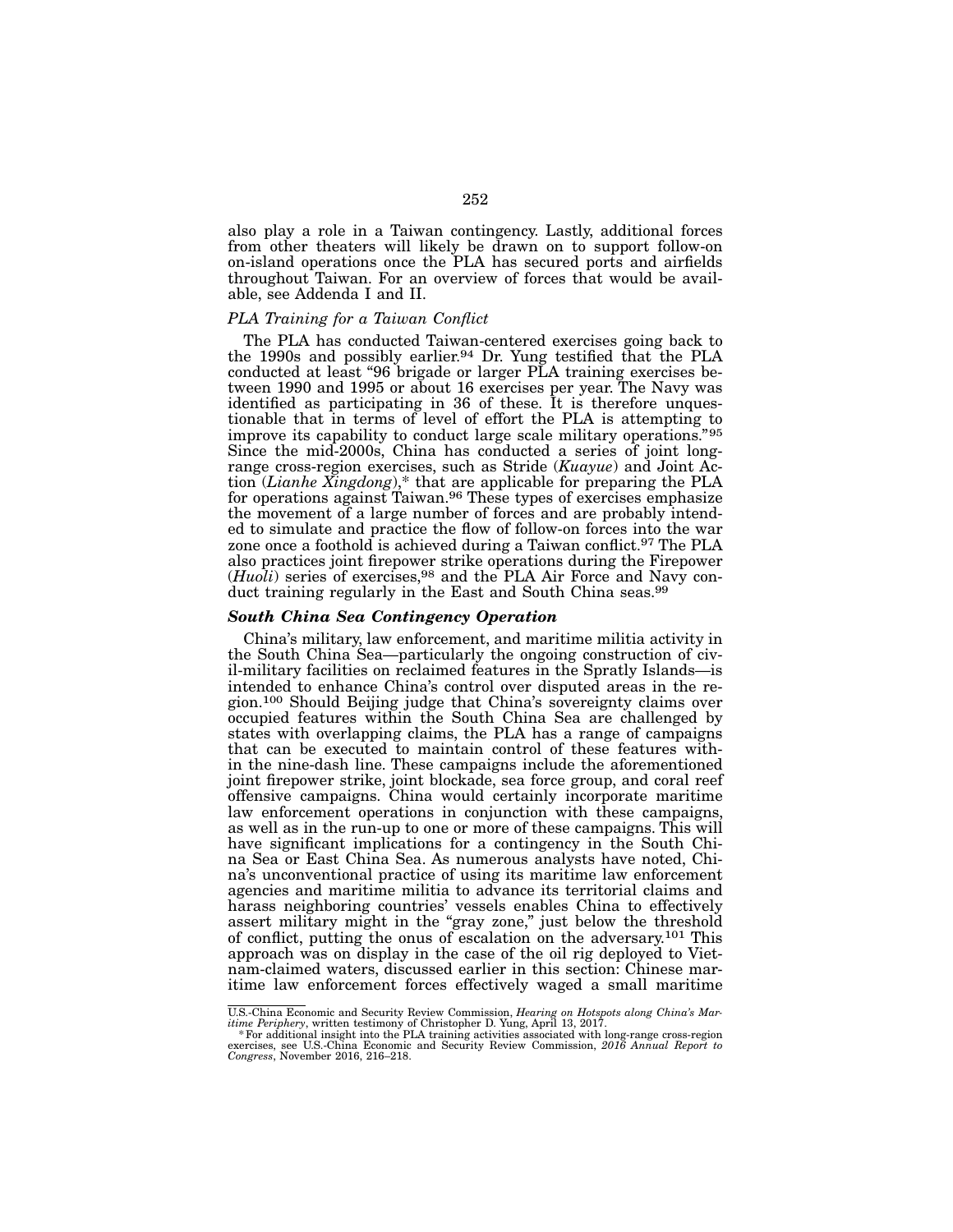battle against Vietnam, to the point that at least one Vietnamese vessel sank and several vessels on both sides incurred damage. But because only nonmilitary vessels were involved in the actual fighting, this conflict was characterized in international media as a "standoff,"102 rather than a kinetic conflict initiated by China. This narrative, and the general downplaying of the role maritime law enforcement forces can play in a conflict, greatly benefits China.

Considering the massive expansion of the China Coast Guard's size and capabilities in recent years, this trend is all the more troubling. The China Coast Guard has experienced a 73 percent increase in tonnage between 2010 and 2016 (from 110,000 to 190,000 tons).103 In addition to increasing tonnage, China is building and deploying maritime law enforcement ships like the new China Coast Guard ship *Haijing 3901*, which is larger than the U.S. Navy's Arleigh Burke-class destroyer.104 Furthermore, China has decommissioned PLA Navy ships—which are armed with ship-mounted machine guns—and transferred them to the China Coast Guard after removing the ships' missile systems; several China Coast Guard ships have reinforced hulls (which are ideal for ramming other vessels).<sup>105</sup>

### *China's Campaign Objectives*

If China initiates a contingency operation against Vietnam or the Philippines—the most likely adversaries in a South China Sea conflict—the PLA would likely seek to achieve its national objectives before the United States can respond.106 The PLA would rely on a mix of campaigns to include firepower strike, joint blockade, and coral reef landing operations.107 Any campaign conducted in the South China Sea would be run by the Southern Theater Command; however, other theater commands may support operations, particularly if it became necessary to counter third-party forces intervening on behalf of Vietnam or the Philippines.108

## *Island Landing, Blockade, and Strike*

PLA island landing operations seek to achieve control over information, air, and sea domains at the outset of a conflict to gain the initiative.109 This means the PLA is likely to initiate strikes against Vietnam- or Philippines-controlled islands or other land features with little warning to isolate opposing forces by severing communications networks and supply lines and suppressing defending forces.110 The PLA Navy, Air Force, and maritime law enforcement agencies likely will conduct joint blockade operations to prevent any reinforcement efforts by the targeted forces.

#### *Amphibious Assault*

Once the defensive forces on the occupied features have been neutralized, the PLA Navy would plan to conduct landing operations to secure the island or reef.<sup>111</sup> In addition to naval gunfire support, the PLA has recently discussed the use of attack helicopters and air assault operations in support of island landing operations.112 Landing operations would secure command and control centers, air defense sites, and artillery positions to hold the reef or island.<sup>113</sup>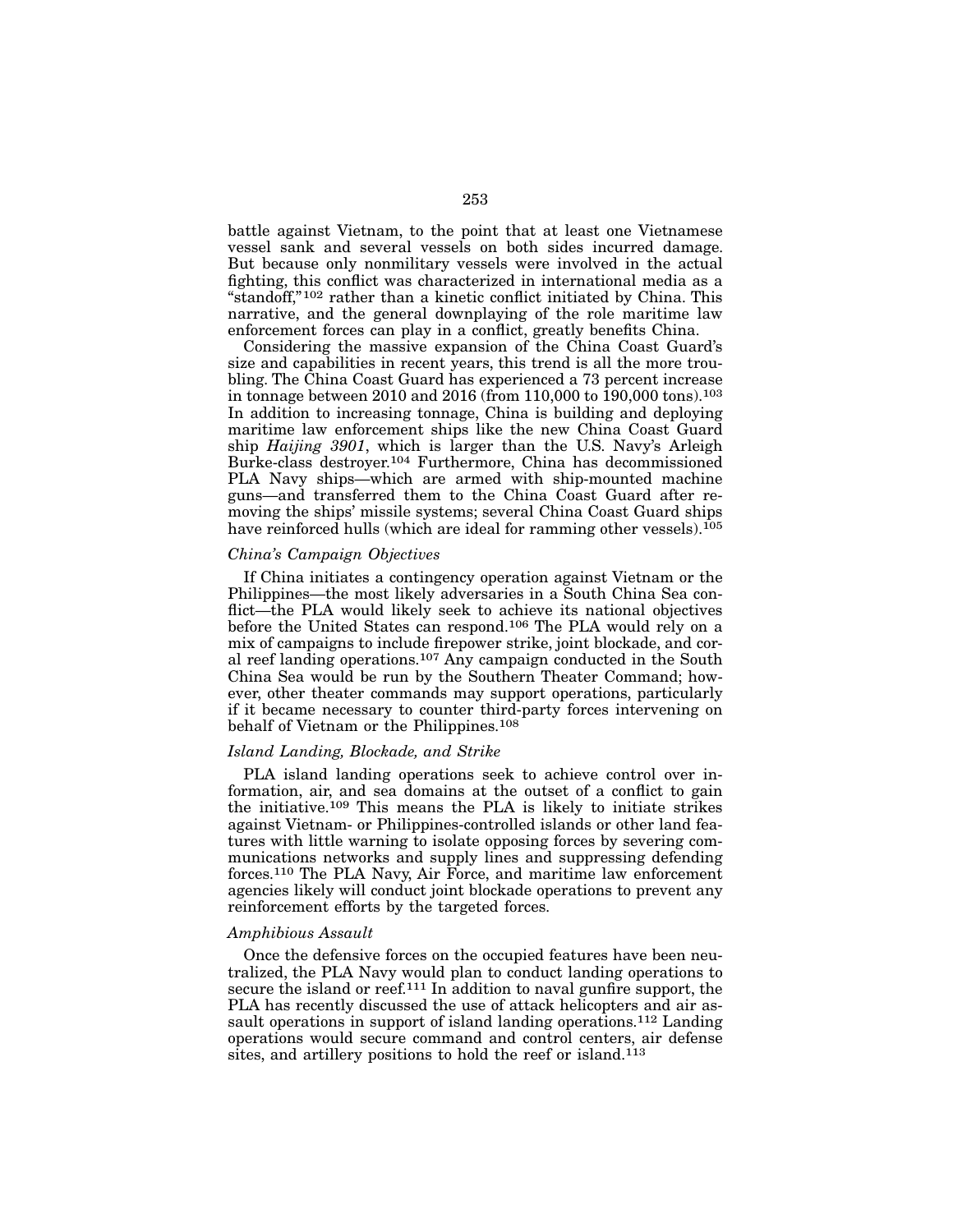# *PLA Training for a South China Sea Conflict*

China conducts South China Sea-focused exercises that simulate assaults against reefs and small islands. These exercises, which have increased in frequency and sophistication in recent years, are intended to train forces for conducting a South China Sea contingency operation as well as intimidate or shape the behavior of China's neighbors with competing claims in the South China Sea.114 In addition to the island assault training conducted by the PLA Navy, China has increased PLA Air Force training over the South China Sea, featuring strike aircraft, bombers, and reconnaissance aircraft conducting simulated strikes.115

## *East China Sea (Senkaku Islands) Contingency Operation*

Although tensions between China and Japan have diminished somewhat from their peak in 2012, the increasing pressure China places on Japan with its continuous deployment of China Coast Guard ships to the waters around the Senkaku Islands, as well as naval and air activity near the islands, increases the risk of an incident.116 Should an incident near the islands lead to a crisis and conflict, U.S. Navy Captain (Ret.) James E. Fanell—formerly the director of intelligence and information operations for the U.S. Pacific Fleet and currently a government fellow with the Geneva Center for Security Policy—testified to the Commission that "there are likely three Chinese vectors for a 'short, sharp war' against the Senkaku Islands: MLE [maritime law enforcement] scenario, PLA exercise scenario, and Taiwan<sup>[-style]</sup> island attack scenario."<sup>117</sup>

- *Maritime law enforcement scenario:* This would involve China Coast Guard ships displacing the Japan Coast Guard and seizing control of the islands through a process similar to the one executed against the Philippines during the 2012 Scarborough Reef incident. If China is unsuccessful in achieving control through displacement, maritime law enforcement operations could trigger an incident at sea that is used to justify military operations that result in the capture of the islands.118
- *PLA exercise scenario:* After years of regular PLA exercises in the East China Sea—drills to which the U.S. and Japanese militaries have become accustomed—this operation would involve launching a force to seize quick control of the islands from a feigned military exercise in the area.119
- *Taiwan-style island attack scenario:* Similar to a traditional Taiwan-style island attack scenario, this would focus on mobilization of forces and the execution of a joint amphibious assault to capture and occupy the islands.120

These vectors can be viewed as a range of options Beijing may be considering, with law enforcement operations representing the low end and a joint island invasion operation representing the high end. The objective associated with these scenarios would be to occupy and then maintain control of the Senkaku Islands.121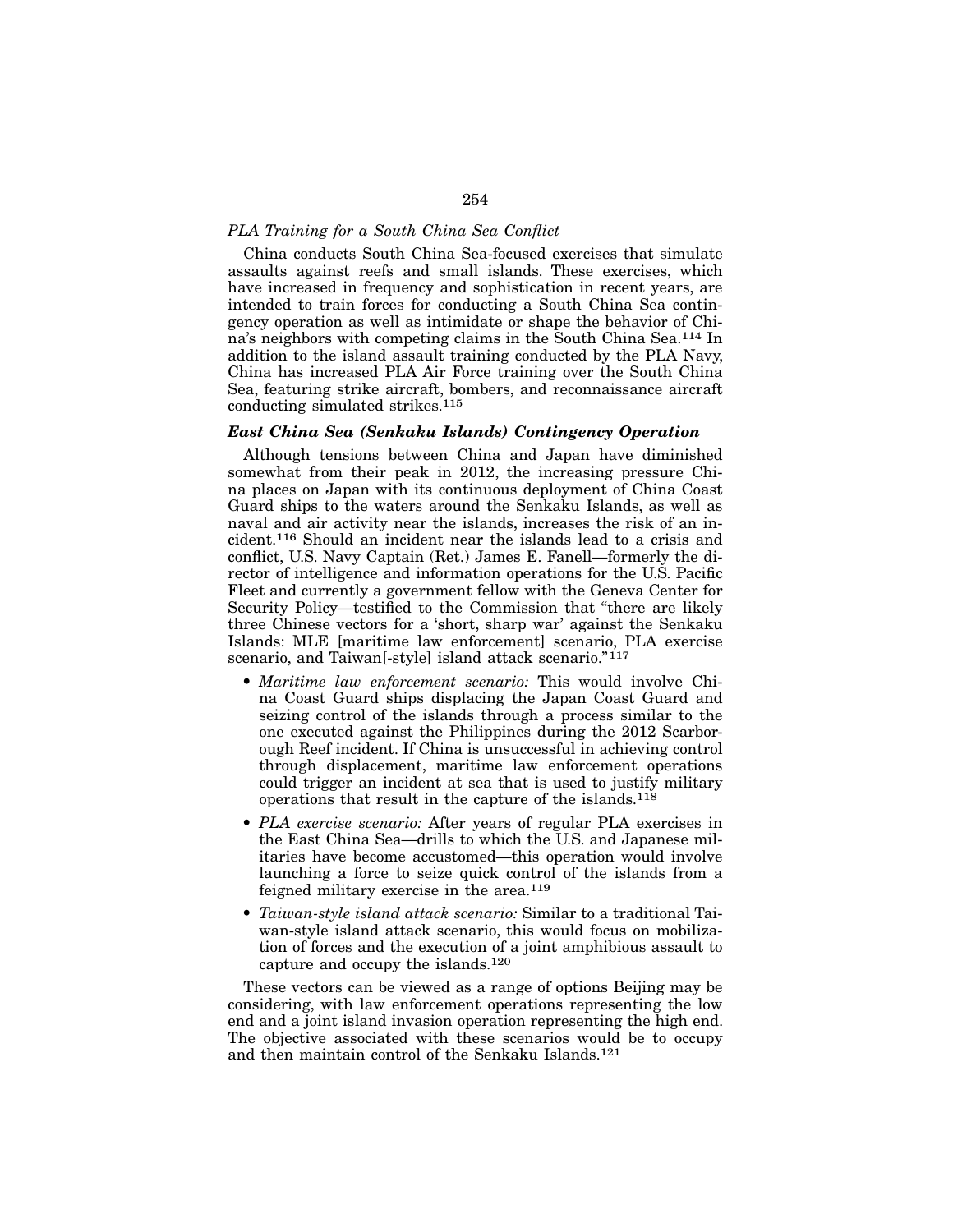# *Maritime Law Enforcement Forces*

As noted earlier, Beijing deploys China Coast Guard and other maritime law enforcement ships—rather than just naval vessels—to advance its claims in disputed waters in both the South and East China seas. Should tensions escalate between Beijing and Tokyo over the Senkaku Islands, China may be tempted to seize control of the islands through a maritime law enforcement operation like the one it executed against the Philippines-controlled Scarborough Reef in 2012.122 Such an operation could unfold by incrementally increasing pressure on Japan by operating maritime law enforcement ships closer to the islands with the PLA Navy combatants monitoring developments just over the horizon, anchoring, landing on the islands, and finally building on the islands until Japan has two options: surrender administrative control of the islands, or take defensive enforcement action.123 China would undertake such a campaign using PLA air and naval forces operating in the background to intimidate Japan and attempt to control or prevent the escalation of the crisis into a wider conflict that draws in Japan's Self-Defense Force and triggers U.S. intervention under Article V of the U.S.-Japan Defense Treaty.\* 124

- *Training activities and exercises:* Training sheds light on how China might seek to execute a joint PLA Navy-China Coast Guard operation in the East China Sea or South China Sea; it also highlights growing coordination and demonstrates efforts to improve command and control.125 For example, in October 2012 China held an exercise, East China Sea Cooperation 2012, which involved vessels from the PLA Navy and maritime law enforcement ships focused on protecting Chinese fishing activities; during the exercise, the PLA Navy took up protective positions near maritime law enforcement ships and ran off the foreign ships.126 A May 2013 exercise involving the PLA Navy and China Coast Guard ships near the Spratly Islands focused on command and control and joint patrolling.127
- *Aggressive employment of maritime law enforcement agencies:*  Maritime law enforcement ships have operated in an aggressive manner in both the East and South China seas, to include operating ships in a way that has led to collisions.128 Lyle J. Morris, a policy analyst at the RAND Corporation, states that in 2011, "Chinese vessels began to employ more aggressive actions, such as ramming and the use of water cannons inside the cabins of opposing vessels."129 Additional maritime law enforcement ships with increased capabilities will likely encourage more aggressive behavior in disputed waters.

<sup>\*</sup>Article V of the Japan-U.S. Security Treaty states, "Each Party recognizes that an armed<br>attack against either Party in the territories under the administration of Japan would be dan-<br>gerous to its own peace and safety an United Nations in accordance with the provisions of Article 51 of the Charter. Such measures shall be terminated when the Security Council has taken the measures necessary to restore and maintain international peace and security." Ministry of Foreign Affairs of Japan, *Treaty of Mutual Cooperation and Security between Japan and the United States of America*, January 1960.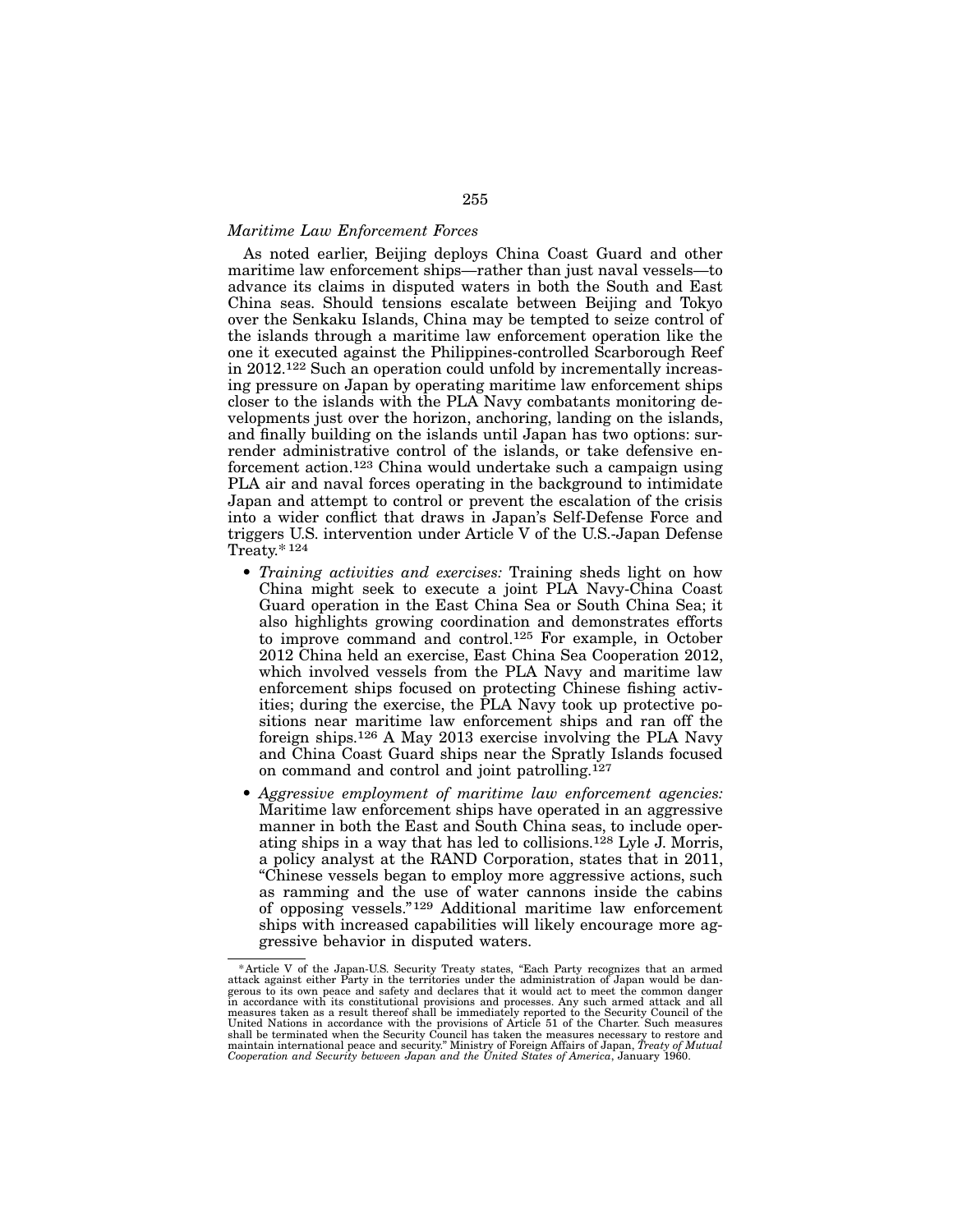## *Exercise Activities*

Should Beijing fail to wrest control of the Senkaku Islands from Tokyo through a maritime law enforcement-style campaign, China may engage in what Captain Fanell describes as a "short, sharp war" that begins under the premise of a routine exercise activity in the East China Sea and quickly transitions into an operation to gain control of the islands.130 According to Captain Fanell:

*It is important to note that since 2014 the PLA has conducted several large-scale exercises that could very well be rehearsals for a Senkaku Islands campaign. Of greater concern, these exercises could also be intended as a deception campaign, designed to lure U.S. and Japanese audiences into complacency, so that when the actual 'short, sharp' Senkaku Islands campaign commences, it is mistaken for 'just another exercise.'* 131

## *Amphibious Assault Operations*

Based upon the body of Chinese military writings focused on PLA planning and campaigns, the PLA may be planning for landing operations against small islands. The PLA Navy has sufficient amphibious lift to conduct small island-landing operations and the PLA Air Force has enough strategic lift to support airborne operations.<sup>132</sup> Lastly, the PLA Army has been focusing on improving air assault capabilities with helicopter operations, which could contribute to the campaign as well.133

### Regional Responses and Implications for the United States

# *Implications of a Conflict in East Asia for U.S. Allies and Partners*

Any of the potential crises, contingencies, and military operations detailed previously could create significant challenges for the United States, including possibly inviting U.S. military intervention on behalf of an ally or partner. At the very least, any of these scenarios would have profound implications for regional stability, a key U.S. interest. In scenarios involving treaty allies or defense partners— Japan, the Philippines, and Taiwan—the United States likely would respond with efforts to counter Chinese aggression. An incident between China and Vietnam that escalated into a conflict could result in U.S. military involvement as well.

## *Taiwan*

The PLA possesses both a quantitative and a qualitative military advantage over the Taiwan military and is capable of conducting a range of military campaigns against Taiwan.134 To counter this threat, Taiwan has sought to enhance its military capabilities through indigenous production as well as procurement of military platforms and weapons systems from overseas, to include weapons systems produced in the United States or built under license in Taiwan.135 Taiwan will continue to look to its friendship with the United States to deter Chinese aggression should cross-Strait relations significantly deteriorate.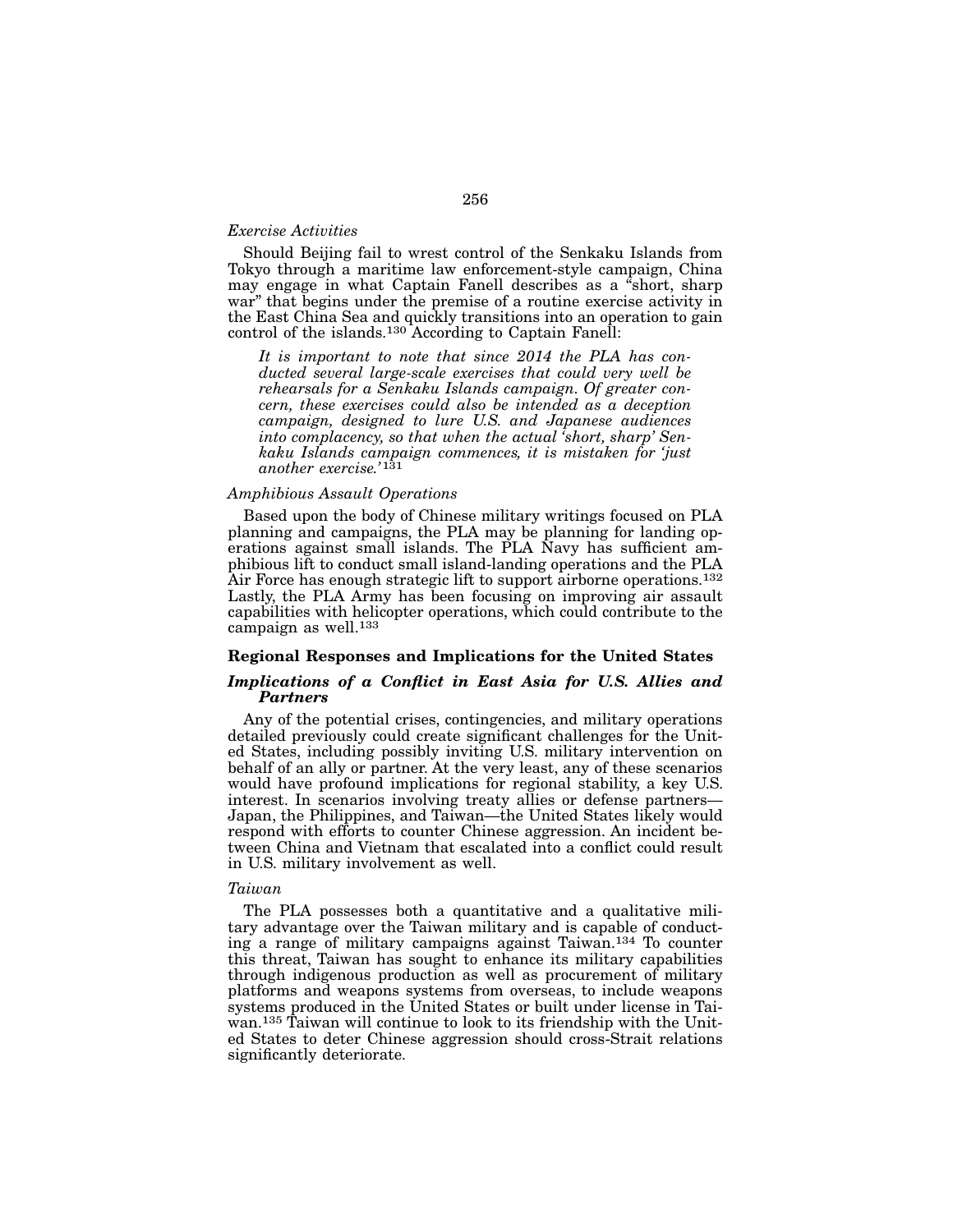- *Military modernization:* To counter the PLA's expanding capabilities, Taiwan has sought to enhance its own military capabilities by developing domestically produced weapons systems and importing other arms. Advanced antiship cruise missiles, air defense missiles, and fast attack patrol ships are among the newest platforms and weapons systems Taiwan has produced.136 Taiwan likewise continues to move ahead on its program to build submarines to counter PLA Navy surface threats.<sup>137</sup> The objective of military modernization is to provide Taiwan enough capability to deter an attack, and should deterrence fail, provide Taiwan the capability to hold out long enough for the international community to intervene on Taiwan's behalf by countering a blockade or disrupting an amphibious assault.<sup>138</sup> (For additional information, see the discussion on arms sales, military-to-military contacts, and U.S.-Taiwan defense relations in Chapter 3, Section 3, "China and Taiwan.")
- *Military training and preparedness:* Taiwan conducts an annual defense exercise, Han Kuang, to test Taiwan military readiness to counter a potential Chinese attack on the island.139 Han Kuang consists of a computer-assisted command post exercise typically held in the spring, and a live-fire exercise held in late summer or early fall.<sup>140</sup> The exercise regularly focuses on joint air defense, counter airborne and amphibious landing, joint antisubmarine warfare, and reserve mobilization.141 During the Commission's May 2017 trip to Taiwan, Taiwan's Minister of Defense Feng Shih-kuan told the Commission that the 2017 exercise did not take U.S. or Japanese forces into account. The purpose of the exercise was to determine whether Taiwan's multi-domain deterrence capability would be sufficient to deter any Chinese threat.142
- *Maintaining friendships:* Taipei relies on the U.S.-Taiwan security partnership to enhance Taiwan's ability to deter an attack on the island by the Chinese military and diminish China's ability to use the threat of military force to coerce Taiwan into making political concessions.143 Taiwan likewise maintains close relations with Japan, and both have worked together on a range of maritime issues, including resolving fishing disputes near the Senkaku Islands \* and coordinating between the Taiwan Coast Guard Administration and the Japan Coast Guard for maritime search and rescue operations.<sup>144</sup> Japan and Taiwan also have overlapping security concerns regarding China. Tokyo is concerned that continued Chinese encroachment in the East China Sea erodes Japan's security and threatens Japan's sea lines, and an attack on Taiwan would deepen Japan's concern that China seeks to dominate the region.<sup>145</sup> Should China attack Taiwan, Taipei would likely expect Japan to allow U.S. forces to operate from bases in Japan and possibly provide some logistical support to U.S. forces operating near Japan.

buring the Commission's May 2017 trip to Taiwan, former Taiwan President Ma Ying-jeou \*\*\*<br>said the 2013 Taiwan-Japan fishing agreement reduced the number of annual fishing clashes<br>between Taiwan and Japan from 17 to zero. with Commission, Taipei, Taiwan, May 16, 2017.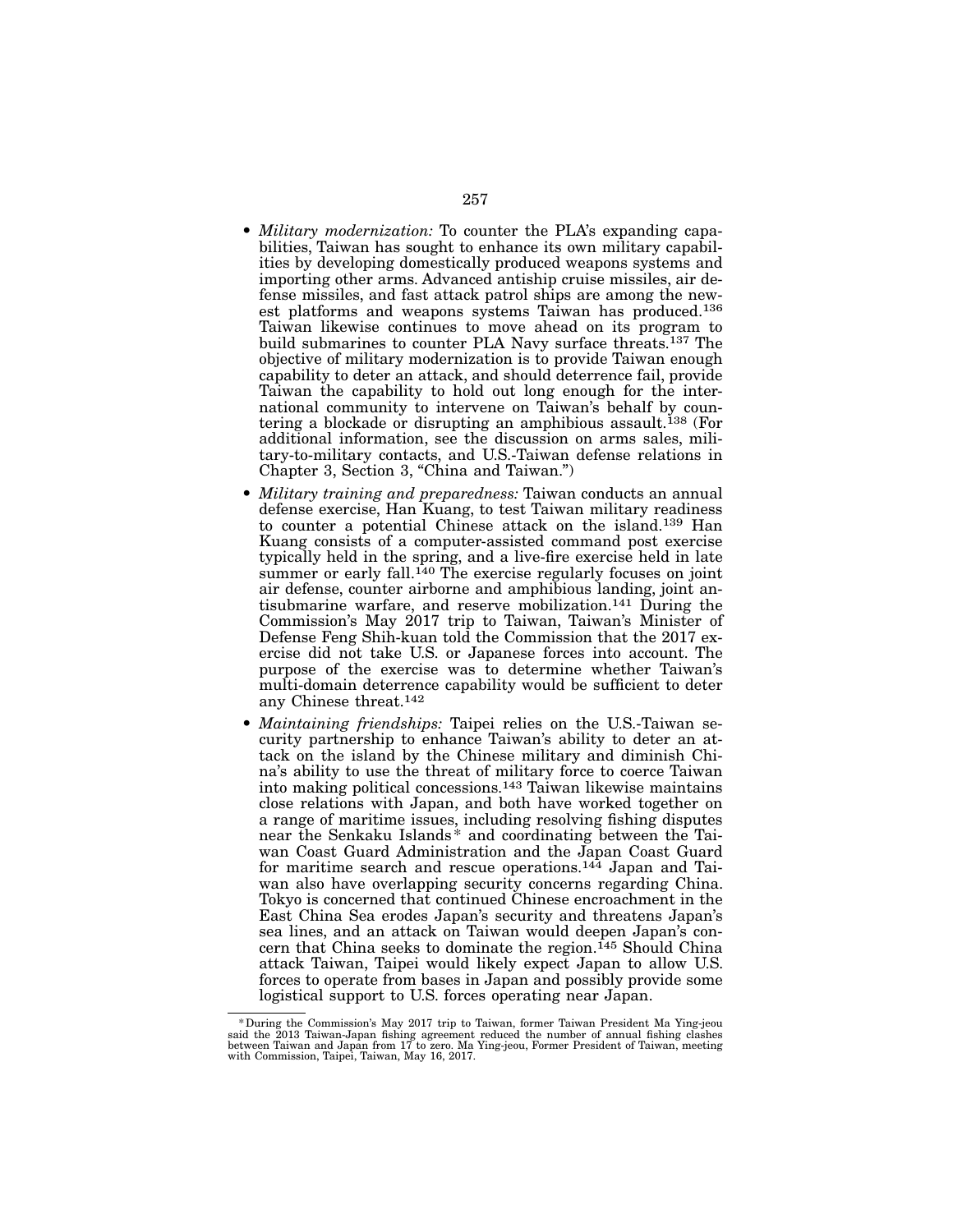## *Japan*

Japan seeks to counter China's challenge to Japan's administrative control of the Senkaku Islands with a combination of political, military, and law enforcement efforts. On the political front, Japan has sought and received reassurance from multiple U.S. administrations that the U.S.-Japan security treaty applies to the Senkaku Islands.146 The Japanese defense establishment has pursued modernization of its coast guard to counter China's actions to erode Japan's administrative control of the islands.147 Japan likewise continues to improve the capabilities of its Ground, Maritime, and Air Self-Defense Forces to counter increasing pressure from China in the air and maritime domains.148 Furthermore, in addition to legislation passed in 2015 that allowed the Self-Defense Force to conduct military operations overseas and participate in collective self-defense with allies,149 Prime Minister Shinzo Abe seeks to amend Japan's constitution to allow for a formal military and the ability to deploy Japan's armed forces outside of strictly "self-defensive" circumstances.\* 150 In the context of increasing PLA Air Force activity near Japan's southwest islands—namely fighter and bomber flights through the Miyako Strait, intelligence collection flights along the airspace of Japan's southwest islands, and State Oceanic Administration aircraft flying near the Senkaku Islands† 151—Japan has placed particular emphasis on developing capabilities to defend these islands ‡ and working to improve the expeditionary capability of the Japanese Self-Defense Force to defend the islands from attack by China.152

• *Military modernization:* The Japan Self-Defense Force is modern and very capable. Modernization efforts are focused on improving intelligence, surveillance, and reconnaissance capabilities; lift capabilities; command, control, communication, and intelligence capabilities; and ballistic missile defense. To respond to sea and air threats, the Self-Defense Force is acquiring SH–60K patrol helicopters, F–35A fighter aircraft, V–22 tiltrotor aircraft, E–2D airborne early-warning aircraft, and armored amphibious vehicles; upgrading its Osumi-class landing ships; and continuing submarine construction.153 To counter ballistic missile threats, Japan is building Aegis-equipped destroyers and devel-

<sup>&</sup>lt;sup>\*</sup> Prime Minister Abe's revision is focused specifically on Article 9 in Chapter 2 of Japan's<br>Constitution, which deals with the "renunciation of war" and states: "Aspiring sincerely to an<br>international peace based on jus sovereign right of the nation and the threat or use of force as means of settling international dis-<br>putes. In order to accomplish the aim of the preceding paragraph, land, sea, and air forces, as well<br>as other war potenti

recognized." Prime Minister of Japan and His Cabinet, *The Constitution of Japan*, May 3, 1947.<br>† During the Commission's May 2017 trip to Japan, Lieutenant General Osamu Onoda, Japan<br>Air Self-Defense Force (Ret.), referre

rial vehicle flew above the territorial seas of one of the Senkaku Islands as a "very provocative action." Lieutenant General Osamu Onoda, Japan Air Self-Defense Force (Ret.), meeting with Commission, Tokyo, Japan, May 25, Naha Air Base to increase Japan's capability to defend these islands from a Chinese attack.<br>Hideaki Kaneda, adjunct fellow at the Japan Institute for International Affairs, meeting with<br>Commission, Tokyo, Japan, May 24, 20 Japan Ministry of Defense, *Defense of Japan*, July 1, 2015, 165.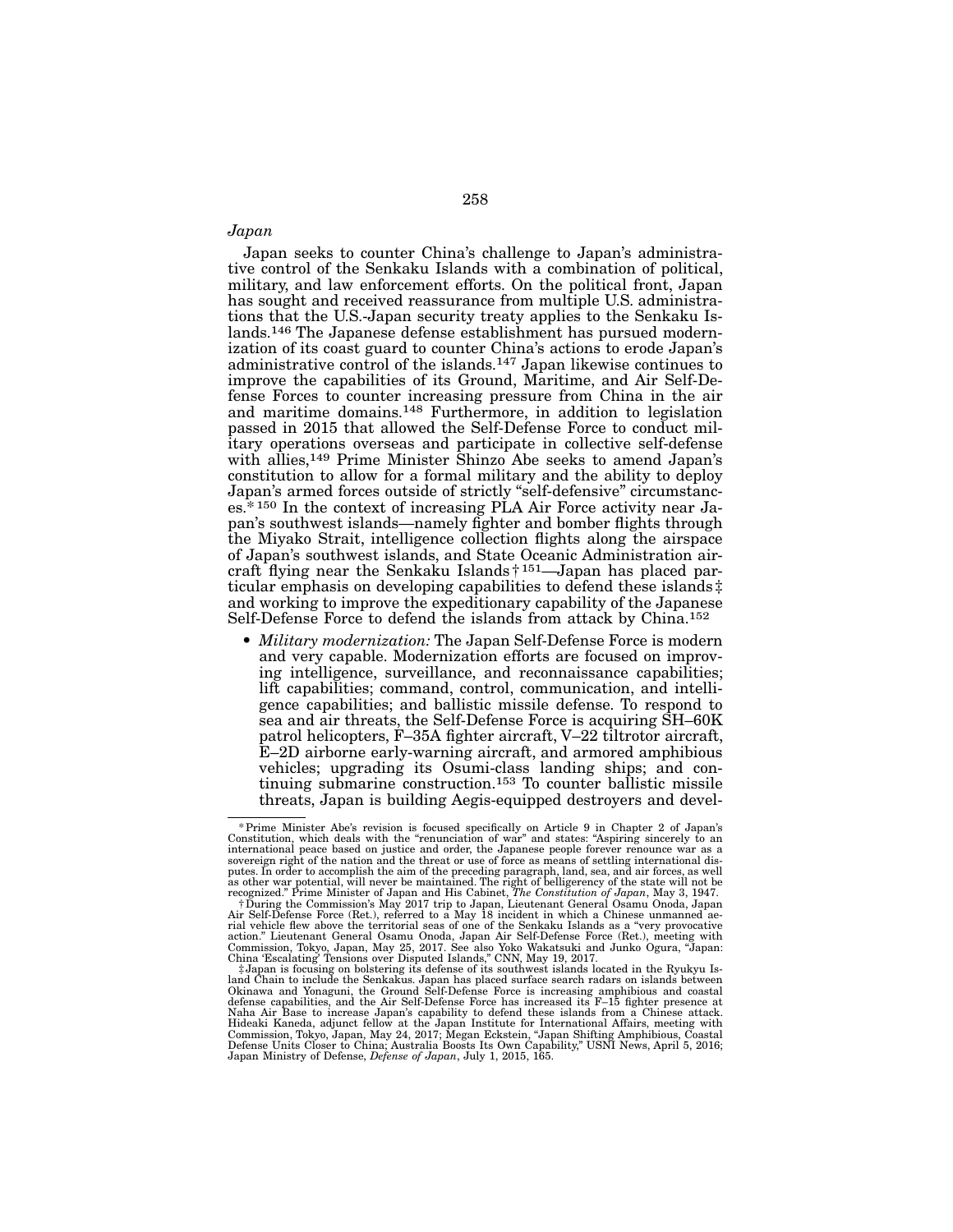oping advanced ballistic missile interceptors (SM–3 Block IIA) with the United States.<sup>154</sup> In addition to continued investment in Self-Defense Force capabilities, Tokyo continues to focus on increasing the capability of the Japan Coast Guard\* by expanding its fleet of patrol ships from 128 to 142 between 2016 and 2020.155

### *Japan's Response to a Senkaku Island Contingency*

Japan's response to an East China Sea crisis would likely depend on the nature of Chinese aggression. An accidental collision, a blockade, or island seizure operations would pose different operational and strategic challenges for Tokyo.156 Japan could respond to Chinese aggression in the East China Sea using three phases of operations, according to Michael J. Green, senior vice president for Asia and Japan chair at the Center for Strategic and International Studies:

*"Phase Zero" (under peacetime tensions) would entail the deployment of intelligence, surveillance, and reconnaissance assets near the Senkaku Islands.... "Phase One" (as Chinese forces act) would involve the deployment of a [Japan Ground Self-Defense Force] "rapid-deployment" regiment consisting of infantry, mortar, and mechanized companies equipped with amphibious vehicles.... "Phase Two" would see the activation of such units in the event that the islands were seized by an enemy.*157

If China escalates a crisis to the point of conflict, Tokyo likely would look to Washington for support.<sup>158</sup> Japan would certainly expect a large U.S. force posture in the region and vocal support from Washington noting that Article V of the U.S.-Japan Defense Treaty† continues to extend to the Senkaku Islands to deter aggression.159 However, should China initiate hostilities against the Japan Self-Defense Force and Japan Coast Guard while those forces were defending the islands, Tokyo would expect Article V to be honored.

### *Japan's Potential Role in a Taiwan Contingency*

In July 2015, Prime Minister Abe asserted Japan has the right of collective self-defense under Article VI of the U.S.-Japan Security Treaty in cases where Japan itself was not directly under attack.<sup>160</sup> Dr. Green testified to the Commission that "Abe's commitment to help defend U.S. forces under the collective self-defense right might

<sup>\*</sup>The Japan Coast Guard does not have a military mission and only conducts maritime law enforcement operations. Furthermore, Japan does not convert Maritime Self-Defense ships into

Coast Guard ships. The Japan Coast Guard considers all China Coast Guard ships (even converted PLA Navy ships) to be law enforcement indips, and engages with them as such. Official, Japanese law enforcement, meeting with the dispute in which Japan was forced by its closest ally to de-escalate and relinquish de facto<br>control of the Senkaku Islands would be devastating for the Japanese government and the lon-<br>ger-term credibility of the U.S. *Maritime Periphery*, written testimony of Michael J. Green, April 13, 2017.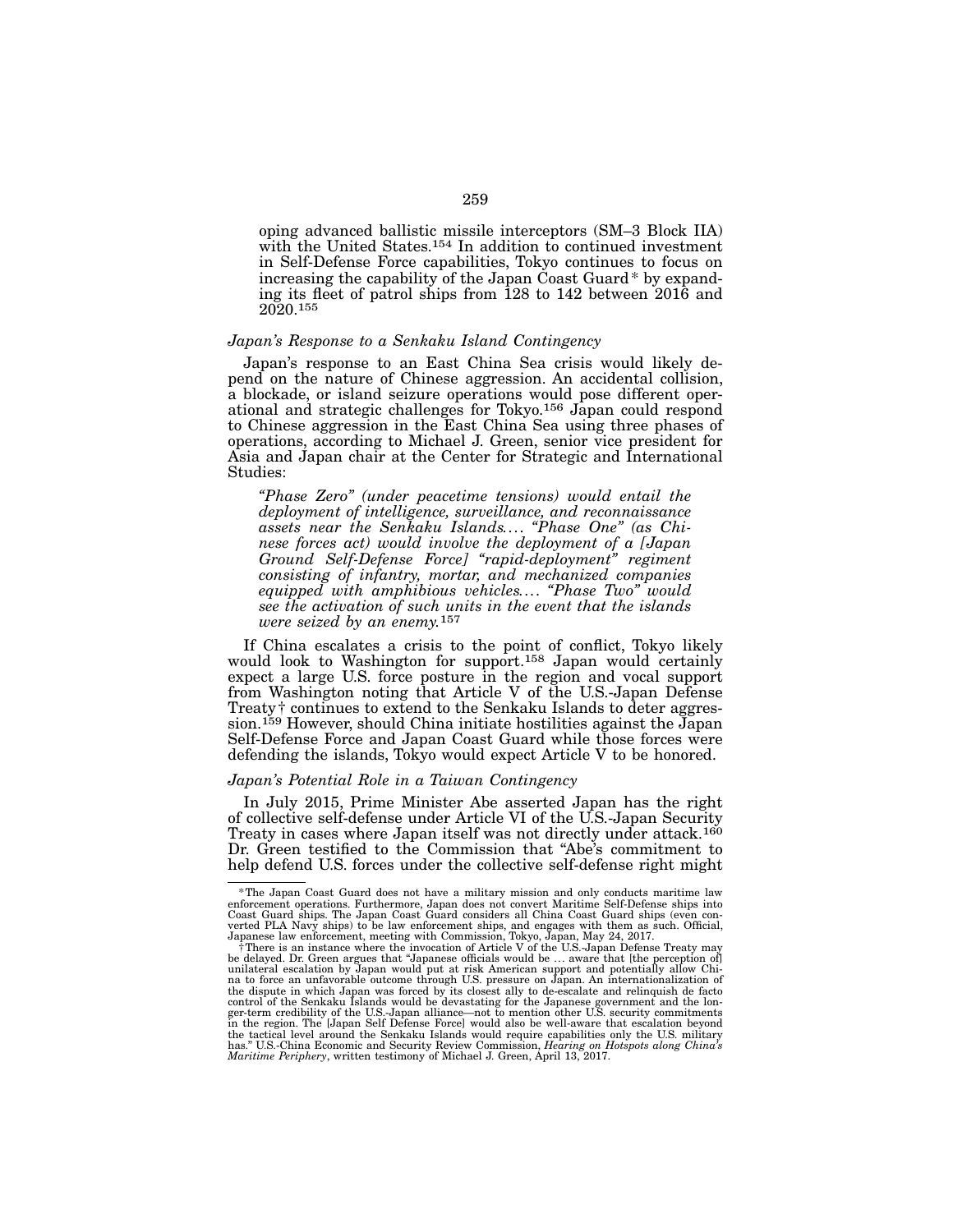be considered the quid offered in exchange for the quo of a stronger U.S. commitment to defend Japan against an expanding China."<sup>161</sup> Dr. Green argues:

*The new interpretation of what is allowed under collective self-defense opens the first real possibility of joint planning and exercises related to contingencies in the Taiwan area, at least in theory. To be clear, Japan has no treaty or political obligation to assist with the defense of Taiwan. Even the United States policy is now guided not by a formal treaty with Taipei, but instead by the Taiwan Relations Act of 1979, which states that: 'It is the policy of the United States to maintain the capacity of the United States to resist any resort to force or other forms of coercion that would jeopardize the security, or the social or economic system, of the people on Taiwan.' Moreover, longstanding U.S. declaratory policy regarding contingencies in the Taiwan Strait has been to assert tactical clarity regarding the U.S. ability to defend Taiwan and our interests in the Western Pacific, but strategic ambiguity regarding the exact circumstances under which the United States would use military force to come to Taiwan's aid.*162

There are at least three areas where Japan may support U.S. efforts to defend Taiwan if Taiwan is attacked by China. These areas of support would probably be logistics, ballistic missile defense, and contributions to operations to maintain control of sea lanes and down through the Ryukyu Islands.<sup>163</sup>

#### *Vietnam*

Hanoi has sought to address Vietnam's security needs by upgrading its military capabilities while seeking to stabilize its relationship with Beijing and also maintain good relations with the United States, Australia, India, Japan, and others.164 Vietnam is also pursuing a military modernization program that is intended to enhance its sea denial\* capabilities to counter the significant advantage Beijing holds over Hanoi concerning air, maritime strike, and force projection capabilities into the South China Sea.165 Vietnam's military modernization program appears intended to deny the PLA the ability to operate freely at sea and challenge Vietnam's maritime claims without costs.<sup>166</sup>

• *Military modernization:* In recent years, Hanoi has more urgently pursued foreign military sales from Russia and assistance from Japan and India to upgrade Vietnam's military capabilities. From Russia, Vietnam has purchased 36 Su–30MKK attack aircraft, 6 KILO-class attack submarines, and 2 S–300 PMU–1 surface-to-air missile systems.167 Additionally, Vietnam has entered talks to procure additional surface-to-air missiles from India, and Vietnam's Coast Guard will receive patrol boats from Japan.<sup>168</sup>

<sup>&</sup>lt;sup>\*</sup> Sea denial refers to the prevention or disturbance of an enemy's use of the sea, particularly  $\frac{1}{2}$ <br>in areas adjacent to the defender's coast. MilanVego, Operational Warfare at Sea: Theory and<br>Practice, Routledge, *Maritime Operations*, August 7, 2013.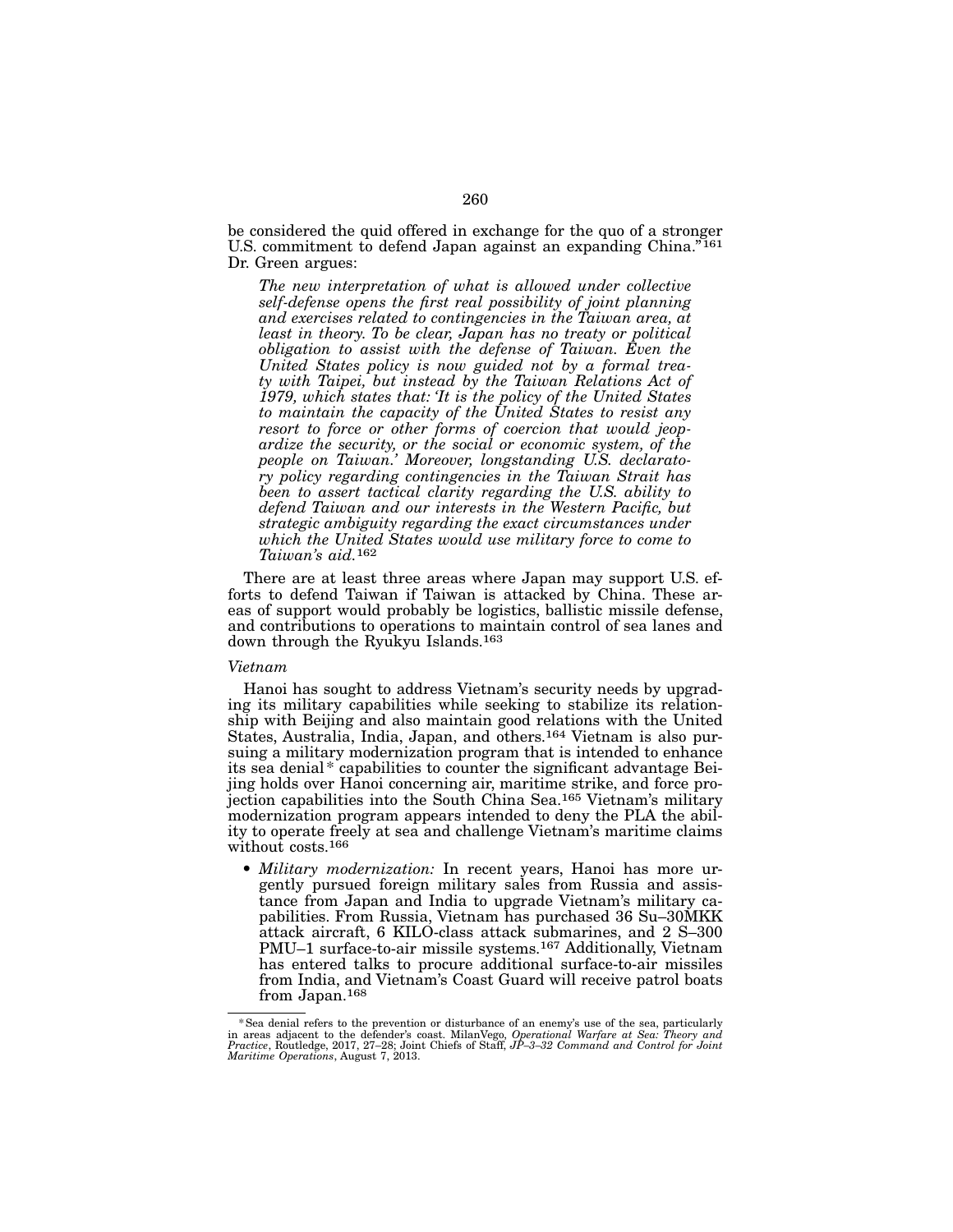• *Reef improvements:* Vietnam has been improving its outposts in the South China Sea by dredging on Ladd Reef, extending a runway on Spratly Island to support larger aircraft, and deploying mobile rocket launchers capable of hitting Chinese bases to some outposts.169

While Vietnam continues to improve the defensive capabilities of its Spratly Island outposts, Mira Rapp-Hooper—then senior fellow at the Center for a New American Security—testified to the Commission that "outright conflict between Vietnam and China seems unlikely, unless China attempts to seize Vietnam-held features.... Hanoi and Beijing could find themselves in a destabilizing cycle of arming their Spratly outposts."170

#### *The Philippines*

Despite recently cooling relations between the United States and the Philippines and warming ties between Beijing and Manila, the Philippine-U.S. defense treaty remains intact.<sup>171</sup> Furthermore, the Philippines continues to foster a good relationship with Japan and is the recipient of Japanese support to its coast guard concerning equipment and training.172 Nevertheless, without assistance from the United States, the Armed Forces of the Philippines (AFP) is unprepared to counter China's use of force to seize and hold Philippine-claimed features in the South China Sea. The longtime priority for the AFP has been counterinsurgency operations against terrorists and militants, which has led military modernization efforts to prioritize the ground forces at the expense of the navy and air force.<sup>173</sup> Currently, the AFP operates about 15 surface combatants (3 frigates and 12 corvettes) and 8–12 fighter aircraft.174

• *Military modernization:* Although AFP modernization under Philippine President Rodrigo Duterte remains focused on equipment that supports ground force and counterinsurgency operations, a 15-year military modernization program, which began in 2013 under the previous administration, is starting to take shape.175 The air force modernization program seeks strike aircraft, multirole fighters, airborne early warning and control aircraft, and lift.<sup>176</sup> Thus far the Philippines has acquired  $2 \text{ C}$ –130 aircraft from the United States and 12 FA–50 multirole aircraft from South Korea.177 Manila may seek an additional 12 FA–50 aircraft from Seoul.178 Naval modernization efforts were focused on the acquisition of landing craft, resupply ships, and surface warfare ships.<sup>179</sup> The navy has taken possession of two strategic sealift vessels built by Indonesia.180 The Philippines likewise has procured five landing craft from Australia.<sup>181</sup> The navy is also acquiring two frigates and an antisubmarine corvette from South Korea.182

Although the Philippines, under President Duterte's leadership, seeks closer relations with Beijing, the Philippines and China are unlikely to resolve tensions over the South China Sea permanently.183 The U.S.-Philippines Mutual Defense Treaty, which has been affirmed by several U.S. administrations, states:

*An armed attack in the Pacific Area on either of the Parties would be dangerous to its own peace and safety and declares*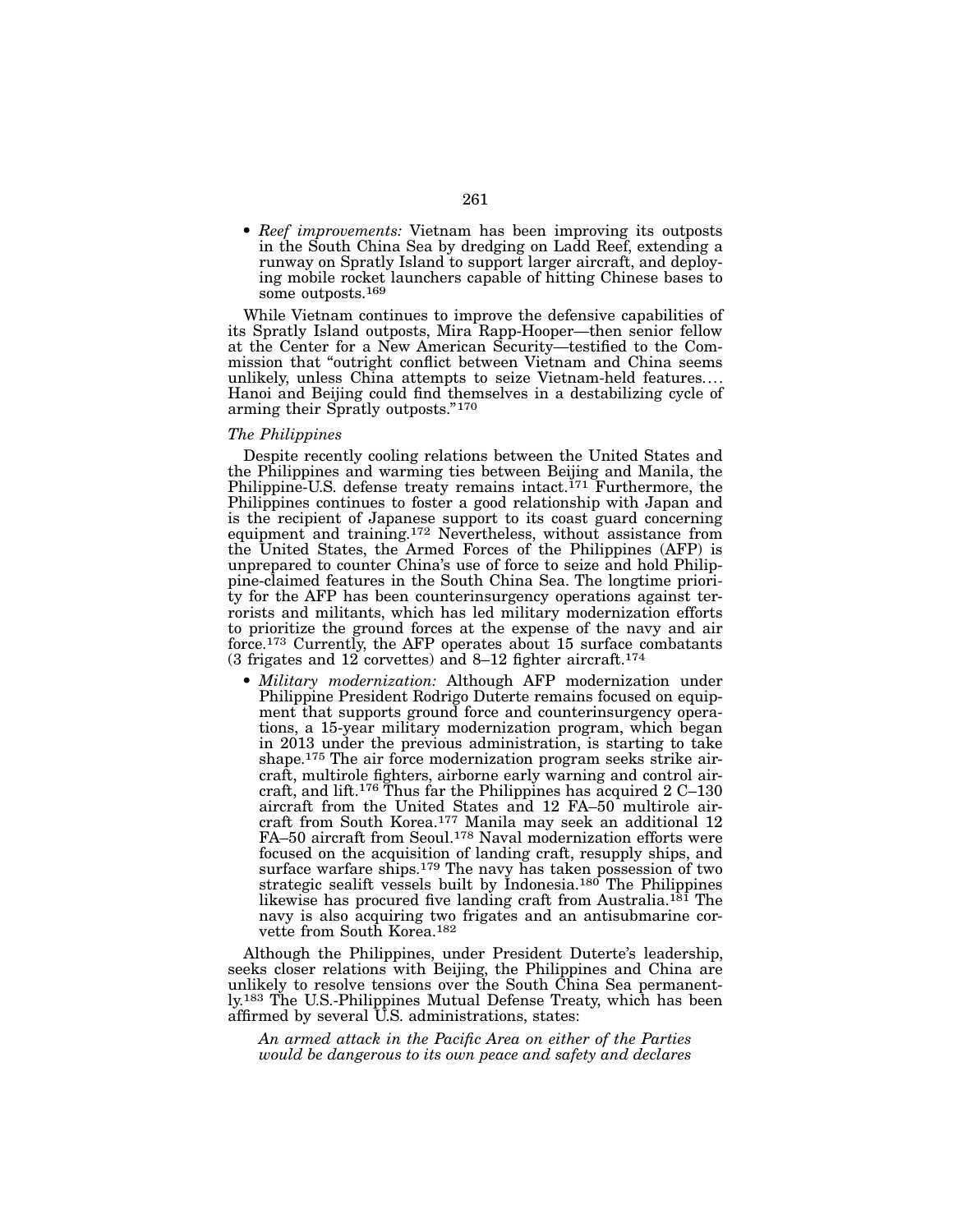*that it would act to meet the common dangers in accordance with its constitutional processes.... An armed attack on ei- ther of the Parties is deemed to include an armed attack on the metropolitan territory of either of the Parties, or on the island territories under its jurisdiction in the Pacific or on its armed forces, public vessels, or aircraft in the Pacific.*184

Some Philippines-claimed features in the South China Sea could be interpreted to fall outside this definition, which introduces some ambiguity as to whether the United States would intervene in such a scenario.185

- After seizing control of Scarborough Reef from the Philippines in 2012, China has intermittently permitted Filipino fishermen to fish at the reef and has harassed some Filipino fishermen;186 this dispute remains a flashpoint between the two countries.187
- In March 2017, China declared its intent to build an environ-<br>mental monitoring station near Scarborough Reef.<sup>188</sup> The Phil-<br>ippines government has declared that any Chinese building at Scarborough would be a "red line."<sup>189</sup> Should China seek to al-<br>ter the reef through land reclamation or the deployment of PLA equipment such as surface search radars, this would certainly increase tension between the two countries.\*
- Second Thomas Shoal—where Filipino Marines man a makeshift outpost on the *Sierra Madre*, a grounded Philippine Navy amphibious ship—is another potential flashpoint.190 China has often challenged the resupply of the grounded ship and threatened to destroy the outpost.† 191
- In April 2017, President Duterte declared the AFP would "occupy" all Philippines-claimed features in the Spratly Islands.192 Although he later walked back the statement,<sup>193</sup> it illustrates the high level of tension that still pervades the China-Philippines relationship with regard to the South China Sea.

## Scarborough Reef Seizure and Calls for Clarification about the U.S.-Philippine Mutual Defense Treaty

Since China's seizure of Scarborough Reef, there have been calls from within the Philippines for clarification about whether the U.S.-Philippine Mutual Defense Treaty covers Philippine-controlled features such as Second Thomas Shoal.194 Some subject matter experts—such as Zack Cooper, a fellow at the Center for Strategic and International Studies, and Dr. Rapp-Hooper— have raised questions about whether the United States should consider

<sup>\*</sup>In addition to the likelihood that land reclamation activity at Scarborough Reef would in-<br>crease tensions between China and the Philippines, Andrew S. Erickson, a professor of strategy<br>at the U.S. Naval War College, in

Philippine Activists Resupply the Sierra Madre in the South China Sea," *Forbes*, July 6, 2016.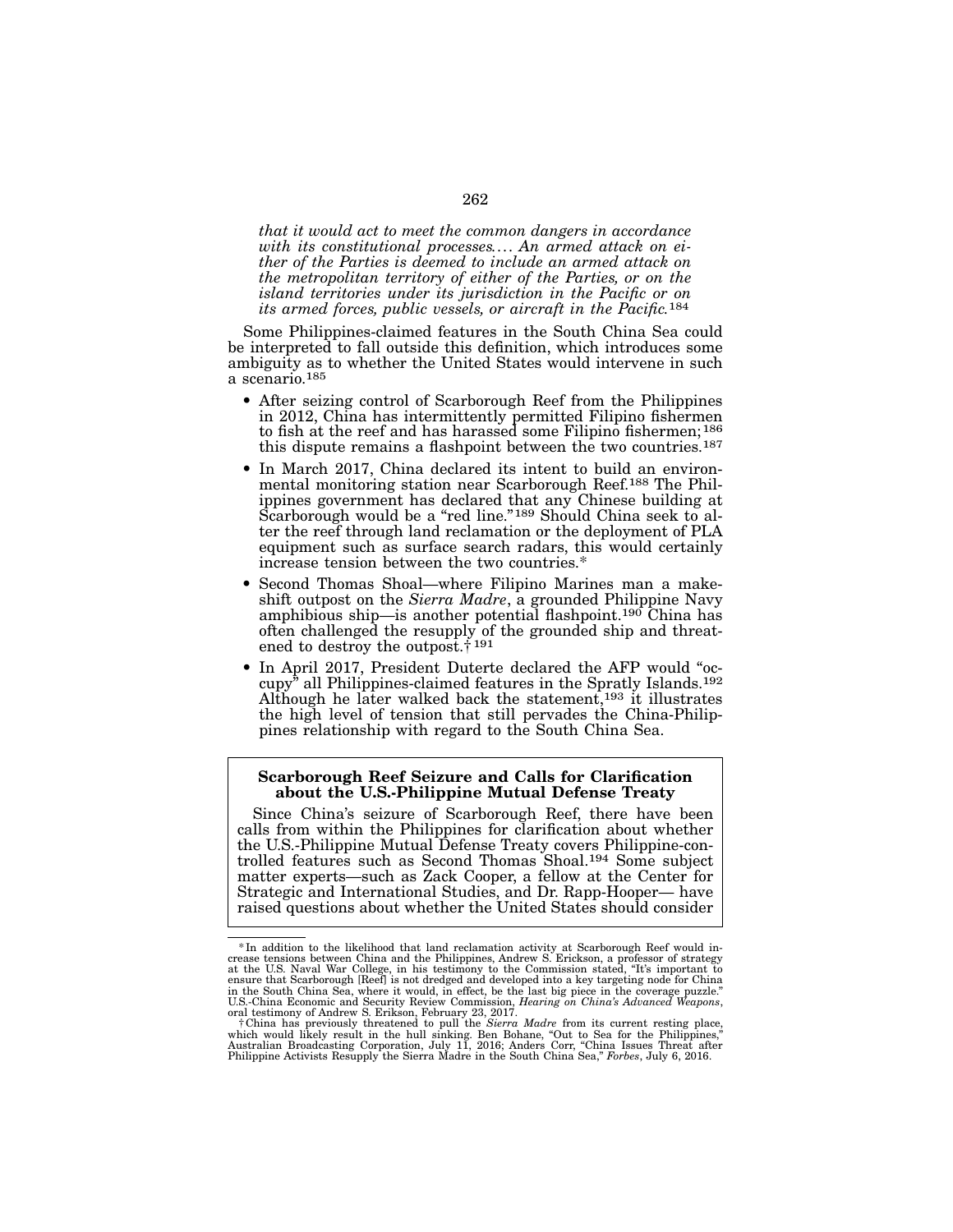## Scarborough Reef Seizure and Calls for Clarification about the U.S.-Philippine Mutual Defense Treaty— *Continued*

clarifying the treaty as well.195 CNA Corporation senior fellow Rear Admiral Michael McDevitt, U.S. Navy (Ret.) argues that while Philippine capabilities should be bolstered, clarification of the treaty could be counterproductive, stating that "The United States needs to be completely committed to a very long term, dedicated effort to improve the Armed Forces of Philippine's maritime capabilities.... Washington should not, however, explicitly expand the scope of the Mutual Defense Treaty to cover the contested Philippine claims in the Spratlys."<sup>196</sup> In February 2016, Admiral Harry Harris, Commander of U.S. Pacific Command, was asked by members of the U.S. Senate Committee on Armed Services whether the United States should make an explicit guarantee to respond to an attack on the Philippines military in disputed waters or territory under the Mutual Defense Treaty.<sup>197</sup> Admiral Harris responded by saying, "I think we should consider it, and we should have a discussion of it in the policy arena. Our obligations under the treaty with the Philippines are pretty clear. And whether we extend that to Second Thomas Shoal, which we do not hold as Philippines' sovereign territory, because we do not take a position on sovereignty, we should have that discussion, I believe."198

### *The United States*

U.S. allies, friends, and partners face a China that seeks to shape the environment in the Asia Pacific to its advantage, particularly along its maritime periphery. China's behavior around territorial disputes has created concern for Japan, Vietnam, the Philippines, and other South China Sea states.<sup>199</sup> Jacqueline N. Deal, president and chief executive officer of the Long Term Strategy Group, testified to the Commission:

*The U.S. alliance commitments that could be activated by maritime hotspot conflicts in East or Southeast Asia are strongest in the East China Sea. The United States has repeatedly clarified that the Senkaku Islands are covered by its mutual security treaty with Japan. With regard to the Taiwan Strait, the United States remains obligated by the 1979 Taiwan Relations Act to contribute to the maintenance of Taiwan's capacity for self-defense. In the South China Sea, the Philippines case is most ambiguous insofar as we have not clarified whether our treaty commitment to the defense of that country applies to disputed offshore islands, though it has been suggested that the* Sierra Madre *is covered by virtue of its being a commissioned ship. Domestic political developments in the Philippines have also created uncertainty about the future trajectory of its relations with the United States.*200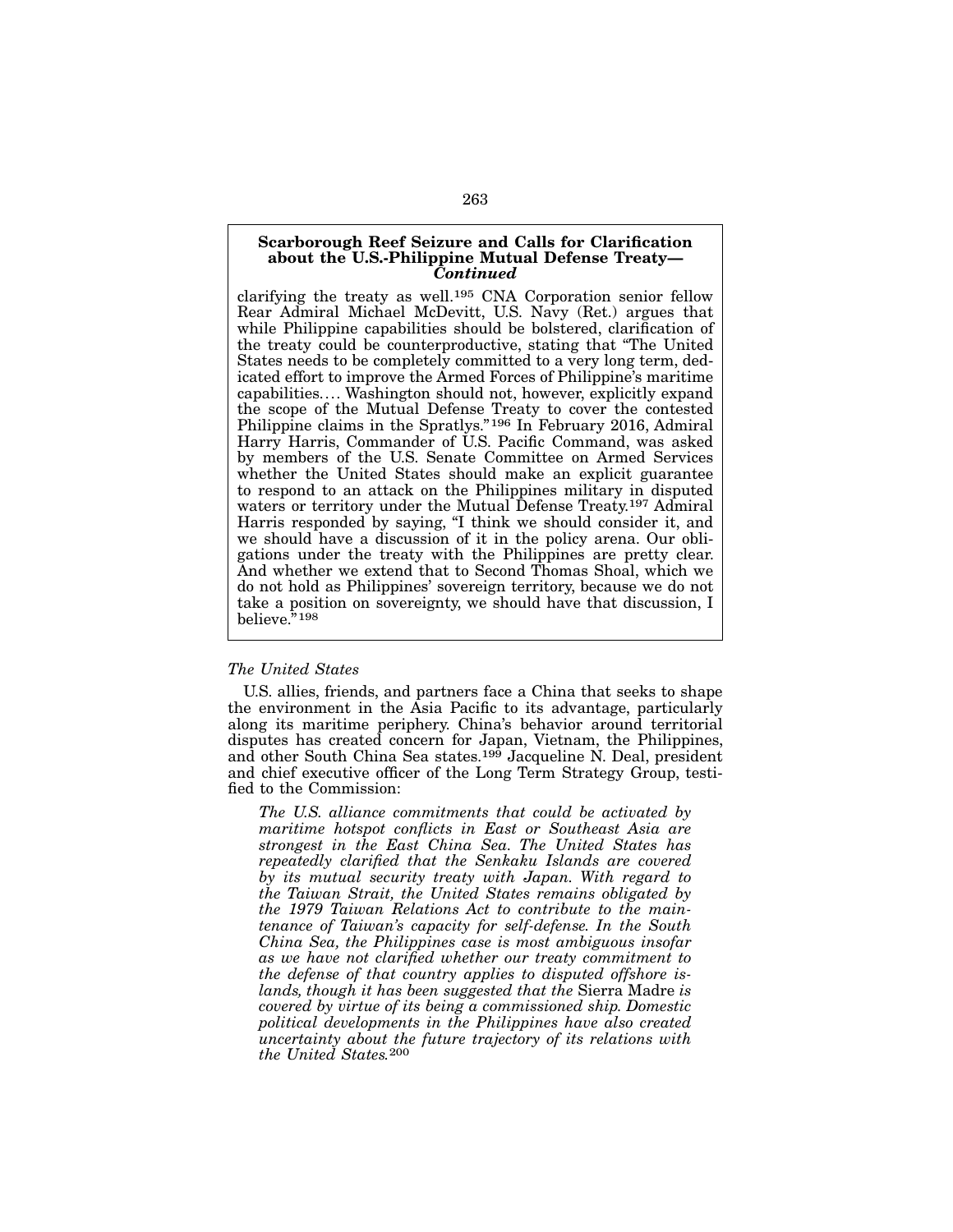U.S. alliance commitments have helped maintain an environment that encourages diplomatic exchanges between states while preventing another large state from destabilizing the region.<sup>201</sup> A conflict in the East China Sea, South China Sea, or Taiwan Strait would threaten principles such as ensuring seas remain free for navigation, international disputes are settled by legal means, and free trade flourishes.202

### *U.S. Involvement in a Crisis*

If Beijing continues its incremental approach to increasing control over the East and South China seas, the United States could receive requests for additional assistance by allies, friends, and partners to improve their capabilities to defend themselves, along with calls for the United States to remain engaged in the region to maintain security and stability.203 If the Chinese decide to use force to resolve a crisis, the United States must be prepared to counter Chinese counterintervention capabilities.204 Furthermore, the PLA has studied carefully how the U.S. responds to crisis. Dr. Deal testified:

*For the better part of the last century, U.S. power projection has proceeded via a build-up of forces near the target on regional bases and aircraft carriers, followed by strikes on the target from predominantly short-range aircraft. ... In the face of North Korean and Chinese provocations in the mid-1990s, the United States repeatedly sent carriers to the East China Sea and Taiwan Strait to signal our displeasure and seriousness. Chinese defense scholars have also studied our adherence to the above pattern in the 1991 Gulf War and more recent conflicts in the Middle East and Central Asia. Perhaps a sense of confidence about both their grasp of this approach and their counters to it led them to describe it for the first time in the 2013 edition of* The Science of Military Strategy*: After the Cold War ended, the United States changed 'forward defense' into 'forward presence' and reduced its overseas garrisons, but it still ... maintained a certain number of forward garrisons.... At the same time, it treated its strategic nuclear forces and conventional forces deployed in the homeland as a backup, using the [former] ... to prevent nuclear attacks and large-scale conventional attacks against the United States and its allies, and treating the conventional active-duty and reserve units stationed in the homeland as central reserves, with an emphasis on strengthening the[ir] quick reaction capabilities ... to deal with regional crises and conflicts; these would rely on strategic means of air and sea transportation for quick deployment as needed, reinforcing units stationed along the front lines at any time to strengthen their capacity for sustained operations.*205

Chinese military thinkers' study of U.S. operations has influenced China's military modernization program, which is designed to oppose U.S. forces—including intelligence, surveillance, and reconnaissance assets—with ballistic and cruise missiles to strike targets entering the region and the bases on which the United States would depend.206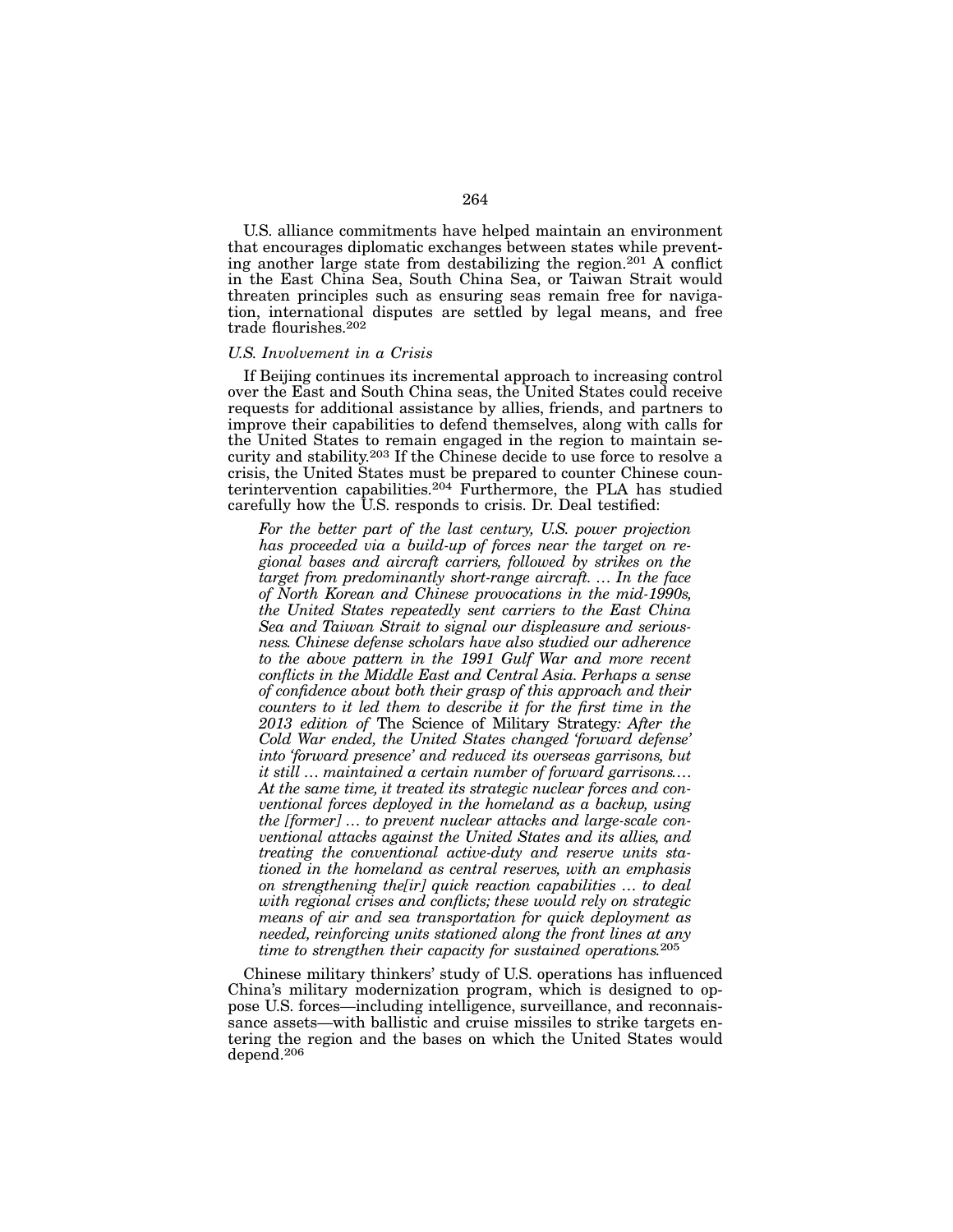China also is pursuing coercion to erode long-term U.S. presence in the Asia Pacific.207 These coercive options are intended to erode the United States' strategic position, freedom of action, and operational space in the region.208 The 2001 edition of *The Science of Military Strategy* states "War is not just a competition of military forces, but an overall contest of political, economic, diplomatic, cultural and other forces. The competitions in the nonmilitary fields such as politics, economy, diplomatic and culture coordinate directly or indirectly with military operations ... [and] military operations cannot [achieve] ... victory without ... support of the ... nonmilitary field."209 David Berteau and Michael Green of the Center for Strategic and International Studies note that "counterintervention [capabilities] ... also include diplomatic, information, and economic sources of leverage against the U.S. political system and particularly weaker ... states ... to complicate U.S. intervention in Taiwan, the South China Sea, or other regional crises that could involve China."210 Mr. Berteau and Dr. Green likewise assert China's "aim ... [is] weakening U.S. alignment with other states in the region and involv[ing] instruments that range from trade agreements and diplomacy to bribery and individual coercion."211 A 2016 Center for Strategic and International Studies report on the U.S. "Rebalance to Asia" strategy notes one of the methods China uses to counter U.S. military basing arrangements in the region is maintaining a PLA strike capability to make U.S. "allies targets instead of sanctuaries, complicating the calculation for host governments...."212

However, the United States may be able to reduce the vulnerability of U.S. forces to Chinese coercion efforts and PLA counterintervention forces by restoring deterrence.<sup>213</sup> Dr. Deal suggests "new concepts for the U.S. military range from options centered on destroying key targets on the Mainland to options revolving around a distant blockade."214 PLA writings on island warfare published by both the Academy of Military Science and the National Defense University stress that island campaigns require lengthy planning, which creates an opportunity for an adversary to gain an understanding of how the PLA may conduct contingency operations and ultimately disrupt a contingency operation.215 Modern amphibious operations are complex and require extensive preparation to execute. This means the PLA must conduct significant pre-conflict planning and preparation to ensure logistical and sustainment requirements are met in order to sustain operations at a distance from the Mainland.216 Dr. Deal argues that under these conditions and with sufficient warning, the United States "could disrupt a planned operation through ... unexpected visits to or rotations through non-typical access points (e.g., civilian airfields and ports), snap exercises in the region, and/or unexpected displays of new capabilities. Such capacity revelation, in turn, could be accomplished through a leak, a test, or the use of a new system in an observable exercise."217

#### *Options for De-escalation*

Although DOD planners may be seeking to build de-escalation into response options to a crisis, there is little evidence China can be dissuaded once deterrence has failed and Beijing has made a decision to use force to resolve a crisis along its periphery.218 As pre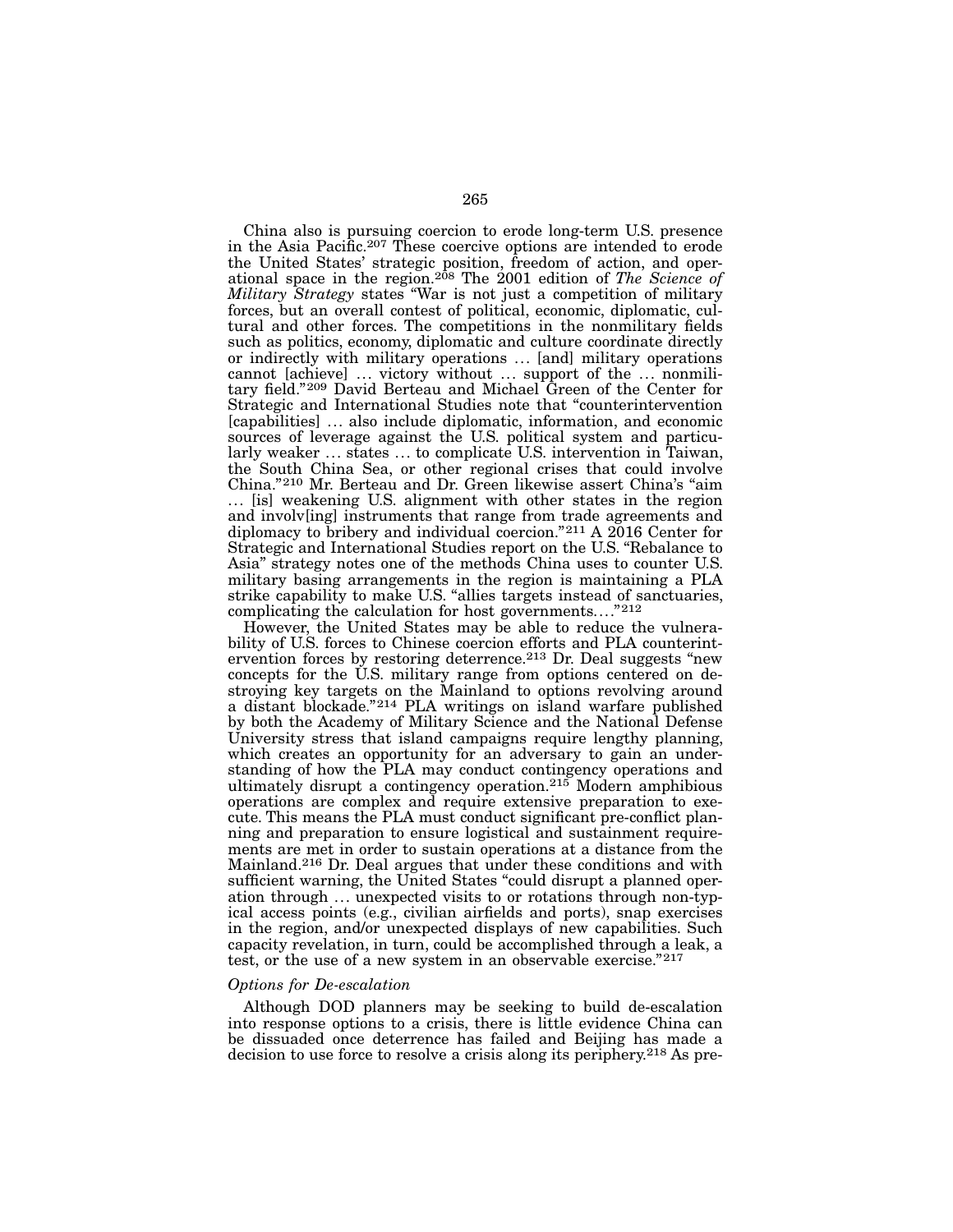viously discussed, concepts such as "war control" suggest that once a conflict occurs, China will seek to encourage or pressure the United States to yield early in a fight.<sup>219</sup> Any efforts to pursue "off-ramps" may be misinterpreted as weakness and reinforce Beijing's decision to proceed with executing a contingency plan.220 Washington may incorporate means to de-escalate in phase zero (pre-conflict) shaping operations to ensure the United States maintains the ability to im- mediately deter Chinese aggression at the outset of a conflict. This requires the United States to maintain the ability to gain warning of an impending PLA attack and respond to the warning in ways Beijing does not anticipate.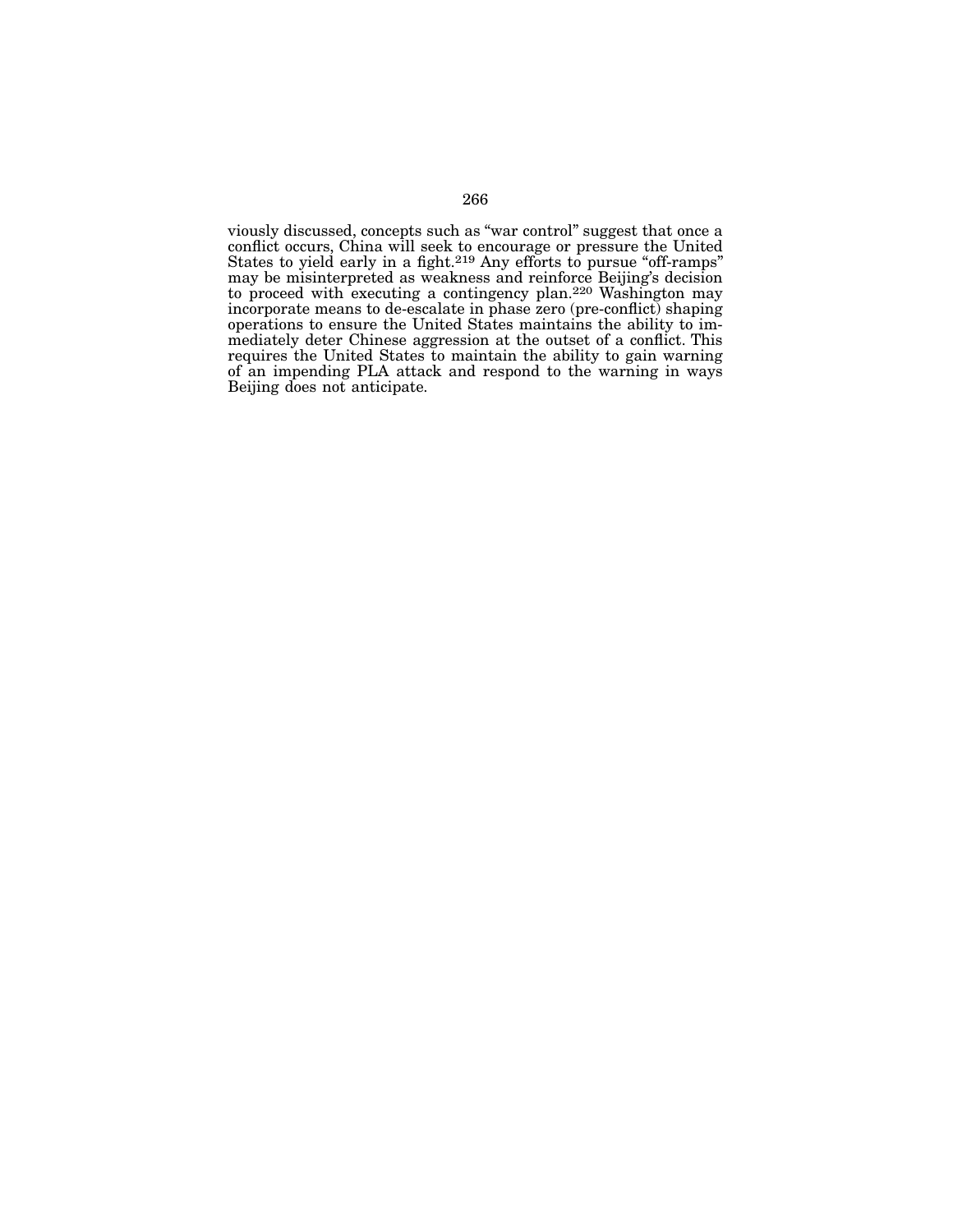| <b>Ground Forces</b>                     | <b>Naval Forces</b>                   | <b>Air Forces</b>                                     | <b>Rocket Forces</b>               |
|------------------------------------------|---------------------------------------|-------------------------------------------------------|------------------------------------|
| First Group Army                         | East Sea Fleet                        |                                                       | Base 52, Huangshan                 |
| 1st Amphibious Mecha-<br>nized Inf Div   | Naval Aviation,<br>Ningbo             | 3rd Fighter Div                                       | 807th Launch Bde                   |
| 178 Mechanized Inf Bde                   | 4th Air Div,<br>Taizhou               | 14th Fighter Div                                      | 819th Bde                          |
| 3rd Motorized Inf Bde                    | 6th Air Div.<br>Shanghai              | 29th Fighter Div                                      | 811th Launch Bde                   |
| 10th Armored Bde                         | 1st Flying Panther<br>Rgt             | 28th Attack Div                                       | 820th Bde                          |
| Artillery Bde, Wuxi                      | 8th Frigate Squad-<br>ron             | 10th Bomber Div                                       | Launch Bde.<br>Shaoguan, Guangdong |
| Long-distance Artillery<br>Bde, Wuxi     | 6th & 8th Destroy-<br>er Flotilla     | SAM Bde, Quan-<br>zhou                                | 817th Launch Bde                   |
| 5th Army Aviation Bde                    | 5th Landing Ship,<br>Flotilla         | <b>Unmanned Aerial</b><br>Vehicle Bde, Li-<br>ancheng |                                    |
| Air Defense Bde, Zhenji-<br>ang, Jiangsu | 42nd Submarine<br>Flotilla            | 85th Air Bde                                          |                                    |
| 12th Group Army                          | 22nd Submarine<br>Flotilla            | 3rd Surface to<br>Air Missile Bde                     |                                    |
| 34th Mechanized Inf Div                  | 21st Fastboat<br>Flotilla             | 8th Anti-Aircraft<br>Artillery Bde                    |                                    |
| 35th Mechanized Inf Bde                  | 2nd Combat Sup-<br>port Ship Flotilla |                                                       |                                    |
| 179th Motorized Inf Bde                  |                                       |                                                       |                                    |
| Artillery Bde, Xuzhou,<br>Jiangsu        |                                       |                                                       |                                    |
| Air Defense Bde, Hua'an                  |                                       |                                                       |                                    |
| Special Operations Bde,<br>Jiangsu       |                                       |                                                       |                                    |
| 31st Group Army                          |                                       |                                                       |                                    |
| 86th Motorized Inf Div                   |                                       |                                                       |                                    |
| 91st Motorized Inf Div                   |                                       |                                                       |                                    |
| 92nd Motorized Inf Bde                   |                                       |                                                       |                                    |
| 3rd Artillery Bde                        |                                       |                                                       |                                    |
| 13th Air Defense Bde                     |                                       |                                                       |                                    |
| Amphibious Armored Bde                   |                                       |                                                       |                                    |
| Special Operations Bde                   |                                       |                                                       |                                    |
| 10th Army Aviation Rgt                   |                                       |                                                       |                                    |

Addendum I: Eastern Theater Command Force Structure

*Note:* This order of battle reflects the PLA Army structure before April 18, 2017, when China announced the armed forces would reorganize into 84 corps-level units resulting in the reduction group armies from 18 to 13.

Source*:* U.S.-China Economic and Security Review Commission, *Hearing on Hotspots along China's Maritime Periphery*, written testimony of Christopher D. Yung, April 13, 2017.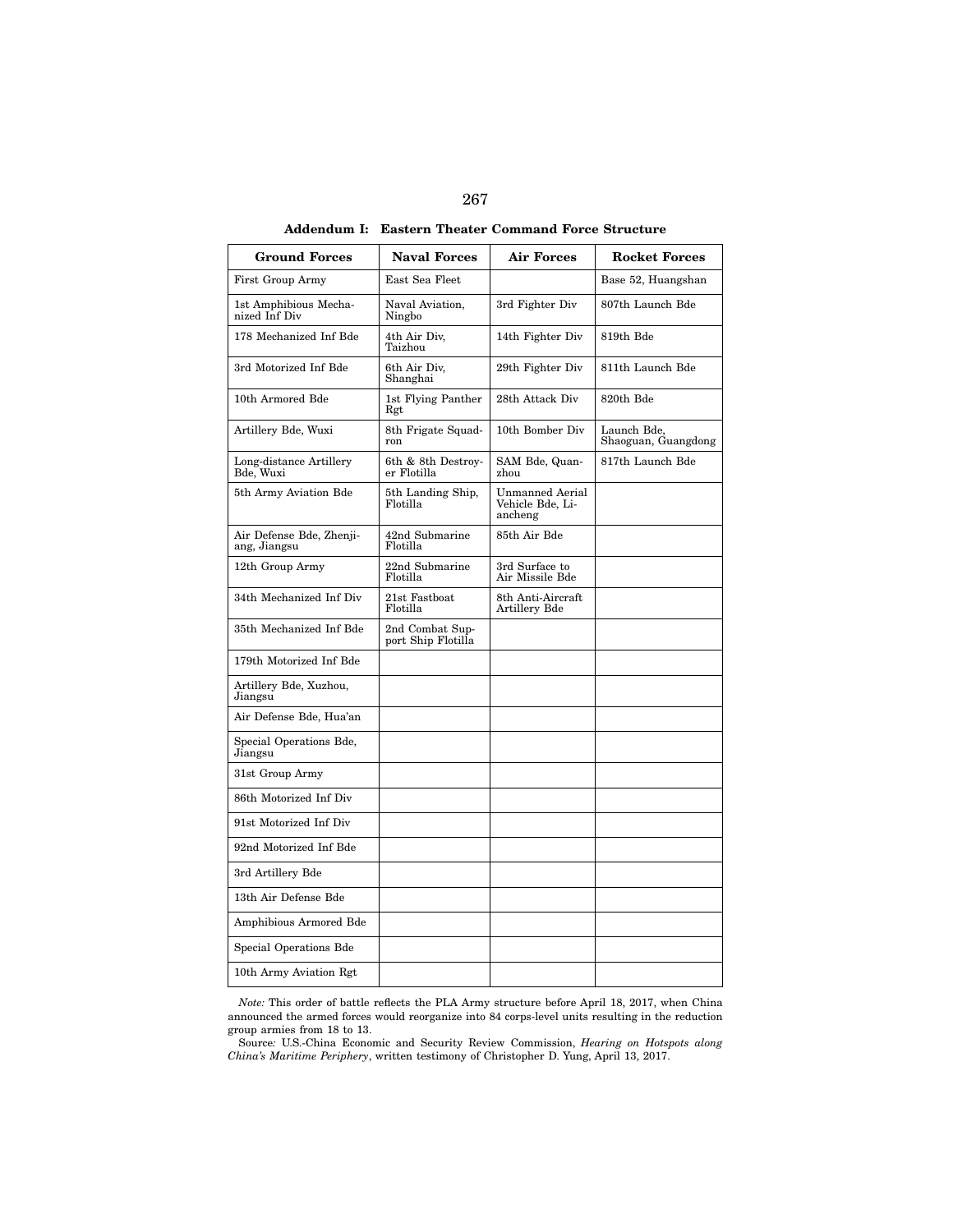| <b>Ground Forces</b>                               | <b>Naval Forces</b>                          | <b>Air Forces</b>             | Rocket<br><b>Forces</b> |
|----------------------------------------------------|----------------------------------------------|-------------------------------|-------------------------|
| 14th Group Army                                    | South Sea Fleet                              |                               | N/A                     |
| 1st Infantry Bde, Yunnan                           | 2nd Destroyer Flotilla                       | 2nd Fighter Div,<br>Guangdong |                         |
| 40th Infantry Bde, Yunnan                          | 9th Destroyer Flotilla                       | 9th Fighter Div.<br>Guangdong |                         |
| 42nd Infantry Bde, Yunnan                          | 11th Fast Boat Flotilla                      | 18th Fighter Div,<br>Hunan    |                         |
| Artillery Bde, Yunnan                              | Fast Boat Flotilla                           | 44th Fighter Div,<br>Yunnan   |                         |
| Armored Bde, Yunnan                                | <b>Operations Support</b><br>Vessel Flotilla | 8th Bomber Div, Hunan         |                         |
| Air Defense Bde, Yunnan                            | 6th Landing Ship<br>Flotilla                 | 4th Transport Div,<br>Guizhou |                         |
| Infantry Bde, Yunnan                               | 1st Marine Bde                               |                               |                         |
| 41st Group Army                                    | 164th Marine Bde                             |                               |                         |
| 121st Mountain Inf Bde,<br>Guangxi                 | 8th Naval Aviation Div,<br>Hainan            |                               |                         |
| 122nd Infantry Bde,<br>Guangxi                     | 22nd Naval Aviation<br>Reg                   |                               |                         |
| 123rd Mechanized Inf Bde,<br>Guangxi               | 23rd Air Reg                                 |                               |                         |
| Artillery Bde, Guangxi                             | 9th Naval Aviation Div                       |                               |                         |
| Armored Bde, Guangxi                               | 25th Air Reg                                 |                               |                         |
| 42nd Group Army                                    | 28th Air Reg                                 |                               |                         |
| 132nd Infantry Bde,<br>Hainan                      | 27th Air Reg                                 |                               |                         |
| Artillery Div, Guangdong                           |                                              |                               |                         |
| 12th Amphibious Mecha-<br>nized Inf Div, Guangdong |                                              |                               |                         |
| 163rd Infantry Div, Guang-<br>dong                 |                                              |                               |                         |
| Special Operations Bde,<br>Guangdong               |                                              |                               |                         |
| Long Range Artillery Bde,<br>Guangdong             |                                              |                               |                         |
| Air Defense Bde, Guang-<br>dong                    |                                              |                               |                         |
| Army Aviation Bde,<br>Guangdong                    |                                              |                               |                         |
| 9th Armored Bde, Guang-<br>dong                    |                                              |                               |                         |

Addendum II: Southern Theater Command Force Structure

*Note:* This order of battle reflects the PLA Army structure before April 18, 2017, when China announced the armed forces would reorganize into 84 corps-level units resulting in the reduction group armies from 18 to 13.

Source*:* U.S.-China Economic and Security Review Commission, *Hearing on Hotspots along China's Maritime Periphery,* written testimony of Christopher D. Yung, April 13, 2017.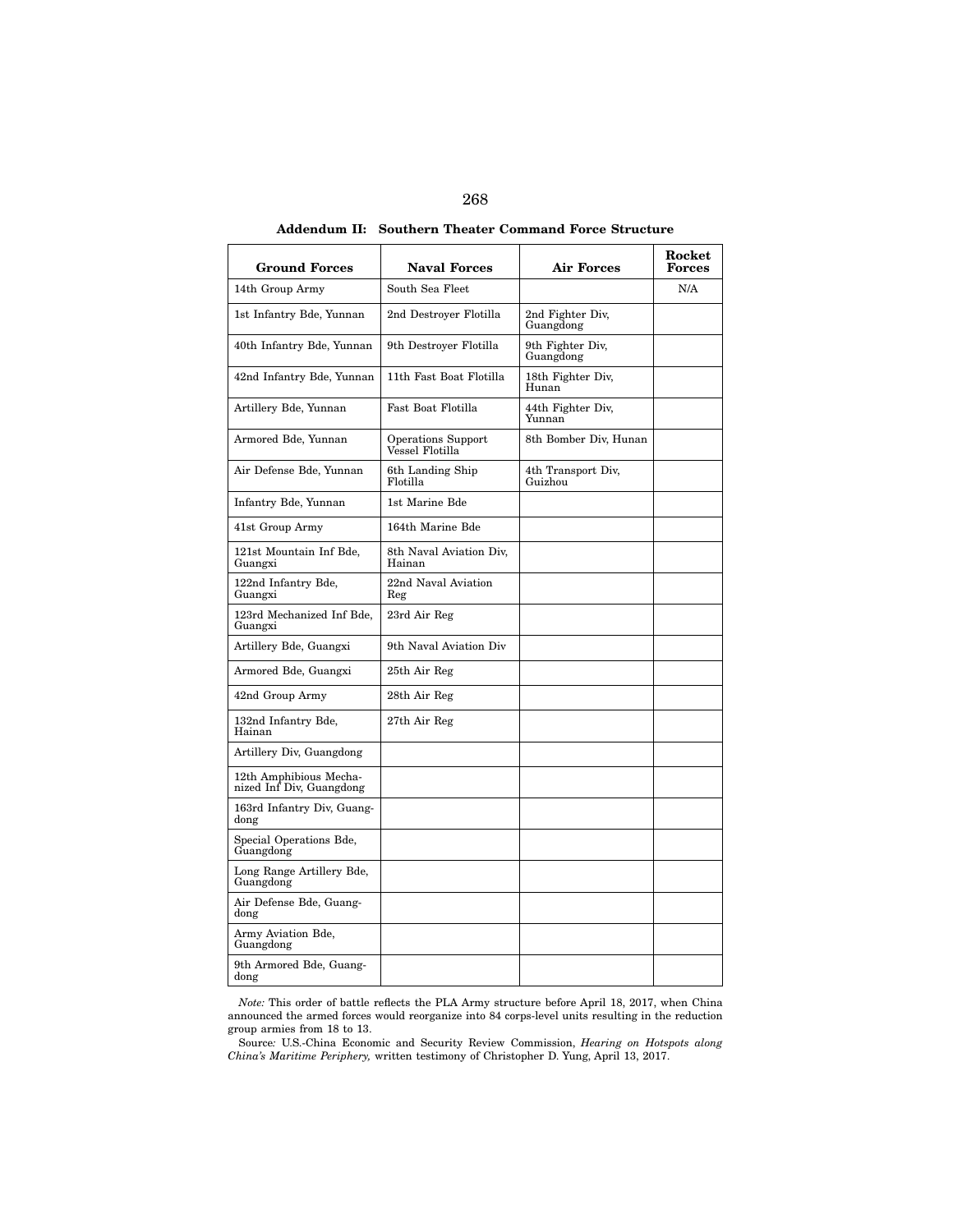## ENDNOTES FOR SECTION 3

1. U.S.-China Economic and Security Review Commission, *Hearing on Hotspots along China's Maritime Periphery*, written testimony of Timothy R. Heath, April 13, 2017; U.S. Department of Defense, *Annual Report to Congress: Military and Security Developments Involving the People's Republic of China 2016*, April 26, 2016, 41.

2. U.S.-China Economic and Security Review Commission, *Hearing on Hotspots along China's Maritime Periphery*, written testimony of Timothy R. Heath, April 13, 2017; U.S. Department of Defense, *Annual Report to Congress: Military and Security Developments Involving the People's Republic of China 2016*, April 26, 2016, i; China's State Council Information Office, *China's Military Strategy*, May 2015.<br>3. Mark Cozad, "The PLA and Contingency Planning," in Andrew Scobell et al.,

3. Mark Cozad, "The PLA and Contingency Planning," in Andrew Scobell et al., eds., *The People's Liberation Army and Contingency Planning in China*, National Defense University Press, 2015, 16–17; Thomas Woodrow, "The PLA and Cross-Border Contingencies in North Korea and Burma," in Andrew Scobell et al., eds., *The People's Liberation Army and Contingency Planning in China*, National Defense University Press, 2015, 206.

4. China's State Council Information Office, *China's Military Strategy*, May 2015.

5. China's State Council Information Office, *China's Military Strategy*, May 2015.

6. U.S. Department of Defense, *Annual Report to Congress: Military and Security Developments Involving the People's Republic of China 2016*, April 26, 2016, 87.

7. U.S. Department of Defense, *Annual Report to Congress: Military and Security Developments Involving the People's Republic of China 2016*, April 26, 2016, 87–90.

8. U.S. Department of Defense, *Annual Report to Congress: Military and Security Developments Involving the People's Republic of China 2017*, May 15, 2017, 25, 67, 72; David Helvey, "Remarks to the U.S.-Taiwan Business Council Defense Industry Conference," U.S.-Taiwan Business Council, Williamsburg, Virginia, October 3, 2016; U.S. Department of Defense, *Annual Report to Congress: Military and Security Developments Involving the People's Republic of China 2016*, April 26, 2016, 90–91.

9. U.S. Department of Defense, *Annual Report to Congress: Military and Security Developments Involving the People's Republic of China 2016*, April 26, 2016, 72–73; Andrew S. Erickson and Michael Chase, "China's Strategic Rocket Force: Sharpening the Sword," *Jamestown Foundation*, July 3, 2014; U.S. Office of Naval Intelligence, *The PLA Navy: New Capabilities and Missions for the 21st Century*, April 2015, 13–22; U.S.-China Economic and Security Review Commission, *Hearing on China's Military Modernization and Its Implications for the United States*, written testimony of Lee Fuell, January 30, 2014.

10. U.S.-China Economic and Security Review Commission, *2016 Annual Report to Congress*, November 2016, 360; Kristian McGuire, "Diplomat Interview: Robert Sutter," *Diplomat*, May 4, 2016; U.S. Department of Defense, *Annual Report to Congress: Military and Security Developments Involving the People's Republic of China 2016*, April 26, 2016, 88.

11. U.S.-China Economic and Security Review Commission, *2016 Annual Report to Congress*, November 2016, 359; Alan D. Romberg, "The '1992 Consensus'—Adapting to the Future?" *Hoover Institution*, March 2016, 2, 5.

12. Kevin Ponniah, "Taiwan: How China Is Poaching the Island's Diplomatic Allies," BBC, June 14, 2017; Chang Hsiao-yueh, Taiwan Mainland Affairs Council, meeting with Commission, Taipei, Taiwan, May 16, 2017; Javier C. Hernandez, "China Suspends Diplomatic Contact with Taiwan," *New York Times*, June 25, 2016; Ben Blanchard and J.R. Wu, "With Gambia Move, China Ends Diplomatic Truce with Taiwan," Reuters, March 17, 2016.

13. Kristian McGuire, "Diplomat Interview: Robert Sutter," *Diplomat*, May 4, 2016. 14. U.S. Department of Defense, *Annual Report to Congress: Military and Security Developments Involving the People's Republic of China 2016*, April 26, 2016.

15. Guo Yuandan et al., "Military Strategy White Paper Lets the World Know China's Bottom Line," *Global Times*, May 27, 2015. Translation.

16. U.S. Department of Defense, *Annual Report to Congress: Military and Security Developments Involving the People's Republic of China 2016*, April 26, 2016, 7.

17. Ronald O'Rourke, "Maritime Territorial and Exclusive Economic Zone (EEZ) Disputes Involving China: Issues for Congress," *Congressional Research Service*, May 31, 2016, 26.

18. PCA Case No. 2013–19 in the Matter of the South China Sea Arbitration before an Arbitral Tribunal Constituted under Annex VII to the 1982 United Nations Convention on the Law of the Sea between the Republic of the Philippines and the People's Republic of China, *Award*, July 12, 2016.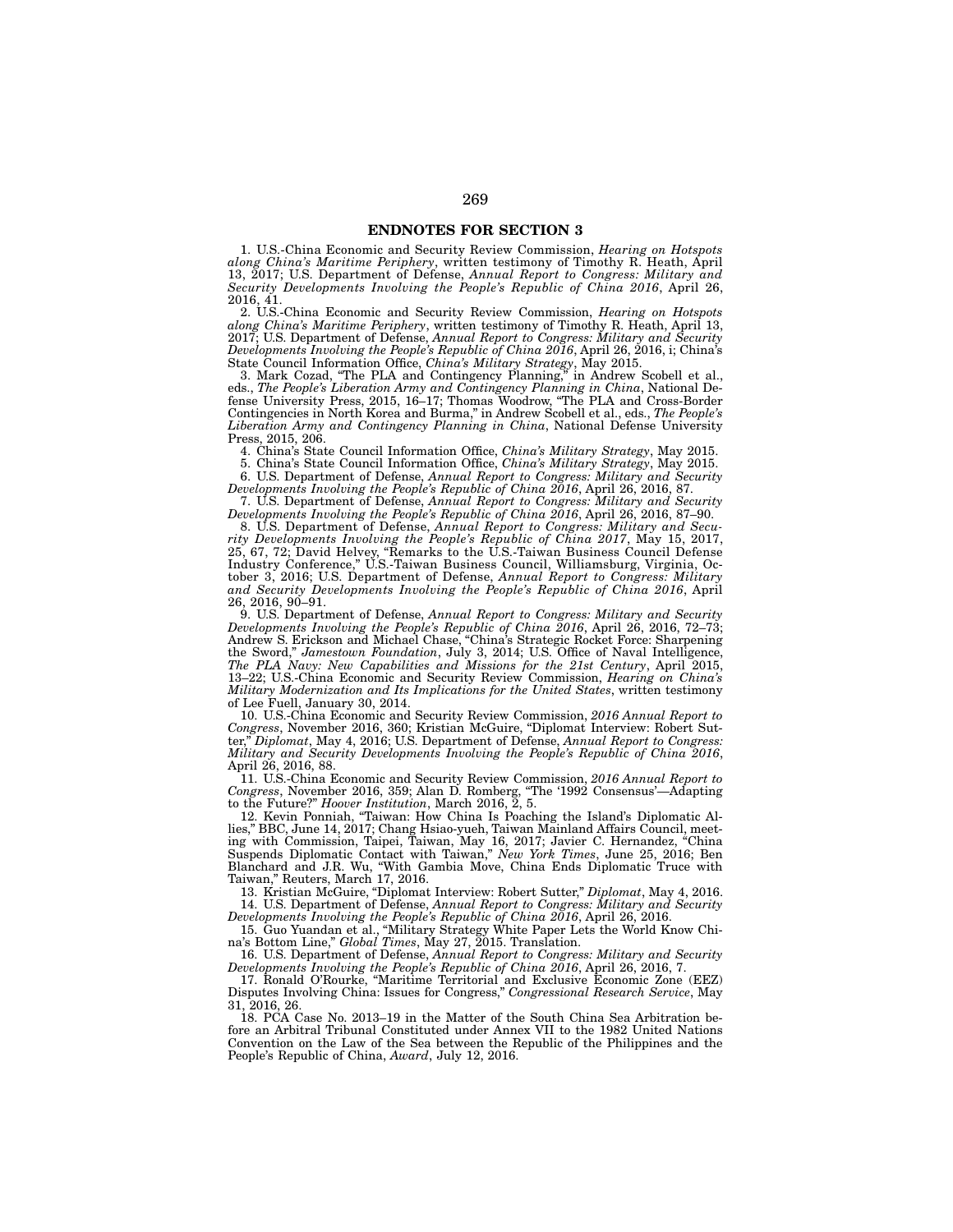19. Ronald O'Rourke, "Maritime Territorial and Exclusive Economic Zone (EEZ) Disputes Involving China: Issues for Congress," *Congressional Research Service*, May 31, 2016, 9.

20. Tadashi Ikeda, "Getting Senkaku History Right," *Diplomat*, November 26, 2013.

21. U.S. Department of Defense, *Annual Report to Congress: Military and Security Developments Involving the People's Republic of China 2016*, April 26, 2016, 11; Mark E. Manyin, "Senkaku (Diaoyu/Diaoyutai) Islands Dispute: U.S. Treaty Obligations," *Congressional Research Service*, January 22, 2013, 1.

22. U.S. Department of Defense, *Annual Report to Congress: Military and Security Developments Involving the People's Republic of China 2016*, April 26, 2016, i, 11.

23. U.S. Department of Defense, *Annual Report to Congress: Military and Security Developments Involving the People's Republic of China 2017*, May 15, 2017, i, 10; Japan's Ministry of Defense, *Defense of Japan 2016*, 2016, 55–56.

24. U.S.-China Economic and Security Review Commission, *Hearing on Hotspots along China's Maritime Periphery*, written testimony of Timothy R. Heath, April 13, 2017.

25. Huang Yingying, "Meng Xiangqing: China Has Had Great Breakthroughs on Regional Crisis Management," *International Herald Leader*, November 6, 2012.

26. China's State Council Information Office, *China's Military Strategy*, May 2015; Shou Xiaosong, ed., *The Science of Military Strategy*, Military Sciences Press, 2013, 104. Translation.

27. Zhang Qinsheng, "The Strategy of Active Defense Is An Ideology Which Will Shine Forever: A Tribute on the Birthday of the Glorious Communist Party of China," *Study Times*, July 18, 2011. Translation.

28. U.S.-China Economic and Security Review Commission, *Hearing on Hotspots along China's Maritime Periphery*, written testimony of Timothy R. Heath, April 13, 2017.

29. U.S.-China Economic and Security Review Commission, *Hearing on Hotspots along China's Maritime Periphery*, written testimony of Timothy R. Heath, April 13,

2017; Shou Xiaosong, ed., *The Science of Military Strategy*, Military Sciences Press, 2013, 9. Translation; Yuan Zhengling, "An Active Defense Strategy to Protect National Interests," *National Defense*, December 24, 2002. Translation.

30. Peng Guangqian and Yao Youzhi, eds., *The Science of Military Strategy*, Military Science Press, 2005, 205.

31. U.S.-China Economic and Security Review Commission, *Hearing on Hotspots along China's Maritime Periphery*, written testimony of Timothy R. Heath, April 13, 2017.

32. U.S.-China Economic and Security Review Commission, *Hearing on Hotspots along China's Maritime Periphery*, written testimony of Timothy R. Heath, April 13, 2017.

33. China's State Council Information Office, *The Diversified Employment of China's Armed Forces*, April 16, 2013.

34. Ryan Martinson, "The Militarization of China's Coast Guard," *Diplomat*, November 21, 2014.

35. U.S. Department of Defense, *Annual Report to Congress: Military and Security Developments Involving the People's Republic of China 2015*, April 2015, 7.

36. U.S.-China Economic and Security Review Commission, *Hearing on Hotspots along China's Maritime Periphery*, written testimony of Timothy R. Heath, April 13, 2017; Lonnie Henley, "War Control and Escalation Management," in Michael Swaine, Andrew Yang, and Evan Medeiros, eds., *Assessing the Threat: The Chinese Military and Taiwan's Security*, Carnegie Endowment for International Peace, 2007, 85–110; Peng Guangqian and Yao Youzhi, eds., *The Science of Military Strategy*, Military Science Press, 2005, 202–211.

37. Timothy R. Heath, Kristen Gunness, and Cortez A. Cooper, *The PLA and China's Rejuvenation: National Security and Military Strategies, Deterrence Concepts, and Combat Capabilities*, RAND Corporation, 2016, 17; Peng Guangqian and Yao Youzhi, eds., *The Science of Military Strategy*, Military Science Press, 2005, 197.

38. Peng Guangqian and Yao Youzhi, eds., *The Science of Military Strategy*, Military Science Press, 2005, 197.

39. Peng Guangqian and Yao Youzhi, eds., *The Science of Military Strategy*, Military Science Press, 2005, 205.

40. Peng Guangqian and Yao Youzhi, eds., *The Science of Military Strategy*, Military Science Press, 2005, 206.

41. Paul J. Leaf, "Learning from China's Oil Rig Standoff with Vietnam," *Diplomat*, August 30, 2014.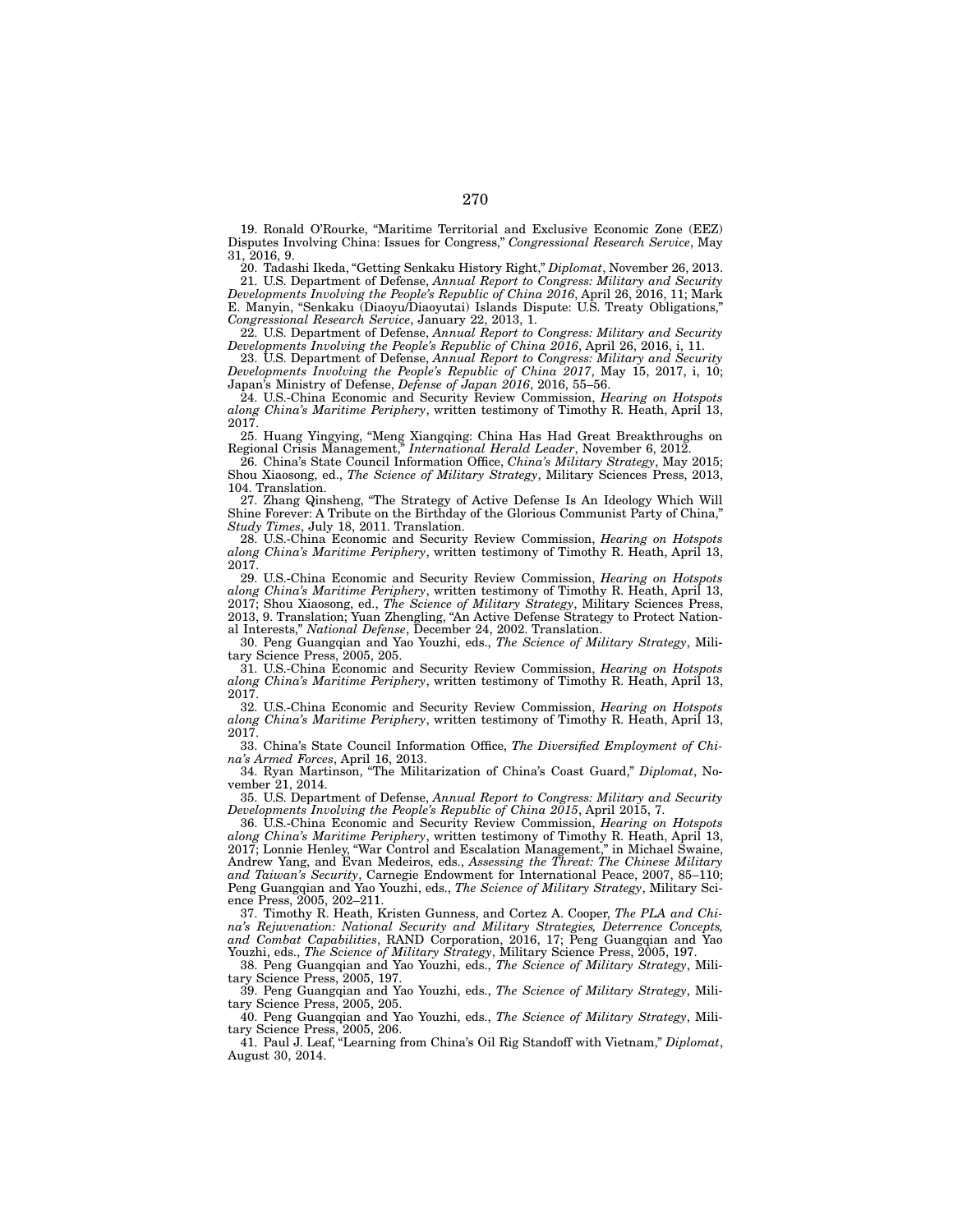42. U.S.-China Economic and Security Review Commission, *Hearing on Hotspots along China's Maritime Periphery*, written testimony of Timothy R. Heath, April 13, 2017.

43. Shou Xiaosong, ed., *The Science of Military Strategy*, Military Science Press, 2013, 98–100. Translation; Peng Guangqian and Yao Youzhi, eds., *The Science of Military Strategy*, Military Science Press, 2005, 448.

44. U.S.-China Economic and Security Review Commission, *Hearing on Hotspots along China's Maritime Periphery*, written testimony of Mark R. Cozad, April 13, 2017; Shou Xiaosong, ed., *The Science of Military Strategy*, Military Science Press, 2013, 98–100. Translation; Peng Guangqian and Yao Youzhi, eds., *The Science of Military Strategy*, Military Science Press, 2005, 448.

45. Shou Xiaosong, ed., *The Science of Military Strategy*, Military Sciences Press, 2013, 100. Translation.

46. U.S.-China Economic and Security Review Commission, *Hearing on Hotspots along China's Maritime Periphery*, written testimony of Mark R. Cozad, April 13, 2017; Peng Guangqian and Yao Youzhi, eds., *The Science of Military Strategy*, Military Science Press, 2005, 164–166.

47. U.S.-China Economic and Security Review Commission, *Hearing on Hotspots along China's Maritime Periphery*, written testimony of Mark R. Cozad, April 13, 2017; Peng Guangqian and Yao Youzhi, eds., *The Science of Military Strategy*, Military Science Press, 2005, 190.

48. U.S.-China Economic and Security Review Commission, *Hearing on Hotspots along China's Maritime Periphery*, written testimony of Mark R. Cozad, April 13, 2017; Zhang Zebin, Liang Pengfei, and Zhang Zexing, "Focus on One's Main Job for Winning," *PLA Daily,* November 26, 2016.

49. U.S.-China Economic and Security Review Commission, *Hearing on Hotspots along China's Maritime Periphery*, written testimony of Mark R. Cozad, April 13, 2017; China's Ministry of National Defense, *Official English Transcript of PRC National Defense Ministry's News Conference*, February 25, 2016.

50. U.S.-China Economic and Security Review Commission, *2016 Annual Report to Congress*, November 2016, 205–206; Wang Xiaohui, "What Strategic Preparations Should the Chinese Armed Forces Make," *Nanfang Zhoumo*, September 11, 2015. Translation.

51. Phillip C. Saunders and Joel Wuthnow, "China's Goldwater-Nichols? Assessing PLA Organizational Reforms," *Institute for National Strategic Studies*, April 20, 2016, 3; Liang Pengfei, "Joint Operations and Joint Training: The Only Way to Victory in War—Interviews with PLA Deputies to the National People's Congress on Joint Operations," *PLA Daily*, March 10, 2016. Translation; Guo Yuandan, Ren Zhong, and Lan Yage, "Experts: The Five PLA Theater Commands Have Clear Goals, With the Southeast Coastal Front Being the Key Link of Future Military Operations," *Huanqiu Shibao*, February 2, 2016. Translation.

52. Ma Haoliang, "The Chain of Belonging of the 18 Group Armies Has Been Confirmed," *Ta Kung Pao*, February 23, 2016. Translation; Guo Yuandan, Ren Zhong, and Lan Yage, "Experts: The Five PLA Theater Commands Have Clear Goals, with the Southeast Coastal Front Being the Key Link of Future Military Operations," *Huanqiu Shibao*, February 2, 2016. Translation.

53. Ma Haoliang, "The Chain of Belonging of the 18 Group Armies has Been Confirmed," *Ta Kung Pao*, February 23, 2016. Translation; Guo Yuandan, Ren Zhong, and Lan Yage, "Experts: The Five PLA Theater Commands Have Clear Goals, with the Southeast Coastal Front Being the Key Link of Future Military Operations," *Huanqiu Shibao*, February 2, 2016. Translation.

54. June Teufel Dreyer, "China's Military Reorganization—and America's Window of Opportunity," *Foreign Policy Research Institute*, March 14, 2016.

55. Ma Haoliang, "The Chain of Belonging of the 18 Group Armies Has Been Confirmed," *Ta Kung Pao*, February 23, 2016. Translation; Guo Yuandan, Ren Zhong, and Lan Yage, "Experts: The Five PLA Theater Commands Have Clear Goals, with the Southeast Coastal Front being the Key Link of Future Military Operations," *Huanqiu Shibao*, February 2, 2016. Translation.

56. U.S.-China Economic and Security Review Commission, *2016 Annual Report to Congress*, November 2016, 205–206; June Teufel Dreyer, "China's Military Reorganization—and America's Window of Opportunity," *Foreign Policy Research Institute*, March 14, 2016; Guo Yuandan, Ren Zhong, and Lan Yage, "Experts: The Five PLA Theater Commands Have Clear Goals, With the Southeast Coastal Front Being the Key Link of Future Military Operations," *Huanqiu Shibao*, February 2, 2016. Translation.

57. Ma Haoliang, "The Chain of Belonging of the 18 Group Armies Has Been Confirmed," *Ta Kung Pao*, February 23, 2016. Translation; and Guo Yuandan, Ren Zhong,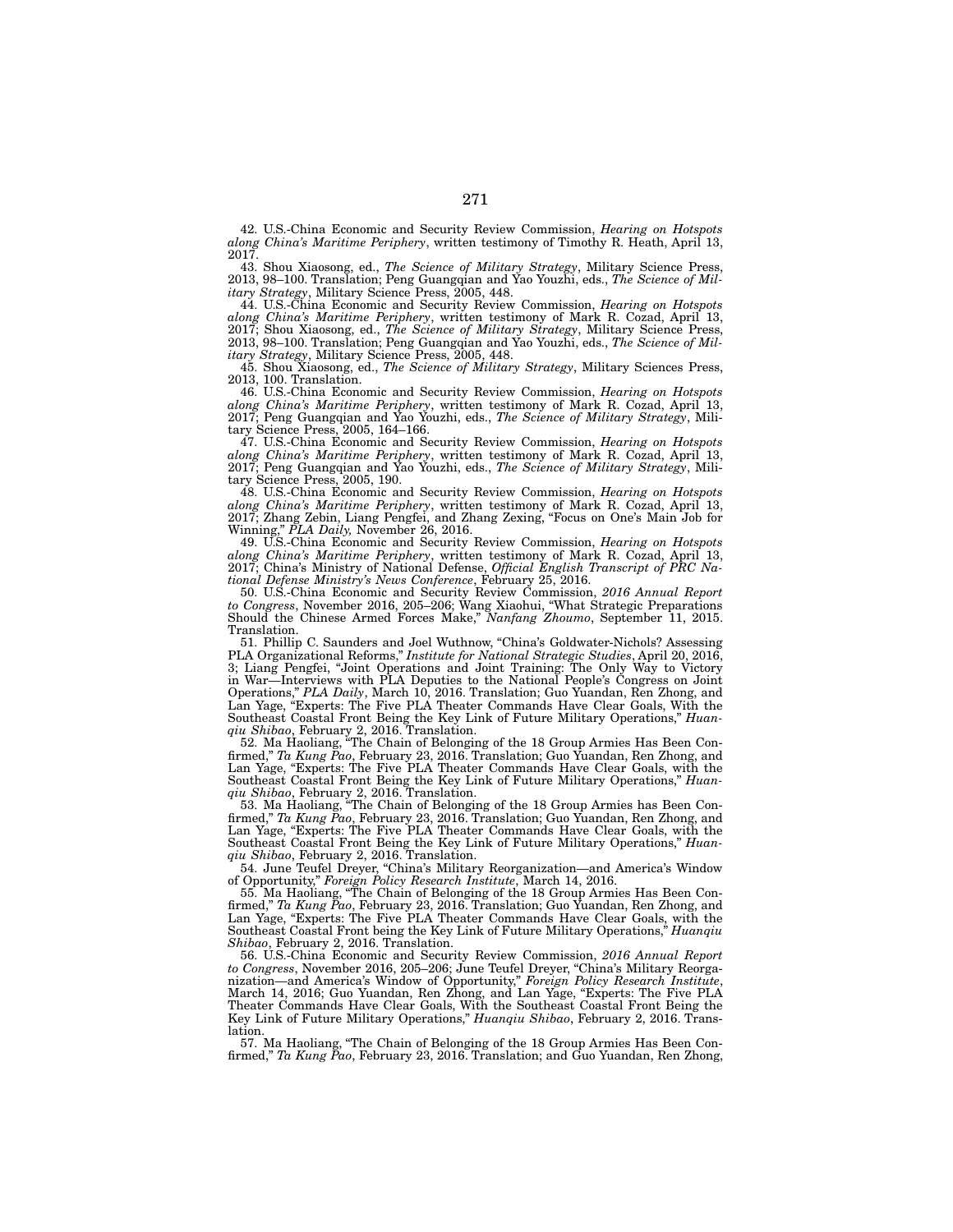and Lan Yage, "Experts: The Five PLA Theater Commands Have Clear Goals, with the Southeast Coastal Front Being the Key Link of Future Military Operations," *Huanqiu Shibao*, February 2, 2016. Translation; *Kanwa Defense Review*, "PLA Studies on Redefining China's Military Commands," May 1, 2015.

58. U.S.-China Economic and Security Review Commission, *Hearing on Hotspots along China's Maritime Periphery*, written testimony of Mark R. Cozad, April 13, 2017; Zhang Yuliang, ed., *The Science of Campaigns*, National Defense University Press, 2006, 107. Translation.

59. U.S.-China Economic and Security Review Commission, *Hearing on Hotspots along China's Maritime Periphery*, written testimony of Mark R. Cozad, April 13, 2017; Zhang Yuliang, ed., *The Science of Campaigns*, National Defense University Press, 2006, 99. Translation.

60. U.S.-China Economic and Security Review Commission, *Hearing on Hotspots along China's Maritime Periphery*, written testimony of Mark R. Cozad, April 13, 2017.

61. U.S. Department of Defense, *Annual Report to Congress: Military and Security Developments Involving the People's Republic of China 2016*, April 26, 2016, 89; Hu Limin and Ying Fucheng, *Study on Joint Firepower Warfare Theory*, National Defense University Press, 2004, 42–50. Translation.

62. U.S. Department of Defense, *Annual Report to Congress: Military and Security Developments Involving the People's Republic of China 2016*, April 26, 2016, 89; Michael S. Chase et al., "China's Incomplete Military Transformation: Assessing the Weaknesses of the People's Liberation Army (PLA)," *RAND Corporation* (prepared for the U.S.-China Economic and Security Review Commission), 2015, 33; Li Yousheng, *Lectures on the Science of Joint Campaigns*, Military Science Press, 2012, 124, 223. Translation.

63. U.S. Department of Defense, *Annual Report to Congress: Military and Security Developments Involving the People's Republic of China 2016*, April 26, 2016, 88; Michael S. Chase et al., "China's Incomplete Military Transformation: Assessing the Weaknesses of the People's Liberation Army (PLA)," *RAND Corporation* (prepared for the U.S.-China Economic and Security Review Commission), 2015, 33; Zhang Yuliang, ed., *The Science of Campaigns*, National Defense University Press, 2006, 292. Translation; Peng Guangqian and Yao Youzhi, eds., *The Science of Military Strategy*, Military Science Press, 2005, 285.

64. Zhang Yuliang, ed., *The Science of Campaigns*, National Defense University Press, 2006, 292. Translation.

65. Michael S. Chase et al., "China's Incomplete Military Transformation: Assessing the Weaknesses of the People's Liberation Army (PLA)," *RAND Corporation*  (prepared for the U.S.-China Economic and Security Review Commission), 2015, 33; Zhang Yuliang, ed., *The Science of Campaigns*, National Defense University Press, 2006, 331. Translation; Peng Guangqian and Yao Youzhi, eds., *The Science of Military Strategy*, Military Science Press, 2005, 285.

66. Zhang Yuliang, ed., *The Science of Campaigns*, National Defense University Press, 2006, 331. Translation.

67. U.S. Department of Defense, *Annual Report to Congress: Military and Security Developments Involving the People's Republic of China 2016*, April 26, 2016, 89; Michael S. Chase et al., "China's Incomplete Military Transformation: Assessing the Weaknesses of the People's Liberation Army (PLA)," *RAND Corporation* (prepared for the U.S.-China Economic and Security Review Commission), 2015, 33; Zhang Yuliang, ed., *The Science of Campaigns*, National Defense University Press, 2006, 310. Translation.

68. Michael S. Chase et al., "China's Incomplete Military Transformation: Assessing the Weaknesses of the People's Liberation Army (PLA)," *RAND Corporation* (prepared for the U.S.-China Economic and Security Review Commission), 2015, 35.

69. Michael S. Chase et al., "China's Incomplete Military Transformation: Assessing the Weaknesses of the People's Liberation Army (PLA)," *RAND Corporation*  (prepared for the U.S.-China Economic and Security Review Commission), 2015, 35; Zhang Yuliang, ed., *The Science of Campaigns*, National Defense University Press, 2006, 535. Translation.

70. U.S.-China Economic and Security Review Commission, *Hearing on Hotspots along China's Maritime Periphery*, written testimony of Mark R. Cozad, April 13, 2017.

71. U.S.-China Economic and Security Review Commission, *Hearing on Hotspots along China's Maritime Periphery*, written testimony of Mark R. Cozad, April 13, 2017.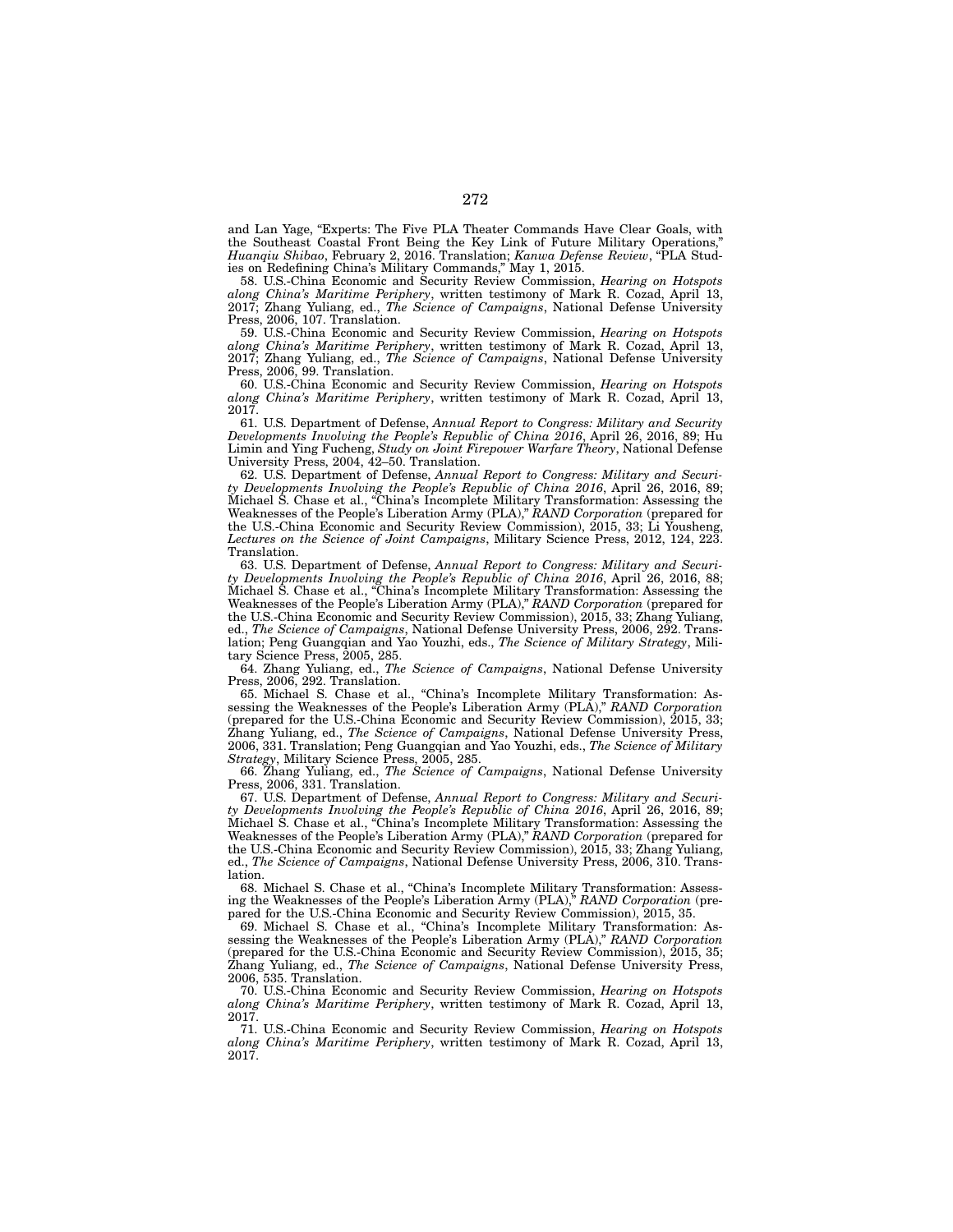72. U.S.-China Economic and Security Review Commission, *Hearing on Hotspots along China's Maritime Periphery*, written testimony of Mark R. Cozad, April 13, 2017.

73. U.S.-China Economic and Security Review Commission, *Hearing on Hotspots along China's Maritime Periphery*, written testimony of Mark R. Cozad, April 13, 2017.

74. U.S.-China Economic and Security Review Commission, *Hearing on Hotspots along China's Maritime Periphery*, written testimony of Mark R. Cozad, April 13, 2017.

75. U.S.-China Economic and Security Review Commission, *Hearing on Hotspots along China's Maritime Periphery*, written testimony of Mark R. Cozad, April 13, 2017; China's State Council Information Office, *China's Military Strategy*, May 2015; Shou Xiaosong, ed., *The Science of Military Strategy*, Military Science Press, 2013, 109. Translation; Xu Qi, "Maritime Geostrategy and the Development of the Chinese Navy in the 21st Century," translated by Andrew S. Erickson and Lyle J. Goldstein, *Naval War College Review* (Autumn 2006): 61.

76. U.S.-China Economic and Security Review Commission, *Hearing on Hotspots along China's Maritime Periphery*, written testimony of Mark R. Cozad, April 13, 2017; China's Ministry of National Defense, *Official English Transcript of PRC National Defense Ministry's News Conference*, February 25, 2016; China's State Council Information Office, *China's Military Strategy*, May 2015; Shou Xiaosong, ed., *The Science of Military Strategy*, Military Science Press, 2013, 101, 117. Translation.

77. U.S.-China Economic and Security Review Commission, *Hearing on Hotspots along China's Maritime Periphery*, written testimony of Mark R. Cozad, April 13, 2017.

78. Marcelyn L. Thompson, "PLA Observations of U.S. Contingency Planning: What Has It Learned?" in Andrew Scobell et al., eds., *The People's Liberation Army and Contingency Planning in China*, National Defense University Press, 2015, 46–47.

79. Marcelyn L. Thompson, "PLA Observations of U.S. Contingency Planning: What Has It Learned?" in Andrew Scobell et al., eds., *The People's Liberation Army and Contingency Planning in China*, National Defense University Press, 2015, 37.

80. Marcelyn L. Thompson, "PLA Observations of U.S. Contingency Planning: What Has It Learned?" in Andrew Scobell et al., eds., *The People's Liberation Army and Contingency Planning in China*, National Defense University Press, 2015, 37.

81. U.S. Department of Defense, *Annual Report to Congress: Military and Security Developments Involving the People's Republic of China 2017*, May 15, 2017, 77.

82. U.S.-China Economic and Security Review Commission, *Hearing on Hotspots along China's Maritime Periphery*, written testimony of Christopher D. Yung, April 13, 2017.

83. U.S.-China Economic and Security Review Commission, *Hearing on Hotspots along China's Maritime Periphery*, written testimony of Christopher D. Yung, April 13, 2017.

84. U.S. Department of Defense, *Annual Report to Congress: Military and Security Developments Involving the People's Republic of China 2016*, April 26, 2016, 88–90.

85. China's State Council Information Office, *China's Military Strategy*, May 2015. 86. U.S.-China Economic and Security Review Commission, *Hearing on Hotspots* 

*along China's Maritime Periphery*, written testimony of Christopher D. Yung, April 13, 2017.

87. U.S.-China Economic and Security Review Commission, *Hearing on Hotspots along China's Maritime Periphery*, written testimony of Christopher D. Yung, April 13, 2017; Shou Xiaosong, ed., *The Science of Military Strategy*, Military Science Press, 2013, 99, 101, 128. Translation.

88. U.S.-China Economic and Security Review Commission, *Hearing on Hotspots along China's Maritime Periphery*, written testimony of Christopher D. Yung, April 13, 2017; U.S.-China Economic and Security Review Commission, *Hearing on Hotspots along China's Maritime Periphery*, written testimony of Jacqueline N. Deal, April 13, 2017.

89. U.S.-China Economic and Security Review Commission, *Hearing on Hotspots along China's Maritime Periphery*, written testimony of Christopher D. Yung, April 13, 2017; Shou Xiaosong, ed., *The Science of Military Strategy*, Military Science Press, 2013, 73–74. Translation.

90. Shou Xiaosong, ed., *The Science of Military Strategy*, Military Sciences Press, 2013, 104. Translation.

91. U.S.-China Economic and Security Review Commission, *Hearing on Hotspots along China's Maritime Periphery*, written testimony of Christopher D. Yung, April 13, 2017; Eric Heginbotham et al., "U.S.-China Military Scorecard," *RAND Corporation*, 2015, 342.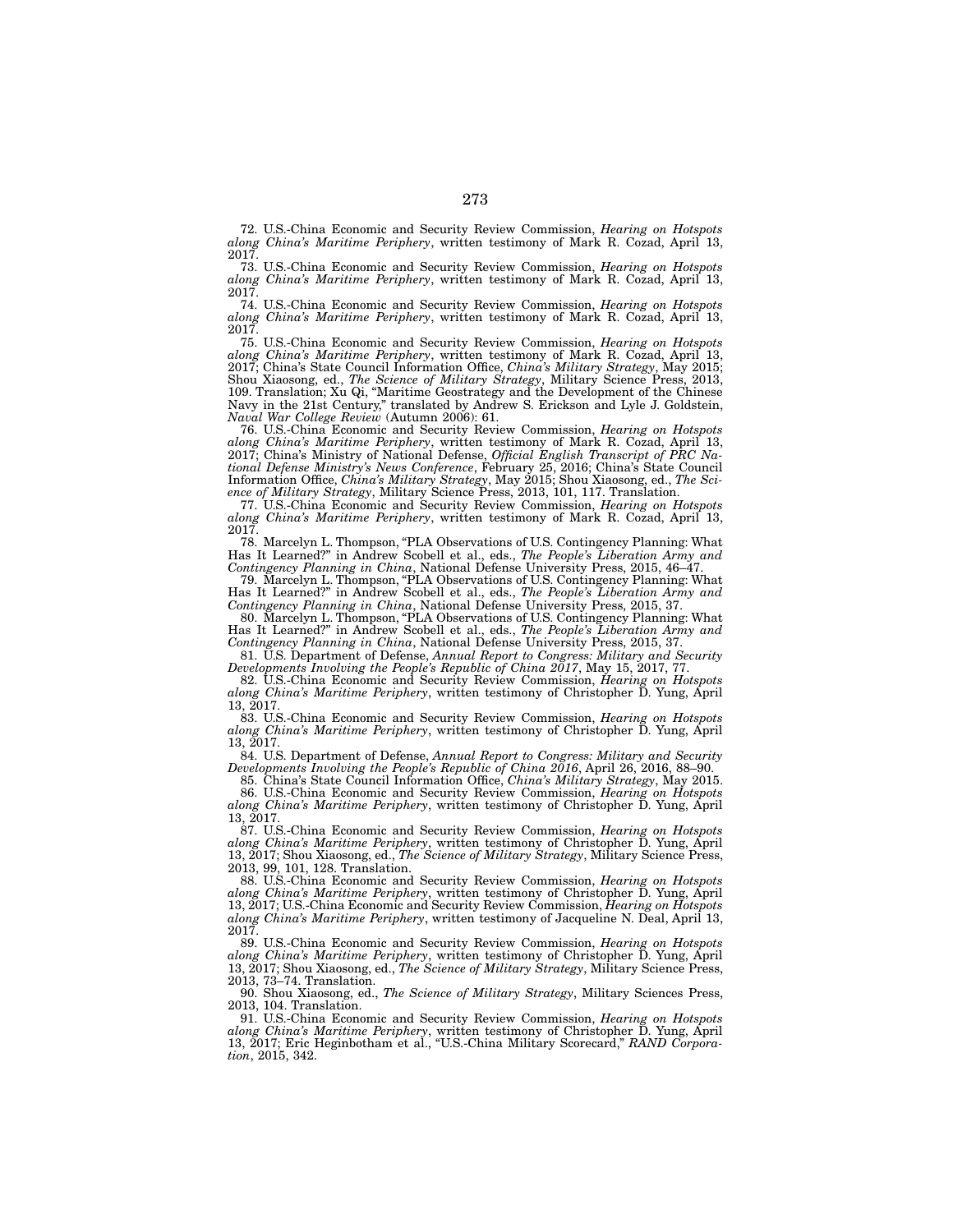92. U.S.-China Economic and Security Review Commission, *Hearing on Hotspots along China's Maritime Periphery*, written testimony of Christopher D. Yung, April 13, 2017.

93. U.S.-China Economic and Security Review Commission, *Hearing on Hotspots along China's Maritime Periphery*, written testimony of Christopher D. Yung, April 13, 2017.

94. U.S.-China Economic and Security Review Commission, *Hearing on Hotspots along China's Maritime Periphery*, written testimony of Christopher D. Yung, April 13, 2017; U.S.-China Economic and Security Review Commission, *2016 Annual Report to Congress*, November 2016, 216; U.S.-China Economic and Security Review Commission, *Hearing on Developments in China's Military Force Projection and Expeditionary Capabilities*, written testimony of Mark R. Cozad, January 21, 2016.

95. U.S.-China Economic and Security Review Commission, *Hearing on Hotspots along China's Maritime Periphery*, written testimony of Christopher D. Yung, April 13, 2017.

96. U.S.-China Economic and Security Review Commission, *2016 Annual Report to Congress*, November 2016, 216–218; U.S.-China Economic and Security Review Commission, *Hearing on Developments in China's Military Force Projection and Expeditionary Capabilities*, written testimony of Mark R. Cozad, January 21, 2016.

97. U.S.-China Economic and Security Review Commission, *Hearing on Hotspots along China's Maritime Periphery*, written testimony of Christopher D. Yung, April 13, 2017; U.S.-China Economic and Security Review Commission, *Hearing on Developments in China's Military Force Projection and Expeditionary Capabilities*, written testimony of Mark R. Cozad, January 21, 2016.

98. Gao Wu and Wang Hu, "During the 'Firepower-2016' Exercise, Critical Scenarios Occur Continually in Air Defense Brigades' Confrontation Drills; With Scenarios Being Improvised, Training Is Drawn Closer to Actual Operations," *PLA Daily*, July 18, 2016; Wu Kaibo and Qian Xiaohu, "Curtain Opens on Exercise 'Firepower-2016 Qingtongxia,'" *PLA Daily*, July 12, 2016.

99. U.S. Department of Defense, *Annual Report to Congress: Military and Security Developments Involving the People's Republic of China 2017*, May 15, 2017, 3; J.R. Wu, "Taiwan Navy, Air Force to Train in Disputed South China Sea," Reuters, March 2, 2017; Ben Blanchard, "China Drills Again Near Taiwan as Island Warns of Threat," Reuters, March 2, 2017; China's Ministry of National Defense, *Official English Transcript of PRC National Defense Ministry's News Conference*, December 29, 2016.

100. U.S. Department of Defense, *Annual Report to Congress: Military and Security Developments Involving the People's Republic of China 2016*, April 26, 2016, 7.

101. Lyle J. Morris, "The New 'Normal' in the East China Sea," *Diplomat*, February 24, 2017; Andrew S. Erickson and Conor M. Kennedy, "Countering China's Third Sea Force: Unmask Maritime Militia before They're Used Again," *National Interest*, July 6, 2016; Alexander Chieh-cheng Huang, "The PLA and Near Seas Maritime Sovereignty Disputes," in Andrew Scobell et al., eds., *The People's Liberation Army and Contingency Planning in China*, National Defense University Press, 2015, 290–291.

102. Paul J. Leaf, "Learning from China's Oil Rig Standoff with Vietnam," *Diplomat*, August 30, 2014; Hilary Whiteman, "How an Oil Rig Sparked Anti-China Riots in Vietnam," CNN, May, 19, 2014.

103. Lyle J. Morris, "Blunt Defenders of Sovereignty: The Rise of Coast Guards in East and Southeast Asia," *Naval War College Review* 70:2 (Spring 2017): 78.

104. Lyle J. Morris, "Blunt Defenders of Sovereignty: The Rise of Coast Guards in East and Southeast Asia," *Naval War College Review* 70:2 (Spring 2017): 78; U.S.-China Economic and Security Review Commission, *2016 Annual Report to Congress*, November 2016, 201; Ryan Martinson, "East Asian Security in the Age of the Chinese Mega-Cutter," *Center for International Maritime Security*, July 3, 2015; Center for Strategic and International Studies, Asia Maritime Transparency Initiative, "East China Sea Tensions: Approaching a Slow Boil," April 14, 2016.

105. Lyle J. Morris, "Blunt Defenders of Sovereignty: The Rise of Coast Guards in East and Southeast Asia," *Naval War College Review* 70:2 (Spring 2017): 86; Franz-Stefan Gady, "Is China's Coast Guard about to Field a Modified PLA Warship?" *Diplomat*, June 3, 2016; Jeffrey Lin and P.W. Singer, "China's Coast Guard Arms up with a New Warship," *Popular Science*, June 1, 2016; Ryan D. Martinson, "From Words to Actions: The Creation of the China Coast Guard," China as a "Maritime Power" Conference, Arlington, Virginia, July 28–29, 2015; Ronald O'Rourke, "China Naval Modernization: Implications for U.S. Navy Capabilities—Background and Issues for Congress," *Congressional Research Service*, March 21, 2013, 33.

106. U.S.-China Economic and Security Review Commission, *Hearing on Hotspots along China's Maritime Periphery*, written testimony of Ian Easton, April 13, 2017.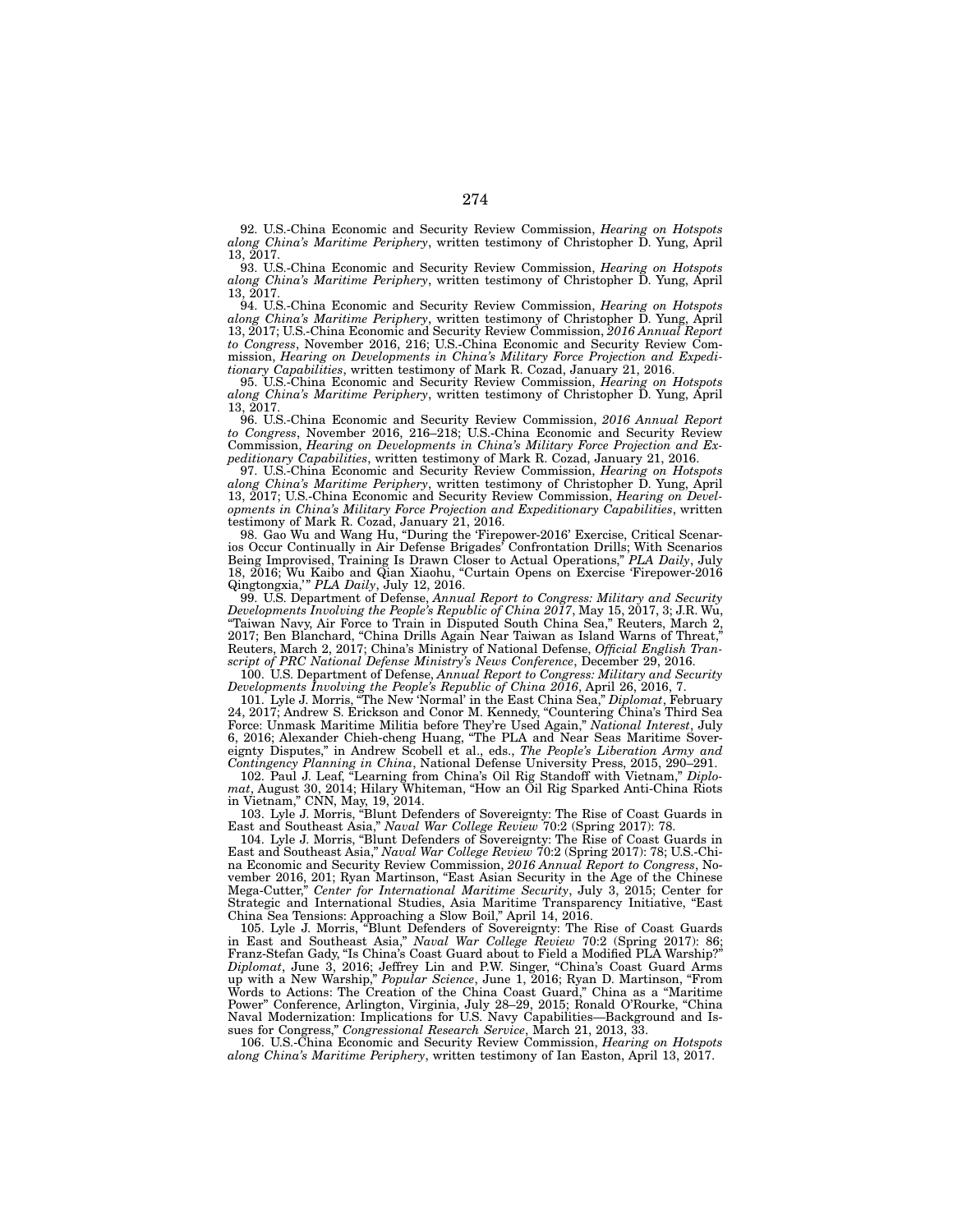107. U.S.-China Economic and Security Review Commission, *Hearing on Hotspots along China's Maritime Periphery*, written testimony of Ian Easton, April 13, 2017.

108. U.S.-China Economic and Security Review Commission, *Hearing on Hotspots along China's Maritime Periphery*, written testimony of Ian Easton, April 13, 2017; U.S.-China Economic and Security Review Commission, *Hearing on Hotspots along China's Maritime Periphery*, written testimony of Mark R. Cozad, April 13, 2017.

109. U.S.-China Economic and Security Review Commission, *Hearing on Hotspots along China's Maritime Periphery*, written testimony of Ian Easton, April 13, 2017; Zhang Yuliang, ed., *The Science of Campaigns*, National Defense University Press, 2006, 535–538. Translation.

110. U.S.-China Economic and Security Review Commission, *Hearing on Hotspots along China's Maritime Periphery*, written testimony of Ian Easton, April 13, 2017; Zhang Yuliang ed., *The Science of Campaigns*, National Defense University Press, 2007, 505–506. Translation.

111. U.S.-China Economic and Security Review Commission, *Hearing on Hotspots along China's Maritime Periphery*, written testimony of Ian Easton, April 13, 2017; Zhang Yuliang ed., *The Science of Campaigns*, National Defense University Press, 2007, 505–506. Translation.

112. U.S.-China Economic and Security Review Commission, *Hearing on Hotspots along China's Maritime Periphery*, written testimony of Ian Easton, April 13, 2017; Zhang Yuliang, ed., *The Science of Campaigns*, National Defense University Press, 2006, 535–538. Translation.

113. U.S.-China Economic and Security Review Commission, *Hearing on Hotspots along China's Maritime Periphery*, written testimony of Ian Easton, April 13, 2017; Zhang Yuliang, ed., *The Science of Campaigns*, National Defense University Press, 2006, 535–538. Translation.

114. Sam LaGrone, "Chinese Military South China Sea 'No Sail' Zone Not a New USNI News, July 7, 2016.

115. Nathan Beauchamp-Mustafaga et al., "China Signals Resolve with Bomber Flights over the South China Sea," *War on the Rocks*, August 2, 2016.

116. Japanese defense official, Ministry of Defense, meeting with Commission, Tokyo, Japan, May 25, 2017; Center for Strategic and International Studies, Asia Maritime Transparency Initiative, "East China Sea Tensions: Approaching a Slow Boil," April 14, 2016.

117. U.S.-China Economic and Security Review Commission, *Hearing on Hotspots along China's Maritime Periphery*, written testimony of James E. Fanell, April 13, 2017.

118. U.S.-China Economic and Security Review Commission, *Hearing on Hotspots along China's Maritime Periphery*, written testimony of James E. Fanell, April 13, 2017.

119. U.S.-China Economic and Security Review Commission, *Hearing on Hotspots along China's Maritime Periphery*, written testimony of James E. Fanell, April 13, 2017.

120. U.S.-China Economic and Security Review Commission, *Hearing on Hotspots along China's Maritime Periphery*, written testimony of James E. Fanell, April 13, 2017.

121. U.S.-China Economic and Security Review Commission, *Hearing on Hotspots along China's Maritime Periphery*, written testimony of James E. Fanell, April 13, 2017.

122. U.S.-China Economic and Security Review Commission, *Hearing on Hotspots along China's Maritime Periphery*, written testimony of James E. Fanell, April 13, 2017.

123. Official, Japanese law enforcement, meeting with Commission, Tokyo, Japan, May 24, 2017; U.S.-China Economic and Security Review Commission, *Hearing on Hotspots along China's Maritime Periphery*, written testimony of James E. Fanell, April 13, 2017.

124. U.S. Department of Defense, *Annual Report to Congress: Military and Security Developments Involving the People's Republic of China 2016*, April 26, 2016, i, 69.

125. Lyle J. Morris, "Blunt Defenders of Sovereignty: The Rise of Coast Guards in East and Southeast Asia," *Naval War College Review* 70:2 (Spring 2017): 87.

126. Sun Li and Fang Lihua, "China Successfully Conducts 'East China Sea Cooperation—2012' Military-Civilian Joint Exercise at Sea for the Protection of Rights, *China National Radio Online*, October 19, 2012.

127. Gao Yi, "PLAN South Sea Fleet Normalizes War Readiness Patrols of Nansha, Shapes Effective Interaction Mechanisms with the Fisheries Law Enforcement Command and the China Coast Guard," *People's Navy*, May 17, 2013.

128. Lyle J. Morris, "Blunt Defenders of Sovereignty: The Rise of Coast Guards in East and Southeast Asia," *Naval War College Review* 70:2 (Spring 2017): 87; BBC,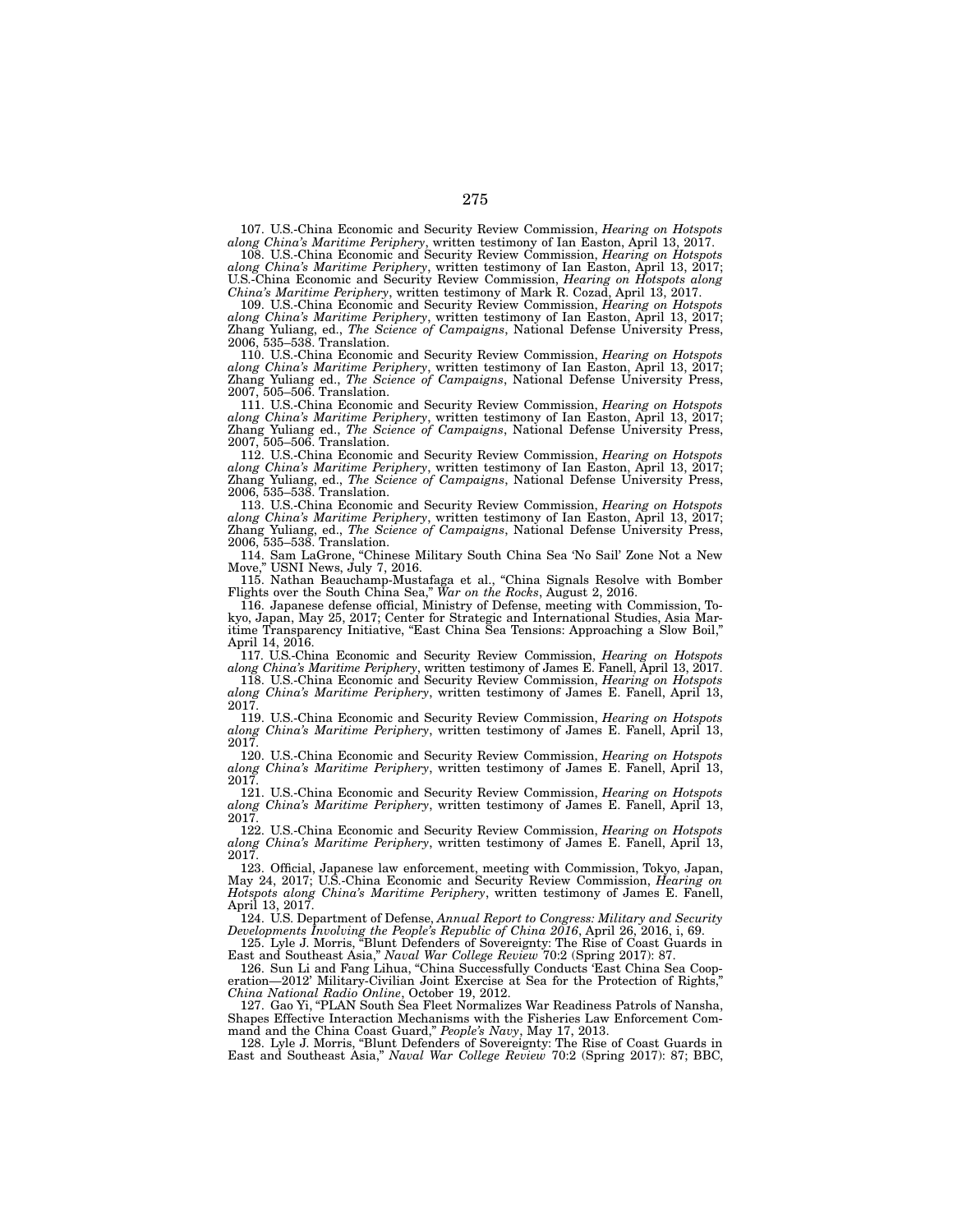"Vietnam Boat Sinks after Collision with Chinese Vessel," May 27, 2014; Gerry Mullany and David Barboza, "Vietnam Squares Off With China in Disputed Seas," CNN, May 7, 2014.

129. Lyle J. Morris, "Blunt Defenders of Sovereignty: The Rise of Coast Guards in East and Southeast Asia," *Naval War College Review* 70:2 (Spring 2017): 87.

130. U.S.-China Economic and Security Review Commission, *Hearing on Hotspots along China's Maritime Periphery*, written testimony of James E. Fanell, April 13, 2017.

131. U.S.-China Economic and Security Review Commission, *Hearing on Hotspots along China's Maritime Periphery*, written testimony of James E. Fanell, April 13, 2017.

132. U.S. Department of Defense, *Annual Report to Congress: Military and Security Developments Involving the People's Republic of China 2017*, May 15, 2017, 83; U.S.-China Economic and Security Review Commission, *Hearing on China's Emergent Military Aerospace and Commercial Aviation Capabilities*, written testimony of Roger Cliff, May 20, 2010; Bernard D. Cole, "Right-Sizing the Navy: How Much Naval Force Will Beijing Deploy?" in Roy Kamphausen and Andrew Scobell, eds., *Rightsizing the People's Liberation Army: Exploring the Contours of the Chinese Military*, Strategic Studies Institute, September 2007, 542–545.

133. Dennis J. Blasko, "Recent Developments in the Chinese Army's Helicopter Force," *Jamestown Foundation*, June 9, 2017.

134. U.S.-China Economic and Security Review Commission, *2016 Annual Report to Congress*, November 2016, 375.

135. U.S.-China Economic and Security Review Commission, *2016 Annual Report to Congress*, November 2016, 378; Lung-chu Chen, *The U.S.-Taiwan-China Relationship in International Law and Policy*, Oxford University Press, 2016, 173.

136. U.S.-China Economic and Security Review Commission, *2016 Annual Report to Congress*, November 2016, 377.

137. *South China Morning Post*, "Taiwan Starts Designing Home-Built Attack Submarine," July 7, 2016; Wendell Minnick, "Taiwan Establishes Submarine Development Center," *Defense News*, August 3, 2016.

138. Taiwan's Ministry of National Defense, *2017 Quadrennial Defense Review*, March 2017, 38; Ian Easton et al., "Transformation of Taiwan's Reserve Force," *RAND Corporation*, 2017, 37; Taiwan's Ministry of National Defense, *2015 National Defense Report, the Republic of China*, November 2015, 84.

139. Lu Hsin-hui and Evelyn Kao, "Live-Fire Han Kuang Exercises Simulating Chinese Attack to Begin," *Focus Taiwan*, May 14, 2017; U.S.-China Economic and Security Review Commission, *2016 Annual Report to Congress*, November 2016, 380; Luo Tianbin, "There Is Hope That Recruiting Hackers to Participate in the Han Kuang Exercise Will Be a Regular Practice," *Liberty Times*, August 27, 2016. Translation; Zhu Ming, "The Last Time in His Term to Participate in a Military Activity, Ma Ying-jeou Views Han Kuang War Games Today," *Storm Media*, April 26, 2016. Translation; Zhu Ming, "The Ministry of National Defense Plans to Expand the Han Kuang Tri-Service Opposition Exercise, Will Let President Tsai Inspect," *Storm Media*, March 8, 2016. Translation.

140. Lu Hsin-hui and Evelyn Kao, "Live-Fire Han Kuang Exercises Simulating Chinese Attack to Begin," *Focus Taiwan*, May 14, 2017; U.S.-China Economic and Security Review Commission, *2016 Annual Report to Congress*, November 2016, 380; Luo Tianbin, "There Is Hope That Recruiting Hackers to Participate in the Han Kuang Exercise Will Be a Regular Practice," *Liberty Times*, August 27, 2016. Translation; Zhu Ming, "The Last Time in His Term to Participate in a Military Activity, Ma Ying-jeou Views Han Kuang War Games Today," *Storm Media*, April 26, 2016. Translation; Zhu Ming, "The Ministry of National Defense Plans to Expand the Han Kuang Tri-Service Opposition Exercise, Will Let President Tsai Inspect," *Storm Media*, March 8, 2016. Translation.

141. Zhu Ming, "The Ministry of National Defense Plans to Expand the Han Kuang Tri-Service Opposition Exercise, Will Let President Tsai Inspect," *Storm Media*, March 8, 2016. Translation.

142. Feng Shih-kuan, Taiwan Minister of Defense, meeting with Commission, Taipei, Taiwan, May 16, 2017.

143. U.S.-China Economic and Security Review Commission, *2016 Annual Report to Congress*, November 2016, 389.

144. *China Post*, "Taiwan-Japan Working Group on Fishery Cooperation Convenes in Tokyo," April 10, 2017; Tinghui Lin, "The Strategic Significance of the Taiwan-Japan Maritime Affairs Cooperation Dialogue," *Center for Strategic and International Studies*, December 21, 2016.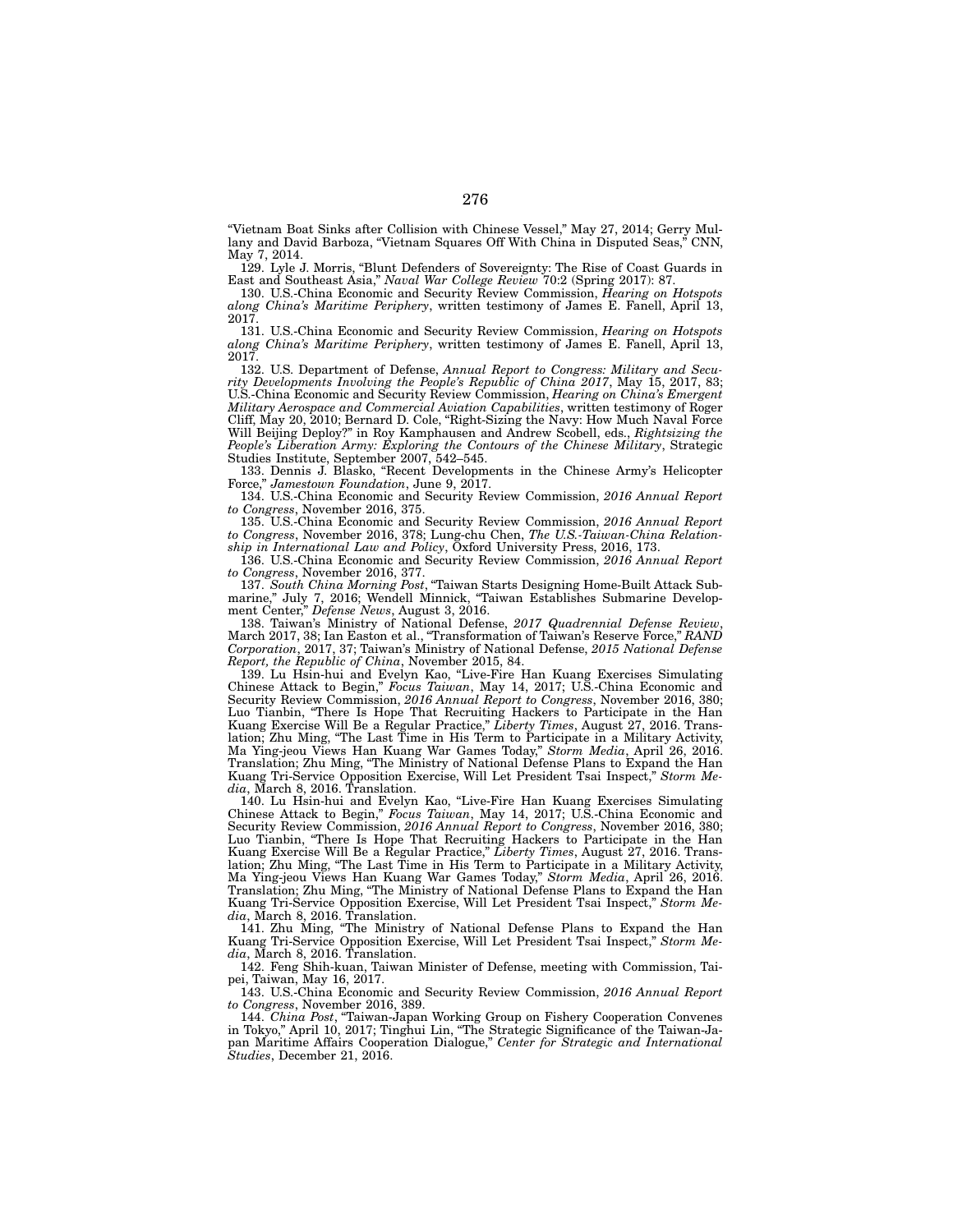145. Joseph A. Bosco, "Watch out, China: Taiwan and Japan Are Teaming Up," *National Interest*, May 26, 2016; Japan's Ministry of Defense, *Press Conference by the Defense Minister Nakatani*, January 19, 2016.

146. Ronald O'Rourke, "Maritime Territorial and Exclusive Economic Zone (EEZ) Disputes Involving China: Issues for Congress," *Congressional Research Service*, May 31, 2016, 42–43.

147. Stratfor, "Japan: Coast Guard Takes a Prominent Role in 2017 Budget," December 22, 2016.

148. Emma Chanlett-Avery and Ian E. Rinehart, "The U.S.-Japan Alliance," *Congressional Research Service*, February 9, 2016, 25–27; Tetsuo Kotani, "U.S.-Japan Allied Maritime Strategy: Balancing the Rise of Maritime China," *Center for Strategic and International Studies*, April 2014, 1–2.

149. Feliz Solomon, "Shinzo Abe Moves Closer to Changing Japan's Pacifist Constitution," *Time*, May 3, 2017; Jonathan Soble, "Japan's Parliament Approves Overseas Combat Role for Military," *New York Times*, September 18, 2015.

150. Yuki Tatsumi, "Abe's New Vision for Japan's Constitution," *Diplomat*, May 5, 2017.

151. Japan's Ministry of Defense, *Defense of Japan*, August 26, 2016, 56.

152. Kirk Spitzer, "U.S. and Japanese Forces Lock and Load with One Eye on China," *Time*, September 22, 2014.

153. Japan's Ministry of Defense, *Defense of Japan*, August 26, 2016.

154. Japan's Ministry of Defense, *Defense of Japan*, August 26, 2016.

155. *Japan Times*, "Japan Coast Guard to Spend 27% of Budget on Boosting Senkaku Surveillance in 2017," December 22, 2016; Japan Coast Guard, *Japan Coast Guard*. *http://www.kaiho.mlit.go.jp/e/pamphlet.pdf*.

156. U.S.-China Economic and Security Review Commission, *Hearing on Hotspots along China's Maritime Periphery*, written testimony of Michael J. Green, April 13, 2017.

157. U.S.-China Economic and Security Review Commission, *Hearing on Hotspots along China's Maritime Periphery*, written testimony of Michael J. Green, April 13, 2017.

158. U.S.-China Economic and Security Review Commission, *Hearing on Hotspots along China's Maritime Periphery*, written testimony of Michael J. Green, April 13, 2017.

159. U.S.-China Economic and Security Review Commission, *Hearing on Hotspots along China's Maritime Periphery*, written testimony of Michael J. Green, April 13, 2017.

160. U.S.-China Economic and Security Review Commission, *Hearing on Hotspots along China's Maritime Periphery*, written testimony of Michael J. Green, April 13, 2017; Scott W. Harold, "Don't Weaken the U.S.–Japan Alliance, Strengthen It," *National Interest*, August 12, 2016; Alec Jordan, "Weighing the Powers of War: Perspectives on the Self-Defense Bills," *Tokyo Weekender*, August 9, 2015.

161. U.S.-China Economic and Security Review Commission, *Hearing on Hotspots along China's Maritime Periphery*, written testimony of Michael J. Green, April 13, 2017.

162. U.S.-China Economic and Security Review Commission, *Hearing on Hotspots along China's Maritime Periphery*, written testimony of Michael J. Green, April 13, 2017.

163. U.S.-China Economic and Security Review Commission, *Hearing on Hotspots along China's Maritime Periphery*, written testimony of Michael J. Green, April 13, 2017; Adam P. Liff, "PacNet #27—The 2015 US-Japan Guidelines for Defense Cooperation: toward 'A More Balanced and Effective Alliance,'" *Center for Strategic and International Studies*, April 23, 2015.

164. U.S.-China Economic and Security Review Commission, *Hearing on Hotspots along China's Maritime Periphery*, written testimony of Mira Rapp-Hooper, April 13, 2017; Ralph Jennings, "Vietnam Taking Long-Term Hard Line toward China on Maritime Claims," Voice of America, November 28, 2016; Helen Clark, "Vietnam Draws Closer to US, but Not Too Close," *Interpreter*, June 5, 2015; Ankit Panda, "India and Vietnam Push Ahead with Strategic Security Cooperation," *Diplomat*, May 26, 2015.

165. Shang-su Wu, "The Development of Vietnam's Sea-Denial Strategy," *Naval War College Review* 70:1 (Winter 2017): 143; Carl Thayer, "The Tyranny of Geography: Vietnamese Strategies to Constrain China in the South China Sea," *Contemporary Southeast Asia* 33:3 (December 2011): 352.

166. Truong Minh Vu and Nguyen The Phuong, "The Modernization of the Vietnam People's Navy: Grand Goals and Limited Options," *Center for Strategic and International Studies*, April 6, 2017; Shang-su Wu, "The Development of Vietnam's Sea-denial Strategy," *Naval War College Review* 70:1 (Winter 2017): 143.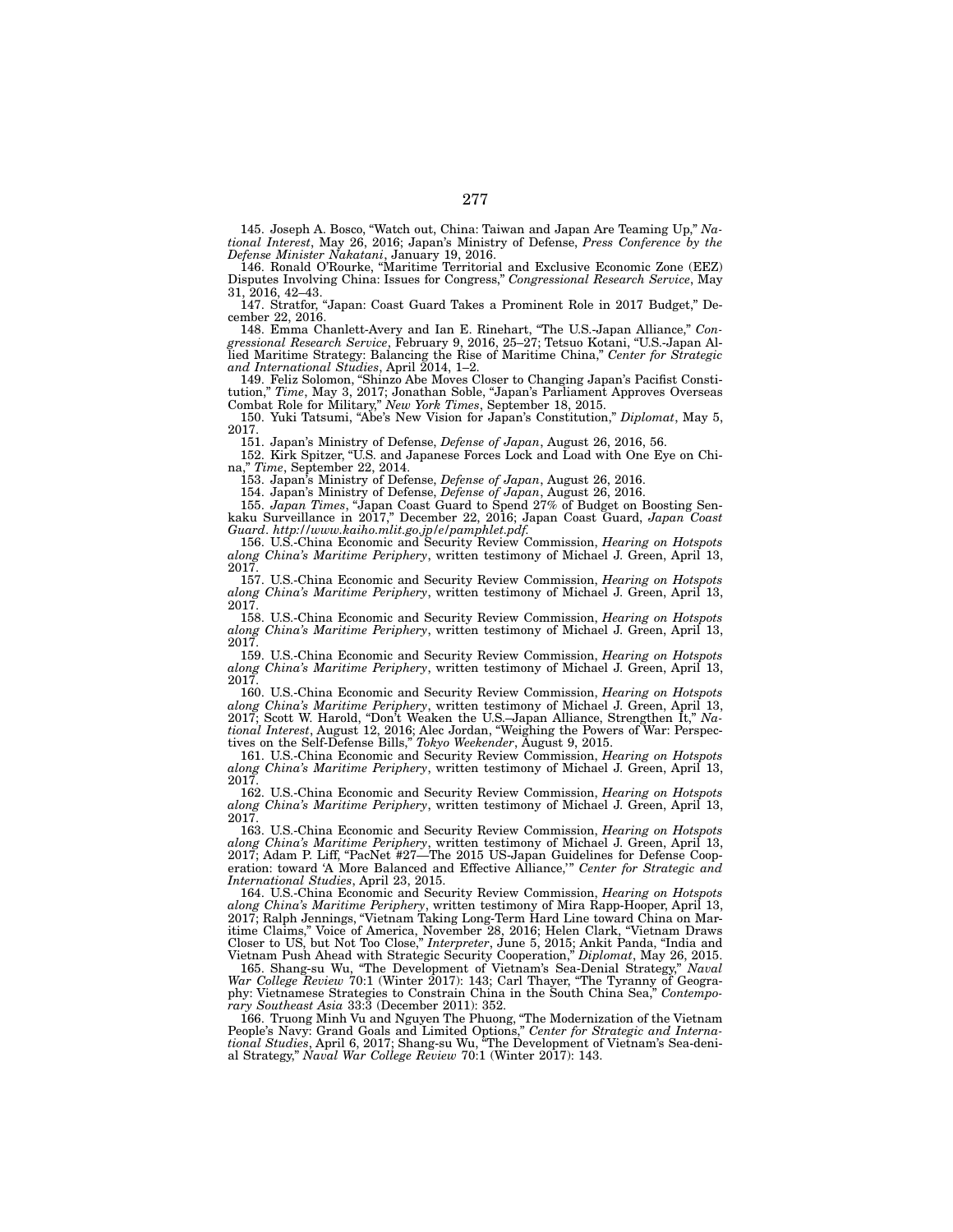167. U.S.-China Economic and Security Review Commission, *Hearing on Hotspots along China's Maritime Periphery*, written testimony of Mira Rapp-Hooper, April 13, 2017; Shang-su Wu, "The Development of Vietnam's Sea-denial Strategy," *Naval War College Review* 70:1 (Winter 2017): 150–151.

168. U.S.-China Economic and Security Review Commission, *Hearing on Hotspots along China's Maritime Periphery*, written testimony of Mira Rapp-Hooper, April 13, 2017; Sanjeev Miglani, "India Says in Talks with Vietnam for First Missile Sale," Reuters, February 15, 2017; Ankit Panda, "Japan Pledges 6 New Patrol Boats for Vietnam Coast Guard," *Diplomat*, January 17, 2017; Zachary Abuza and Nguyen Nhat Anh, "Vietnam's Military Modernization," *Diplomat*, October 28, 2016.

169. U.S.-China Economic and Security Review Commission, *Hearing on Hotspots along China's Maritime Periphery*, written testimony of Mira Rapp-Hooper, April 13, 2017; Lincoln Feast and Greg Torode, "Exclusive: Risking Beijing's Ire, Vietnam Begins Dredging on South China Sea Reef," Reuters, December 9, 2016; David Brunnstrom, "Vietnam Expanding South China Sea Runway: U.S. Think Tank," Reuters, November 18, 2016.

170. U.S.-China Economic and Security Review Commission, *Hearing on Hotspots along China's Maritime Periphery*, written testimony of Mira Rapp-Hooper, April 13, 2017.

171. U.S.-China Economic and Security Review Commission, *Hearing on Hotspots along China's Maritime Periphery*, written testimony of Mira Rapp-Hooper, April 13, 2017; U.S. Department of State, *U.S. Collective Defense Arrangements*.

172. *Philippine Star*, "Full Text: Joint Statement of the Philippines and Japan," October 27, 2016.

173. Prashanth Parameswaran, "What's Next for Philippine Military Modernization under Duterte?" *Diplomat*, March 17, 2017; Koh Swee Lean Collin, "The Philippine Navy's Long Struggle to Modernize," *National Interest*, May 31, 2016; Armando J. Heredia, "Opinion: The Philippines Military Modernization Severely Snagged," USNI News, September 21, 2015; Prashanth Parameswaran, "The Truth about Philippine Military Modernization and the 'China Threat,'" *Diplomat*, July 8, 2015.

174. *Philippine Star*, "Air Force Receives 2 More Fighter Jets from Korea," March 27, 2017; Jaime Laude, "Navy Deploys Warship to Patrol Benham," *Philippine Star*, March 25, 2017; Yusuke Saito, "China's Growing Maritime Role in the South and East China Seas," *Center for New American Security*, March 20, 2017; Robert Beckhusen, "The Philippines' Biggest South China Sea Problem: It Has Almost No Navy," *National Interest*, July 27, 2016; Marine Corps Intelligence Activity, *Philippines Country Handbook*, December 6, 2007, 129.

175. Prashanth Parameswaran, "What's Next for Philippine Military Modernization under Duterte?" *Diplomat*, March 17, 2017; Eleanor Albert, "The Now and Future US-Philippines Military Alliance," *Defense One*, June 29, 2016.

176. Gerg Cahiles, "Air Force Hopeful of Duterte's support," CNN, June 10, 2016; Philippines Department of National Defense, *Issuing the Implementing Guidelines, Rules and Regulations of the Revised Armed Forces of the Philippines Modernization Act*, April 11, 2013.

177. Gabriel Dominguez, *"*South Korea's KAI Completes Deliveries of FA–50PH Aircraft to Philippines," *IHS Jane's Defense Weekly*, June 1, 2017; Patricia Lourdes Viray, "US Turns over Second C–130 Plane to Philippine Air Force," *Philippine Star*, October 24, 2016.

178. Marhalim Abas, "Philippines Likely to Buy 12 More FA–50s," *Aerospace Daily & Defense Report*, June 7, 2017.

179. Philippines Department of National Defense, *Issuing the Implementing Guidelines, Rules and Regulations of the Revised Armed Forces of the Philippines Modernization Act*, April 11, 2013.

180. Prashanth Parameswaran, "Philippines Receives Second Indonesia-Built Warship," *Diplomat*, May 11, 2017; Patricia Lourdes Viray, "Navy's First Strategic Sealift Vessel Arrives in Manila," *Philippine Star*, May 14, 2016.

181. Jaime Laude, "Philippine Navy Gets 3 More Landing Ships from Australia," *Philippine Star*, March 29, 2016.

182. Manuel Mogato, "South Korea Gives Anti-Submarine Warship to Philippines, for \$100," Reuters, April 27, 2017; Ridzwan Rahmat, "Hyundai Wins USD337 Million Frigate Contract from Philippine Navy," *IHS Jane's Defense Weekly*, September 2, 2016.

183. U.S.-China Economic and Security Review Commission, *Hearing on Hotspots along China's Maritime Periphery*, written testimony of Mira Rapp-Hooper, April 13, 2017.

184. Mutual Defense Treaty between the United States and the Republic of the Philippines, August 30, 1951.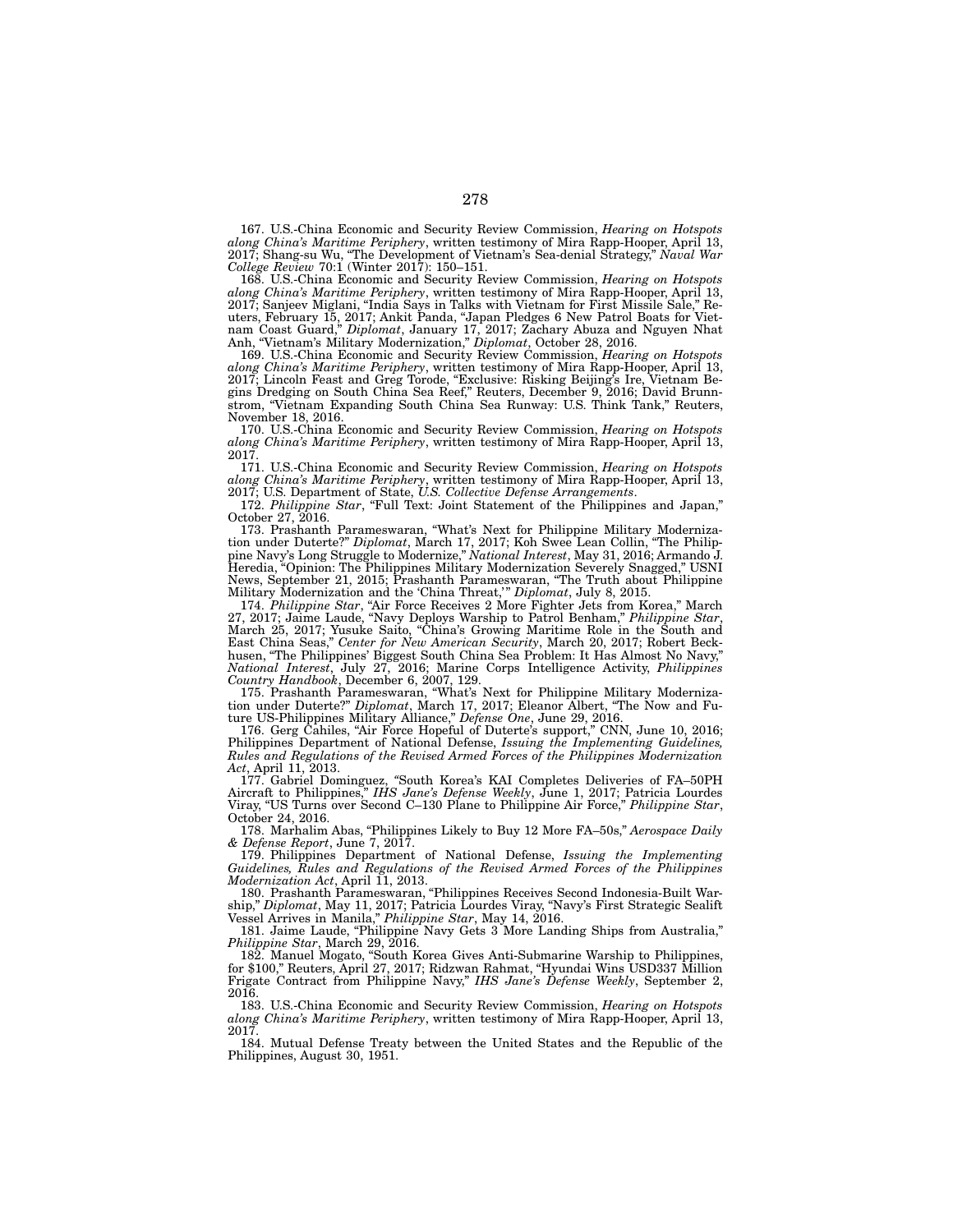185. U.S.-China Economic and Security Review Commission, *Hearing on Hotspots along China's Maritime Periphery*, written testimony of Mira Rapp-Hooper, April 13, 2017.

186. Jaime Pilapil, "Stop Firing at Filipino Fishers, DFA Tells China," *Manila Times*, May 4, 2017.

187. U.S.-China Economic and Security Review Commission, *Hearing on Hotspots along China's Maritime Periphery*, written testimony of Mira Rapp-Hooper, April 13, 2017.

188. U.S.-China Economic and Security Review Commission, *Hearing on Hotspots along China's Maritime Periphery*, written testimony of Mira Rapp-Hooper, April 13, 2017.

189. U.S.-China Economic and Security Review Commission, *Hearing on Hotspots along China's Maritime Periphery*, written testimony of Mira Rapp-Hooper, April 13, 2017.

190. U.S.-China Economic and Security Review Commission, *Hearing on Hotspots along China's Maritime Periphery*, written testimony of Mira Rapp-Hooper, April 13, 2017.

191. Anders Corr, "China Issues Threat after Philippine Activists Resupply the Sierra Madre in the South China Sea," *Forbes*, July 6, 2016; Manuel Mogato, "Exclusive: Philippines Reinforcing Rusting Ship on Spratly Reef Outpost—Sources," Reuters, July 13, 2015.

192. Richard Javad Heydarian, "Duterte's Call to Arms More Bluster than Threat," *Asia Times*, April 7, 2017.

193. U.S.-China Economic and Security Review Commission, *Hearing on Hotspots along China's Maritime Periphery*, written testimony of Mira Rapp-Hooper, April 13, 2017.

194. InterAksyon, "'Walang Magagawa?' Kiko Joins Justice Carpio, Questions Duterte's Stance on Panatag," March 21, 2017; Tricia Aquino, "Carpio: Saying PH Can't Stop China from Building on Scarborough Shoal Encourages China More," InterAksyon, March 20, 2017; Ernest Z. Bower, "Enhanced Defense Cooperation Agreement: Manila's Most Credible Deterrent to China," *Center for Strategic and International Studies*, May 29, 2015.

195. Zack Cooper and Mira Rapp-Hooper, "Protecting the Rule of Law on the South China Sea: A Decision at The Hague against China's Land Reclamation Would Need the Support of the U.S.," *Wall Street Journal*, March 31, 2016.

196. Michael McDevitt, "The South China Sea: Assessing U.S. Policy and Options for the Future," *CNA*, November 2014, 91.

197. Senate Committee on Armed Services, *Hearing on U.S. Pacific Command and U.S. Forces Korea*, oral testimony of Admiral Harry B. Harris, Jr., February 23, 2016.

198. Senate Committee on Armed Services, *Hearing on U.S. Pacific Command and U.S. Forces Korea*, oral testimony of Admiral Harry B. Harris, Jr., February 23, 2016. 199. Richard Javad Heydarian, "Why Asia Is Trembling over a U.S.-China South

China Sea Showdown," *National Interest*, February 23, 2017; Jacqueline Newmyer Deal, "China's Approach to Strategy and Long-Term Competition," in Thomas G. Mahnken, ed., *Competitive Strategies for the 21st Century*, Stanford University Press, 2012, 159–160.

200. U.S.-China Economic and Security Review Commission, *Hearing on Hotspots along China's Maritime Periphery*, written testimony of Jacqueline N. Deal, April 13, 2017.

201. U.S.-China Economic and Security Review Commission, *Hearing on Hotspots along China's Maritime Periphery*, written testimony of Jacqueline N. Deal, April 13, 2017.

202. U.S.-China Economic and Security Review Commission, *Hearing on Hotspots along China's Maritime Periphery*, written testimony of Jacqueline N. Deal, April 13, 2017.

203. U.S.-China Economic and Security Review Commission, *Hearing on Hotspots along China's Maritime Periphery*, written testimony of Jacqueline N. Deal, April 13, 2017.

204. U.S.-China Economic and Security Review Commission, *Hearing on Hotspots along China's Maritime Periphery*, written testimony of Jacqueline N. Deal, April 13, 2017.

205. U.S.-China Economic and Security Review Commission, *Hearing on Hotspots along China's Maritime Periphery*, written testimony of Jacqueline N. Deal, April 13, 2017.

206. U.S.-China Economic and Security Review Commission, *Hearing on Hotspots along China's Maritime Periphery*, written testimony of Jacqueline N. Deal, April 13, 2017; Phillip Pournelle, "When the US Navy Enters the Next Superbowl, Will It